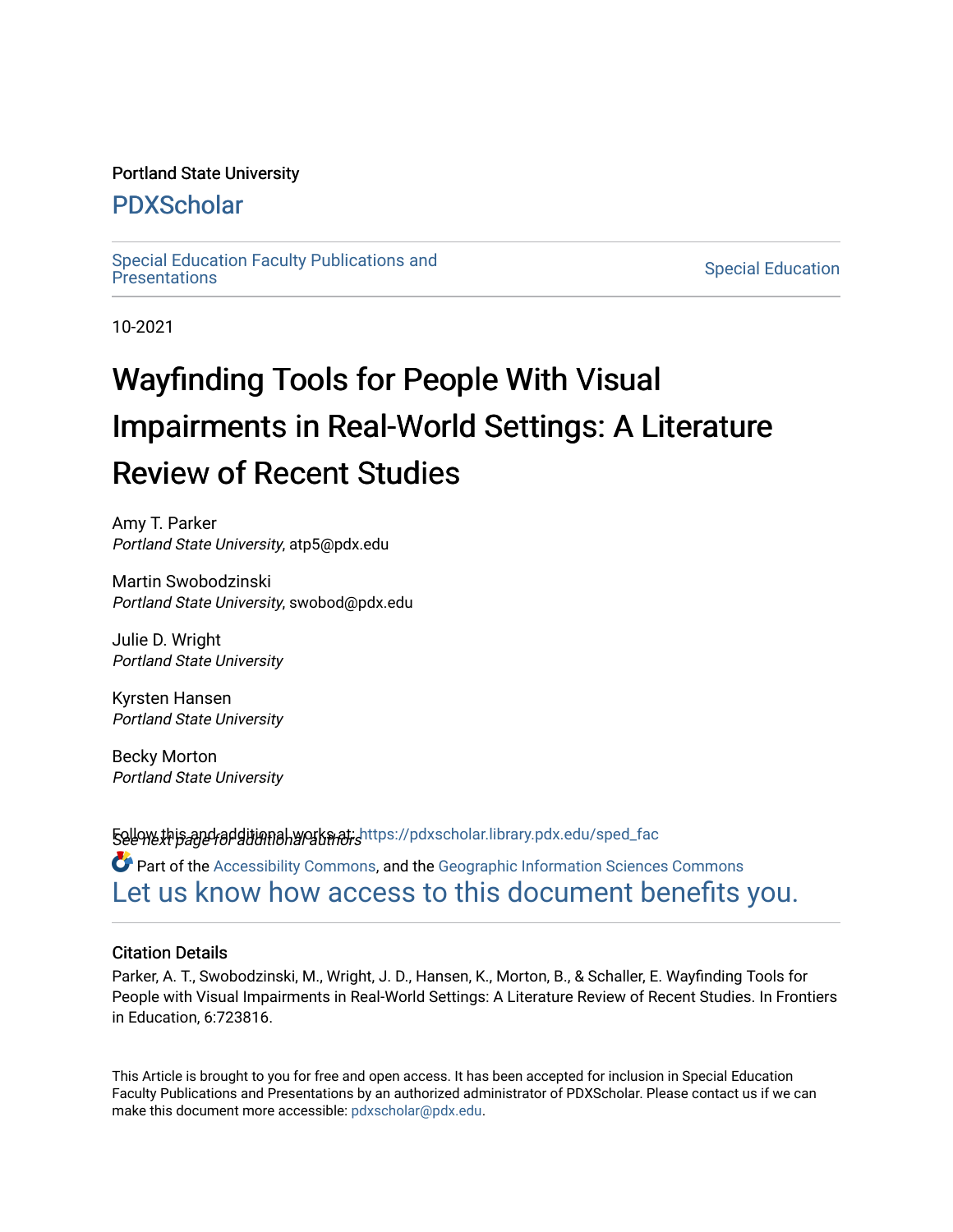## Authors

Amy T. Parker, Martin Swobodzinski, Julie D. Wright, Kyrsten Hansen, Becky Morton, and Elizabeth **Schaller**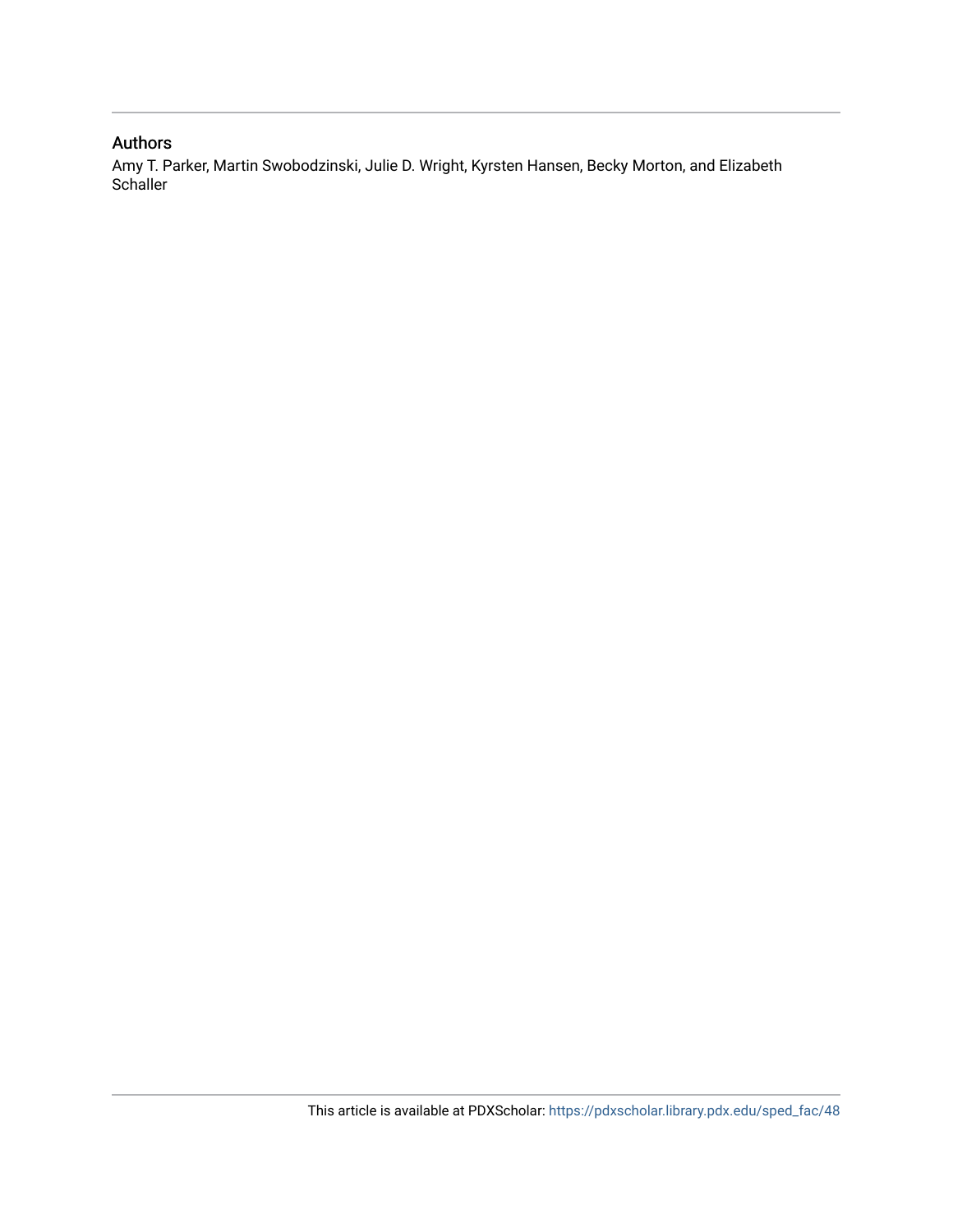



# Wayfi[nding Tools for People With](https://www.frontiersin.org/articles/10.3389/feduc.2021.723816/full) [Visual Impairments in Real-World](https://www.frontiersin.org/articles/10.3389/feduc.2021.723816/full) [Settings: A Literature Review of](https://www.frontiersin.org/articles/10.3389/feduc.2021.723816/full) [Recent Studies](https://www.frontiersin.org/articles/10.3389/feduc.2021.723816/full)

Amy T. Parker<sup>1</sup>\*, Martin Swobodzinski<sup>2</sup>, Julie D. Wright<sup>1</sup>, Kyrsten Hansen<sup>1</sup>, Becky Morton<sup>1</sup> and Elizabeth Schaller $3$ 

<sup>1</sup> Department of Special Education, College of Education, Portland State University, Portland, OR, United States, <sup>2</sup>Department of Geography, College of Liberal Arts and Sciences, Portland State University, Portland, OR, United States, <sup>3</sup>American Printing House for the Blind, Louisville, KY, United States

### **OPEN ACCESS**

#### Edited by:

Mohamed A. Ali, Grand Canyon University, United States

#### Reviewed by:

Hassan Karimi, University of Pittsburgh, United States Joseph Paul Nemargut, Université de Montréal, Canada

> \*Correspondence: Amy T. Parker [atp5@pdx.edu](mailto:atp5@pdx.edu)

#### Specialty section:

This article was submitted to Educational Psychology, a section of the journal Frontiers in Education

Received: 11 June 2021 Accepted: 30 September 2021 Published: 28 October 2021

#### Citation:

Parker AT, Swobodzinski M, Wright JD, Hansen K, Morton B and Schaller E (2021) Wayfinding Tools for People With Visual Impairments in Real-World Settings: A Literature Review of Recent Studies. Front. Educ. 6:723816. doi: [10.3389/feduc.2021.723816](https://doi.org/10.3389/feduc.2021.723816)

A review of 35 peer reviewed articles dated from 2016 to February, 2021 was conducted to identify and describe the types of wayfinding devices that people who are blind, visually impaired or deafblind use while navigating indoors and/or outdoors in dynamic travel contexts. Within this investigation, we discovered some characteristics of participants with visual impairments, routes traveled, and real-world environments that have been included in recent wayfinding research as well as information regarding the institutions, agencies, and funding sources that enable these investigations. Results showed that 33 out of the 35 studies which met inclusionary criteria integrated the use of smart device technology. Many of these devices were supplemented by bluetooth low-energy beacons, and other sensors with more recent studies integrating LIDAR scanning. Identified studies included scant information about participant's visual acuities or etiologies with a few exceptions, which limits the usability of the findings for this highly heterogeneous population. Themes derived from this study are categorized around the individual traveler's needs; the wayfinding technologies identified and their perceived efficacy; the contexts and routes for wayfinding tasks; and the institutional support offered for sustaining wayfinding research.

Keywords: wayfinding, deafblind, visually impaired, assistve technologies, mobility, routes, guide dog, long cane

# INTRODUCTION

Wayfinding is an essential life function for human beings. As early hunter-gatherers, wayfinding was crucial for survival and today it remains a complex skill that is connected with quality of life, mental health, and economic prosperity ([Allen, 2007;](#page-22-0) [Golledge, 2003;](#page-22-1) [Scherer and Glueckauf, 2005\)](#page-23-0). Wayfinding for those who are blind, have low vision, or are deafblind may also be known as "orientation and mobility" (O&M), "orienteering," "travel," and "visually impaired mobility." The term "wayfinding"is used as a way to describe orientation and navigation through an environment. It is the ability for travelers to know where they are and where they are going by understanding where they have already been. It is described by [Wiener et al. \(2010\)](#page-24-0) as "moving purposefully through the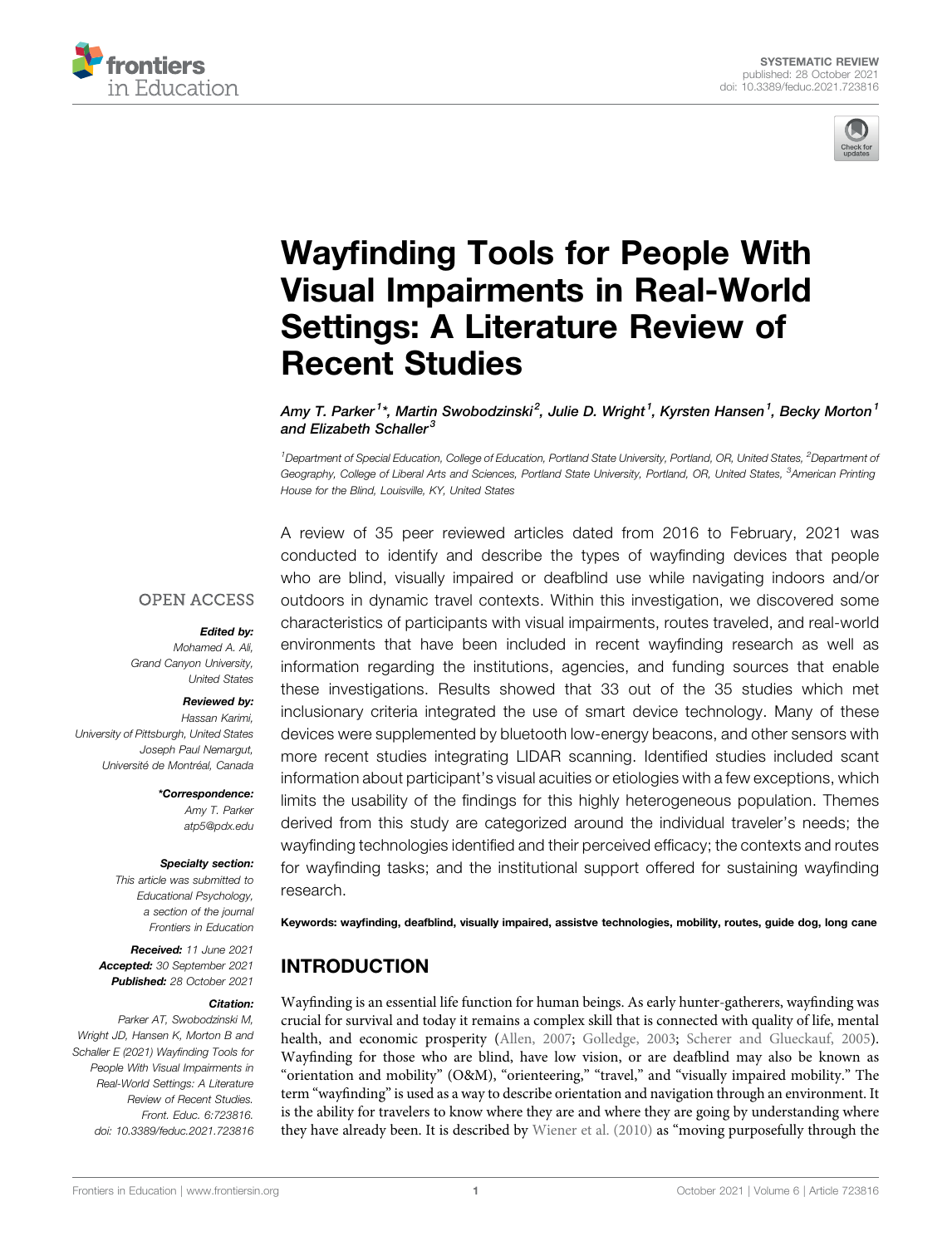environment toward a destination" (p. 324) while using all the cognitive, motor, and perceptual skills that the traveler has already learned.

Effective mobility devices are designed to support a person dynamically, enabling individuals to use compensatory sensory information for spatial navigation. Like all devices, whether they be no-tech, such as a long cane, or highly technical, such as a robotic guide dog, the goodness of fit between the person, the technology, the task, and the environment are mediated by several factors which may serve as either facilitators or barriers to device use ([Gray et al., 2016](#page-23-1); [Wittich et al., 2021](#page-24-1)). The World Health Organization ([WHO, 2018\)](#page-24-2) describes assistive products as those that "maintain or improve an individual's functioning and independence, thereby promoting their well-being." Because the WHO considers assistive technology (AT) to be elemental to human dignity, quality of life, and mental and physical health, they are promoting the universal funding of these devices as a part of their 2030 sustainability goals [\(WHO, 2018](#page-24-2)).

People who are blind, have low vision, or are deafblind are a diverse population, with worldwide estimates in the range of 285 million ([Pascolini and Mariotti, 2012\)](#page-23-2). Long canes and guide dogs are primary mobility devices that support people with visual impairments as they navigate a variety of obstacles and surface changes. However, cognitive processes may also be supported by secondary tools, such as wayfinding apps or tactile maps, which assist the traveler in accessing, remembering, or interpreting salient environmental knowledge [\(Wiener et al., 2010](#page-24-0)). For many years electronic devices for persons who are blind were designed as customized tools, often categorized as electronic travel aids (ETAs) or electronic orientation aids (EOAs) ([Wiener et al., 2010](#page-24-0)). Now, more universally-designed smart devices have allowed people with visual impairments, along with others who have disabilities, to benefit from the lower costs of mainstream, mass market devices ([Institute of](#page-23-3) [Medicine US et al., 2007](#page-23-3)).

For those with visual impairments, blindness, or deafblindness, exploring the art involved in human wayfinding is enigmatic not only because research in the field is limited, but also because there are varied lenses, including perceptual, behavioral, attitudinal, and analytic, for examining human factors in the process of navigation. For example, research teams have explored the process of wayfinding by identifying which types of environmental information is prefered by individual travelers who are blind or have low vision ([Koutsoklenis and Papadopoulos, 2014](#page-23-4); [Parkin and Smithies,](#page-23-5) [2012](#page-23-5)). By describing which auditory, olfactory, tactile, and visual clues and/or landmarks from the environment support traveler's navigational tasks, scholars have contributed to the field's understanding of blind traveler's dynamic use of sensory perception for wayfinding [\(Koutsoklenis and Papadopoulos,](#page-22-2) [2011a;](#page-22-2) [Koutsoklenis and Papadopoulos, 2011b;](#page-23-6) [Koutsoklenis](#page-23-4) [and Papadopoulos, 2014](#page-23-4)). Some investigators have studied the impact of constructive verbal guidance for wayfinding tasks, and described traveler perceptions of the timing and clarity of such guidance ([Bradley and Dunlop, 2005;](#page-22-3) [Giudice et al., 2007;](#page-22-4) [Havik](#page-22-5) [et al., 2011](#page-22-5); [Ahmetovic et al., 2019\)](#page-21-0). Others have examined which design elements in the built environment offer greater support to

travelers with visual impairments to interpret their surroundings and reach their destinations efficiently ([Gokgur, 2014](#page-22-6); [Havik](#page-22-7) [et al., 2015;](#page-22-7) [Lukman et al., 2020](#page-23-7)). Such investigations are vital for promoting more inclusive building compositions as well as informing universal accessibility standards [\(Tutuncu and](#page-23-8) [Lieberman, 2016;](#page-23-8) [Zimmermann-Janschitz et al., 2017\)](#page-24-3).

While there is an increasing amount of research focusing on the development and use of accessible wayfinding technology for those who are blind, have low vision, or are deafblind ([Arditi and](#page-21-1) [Tian, 2013](#page-21-1); [Lancioni et al., 2014\)](#page-23-9), many studies are conducted in controlled laboratory environments that do not include an exploration of technology use in real world scenarios. Furthermore, it is common for researchers to engage sighted participants who are blindfolded as subjects in investigations of technologies that are meant to benefit people with vision loss. While this substitution of sighted participants in blindfolds for people with visual impairments may be expedient from a recruitment standpoint, such participants do not have the same lived experiences, needs, or preferences that people who are blind, low vision, or deafblind may demonstrate. Other research teams have invited individuals who are blind or deafblind to reflect on their use of wayfinding tools and navigation challenges retrospectively using surveys, interviews, or focus group methodologies (Griffi[n-Shirley, et al., 2017;](#page-22-8) [Hersh,](#page-22-9) [2013](#page-22-9); [Parker, et al., 2020](#page-23-10)). Such studies amplify the voices of visually impaired travelers and provide insights into the ways that tools, such as wayfinding technologies, mitigate the barriers in navigating through complex environments. Qualitative inquiry has also been used as the basis for designing more responsive wayfinding systems by incorporating participant themes into iterative technological advancements ([Abdolrahmani et al.,](#page-21-2) [2016](#page-21-2); [Ganz et al., 2012\)](#page-22-10). Through participatory action research, the process of research, design and development occurs in partnership with people with disabilities. Through such collaborations, we not only create design efficiencies, we create more suitable products, enabling people to live better lives [\(Azenkot et al., 2016](#page-21-3); [Parker et al., 2020](#page-23-10); [Wittich et al., 2021](#page-24-1)).

Arguably, portable wayfinding technologies, such as those enabled through smart devices have transformed travel planning and navigation for all people. From an access perspective, these personal and powerful smart devices afford people with visual impairments and deafblindness access to a myriad of mobile apps which purport to support wayfinding. During focus group conversations with adults who are blind or deafblind, participants reported that the array, the functionality, the lack of integration, and the problems with sustainability of these apps present unique challenges for travelers who wish to adopt them [\(Swobodzinski and Parker, 2019;](#page-23-11) [Parker et al.,](#page-23-10) [2020\)](#page-23-10). In focus groups with O&M Specialists and with individuals who are blind, it was reported that, at times, individuals use multiple apps to plan and execute one trip due to the limitations and lack of integration across apps [\(Swobodzinski and Parker, 2019\)](#page-23-11).

Recently, Swobodzinski and Parker interrogated both academic and marketplace literature to describe the landscape of smartphone-supported wayfinding technologies used by people who are blind or deafblind. The researchers found that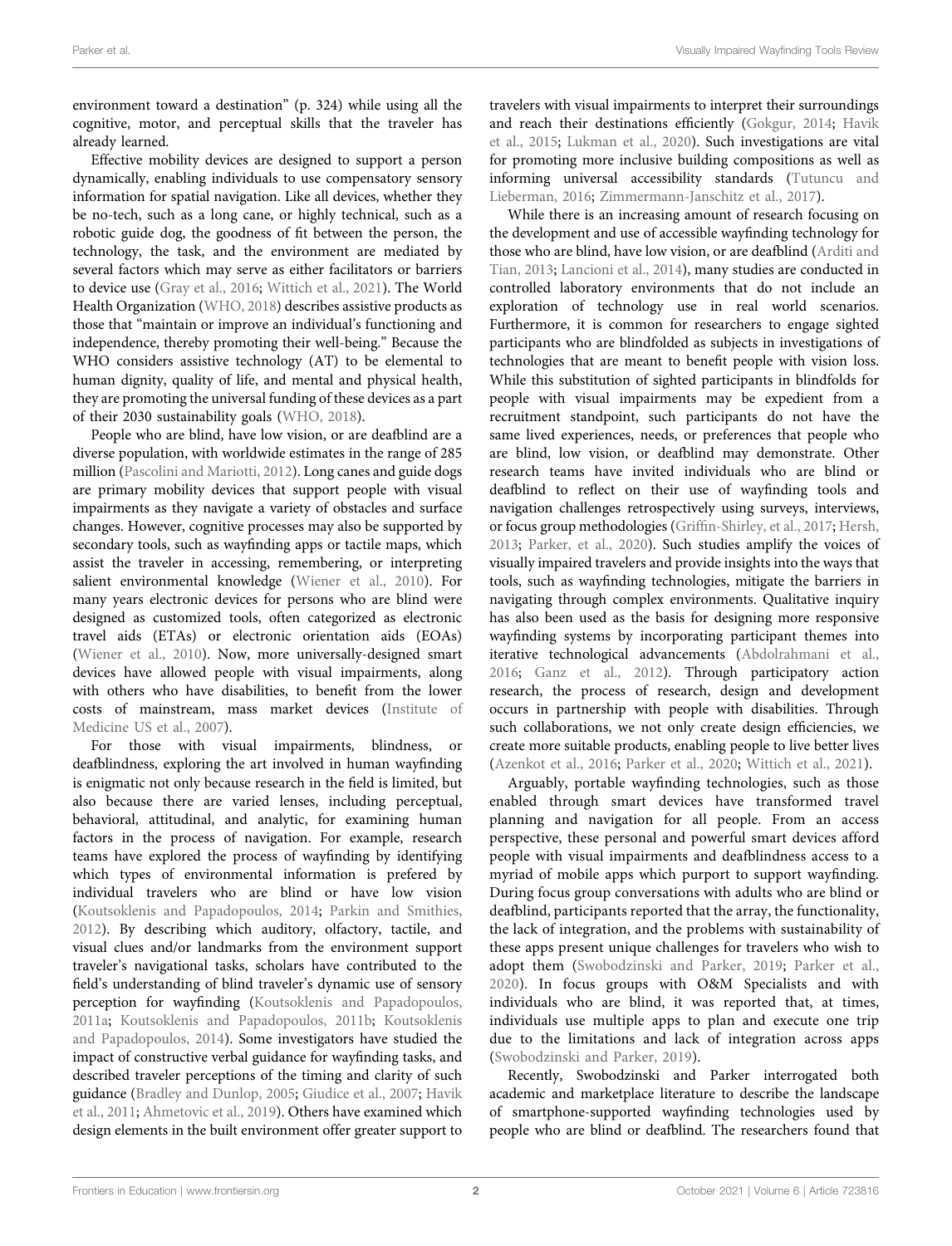the majority of reports included scant to no information about the participants with visual impairments who directly evaluated the technologies ([Swobodzinski and Parker, 2019](#page-23-11)). In addition, people with deafblindness were not explicitly represented in the investigations at all. Another salient finding was that a minority of wayfinding apps addressed both indoor and outdoor navigation concerns, and still fewer addressed the challenge around seamless navigation between environments ([Swobodzinski and Raubal, 2009](#page-23-12)). Finally, the original review included an exploration of academic and marketplace literature, which did not provide adequate descriptions of routes traveled while using the apps, but focused more on the features and costs of specific technologies. In order to evaluate the evidence of the utility of the wayfinding devices, we deliberately sought peer-reviewed investigations only, unlike our first efforts which included marketplace listings of smartphone apps ([Swobodzinski and Parker, 2019\)](#page-23-11). In this systematic review, we broadened our team and our focus by asking one primary and two secondary research questions:

- 1) What wayfinding aids do people who are blind, visually impaired or deafblind use while navigating indoor and/or outdoor real-world routes and what is their perceived efficacy?
- 2) How are the participants with visual impairments, routes traveled, and real-world environments described by the researchers within these wayfinding studies?
- 3) What institutions, agencies, and funding sources are supporting these investigations?

Our intent was to identify wayfinding tools that provide supplemental static or dynamic environmental information for the traveler to use during navigation; not only for obstacle avoidance, but for enhanced access to spatial knowledge. Such wayfinding tools differ from primary mobility devices such as a long cane, guide dogs, or human guides which instead support safety and efficiency when moving through the environment by providing immediate surface preview, protection from obstacles, and environmental awareness [\(Petrie et al., 1996;](#page-23-13) [Isaksson et al.,](#page-22-11) [2020](#page-22-11)).

# **METHODS**

A review of the literature ([Cmar and Markowski, 2019\)](#page-22-12) was conducted to collect a comprehensive list of relevant peerreviewed studies identifying wayfinding tools used by people who are blind, visually impaired or deafblind while navigating indoors and/or outdoors. The [Data Sheet S1](#page-21-4) used included: Google Scholar, EBSCOhost, Academic Search Premier, Web of Science, and ERIC. Boolean operators were used in conjunction with the terms "wayfinding," "mobility," "orientation" or "travel" combined with "visually impaired," "blind" or "deafblind" and "indoor," "outdoor" or "urban environment." The initial date range was restricted to roughly 10 years, from 2009 to the present (February, 2021)

and later limited to a five-year search to focus on more recent evolutions in wayfinding.

Our original 10-year search parameters identified 2,238 possible articles. A first pass through the identified literature involved the removal of duplicates and irrelevant topics such as venetian blinds, animal migration and religion. After this process, 619 articles were retained for a second level of review. In addition, during the process of evaluating the works, the team consulted with a librarian from the American Printing House for the Blind (APH) to use the same 10 year window and search terms to recommend works from their international database. Our consultation with APH confirmed many of the articles identified in our original searches, but 262 additional articles were added to our study, creating a total of 881 articles present for a second level of review. For the second level of review, the research team which consisted of two faculty members, and three master's level graduate students, began reviewing the abstracts of each article, identifying studies that incorporated six specific criteria created to answer our original research question. If it was not clear through the abstract whether all six inclusionary criteria were met, then individual articles were examined until it was clarified. The inclusionary criteria required that the article 1) contained participants with visual impairments, without identified cognitive or memory loss 2) involved a real world indoor and/or outdoor route(s) which were used as the context of the study, 3) was published for peer review in an academic journal or conference proceeding, 4) included a route-centered travel experience, 5) articulated a route description with a specific destination/endpoint, and 6) executed a wayfinding task. Articles that only included sighted participants who were blindfolded were excluded as well as studies that occurred in laboratory or controlled environments. Articles that focused primarily on object detection and not wayfinding in real world environments were excluded. Articles exclusively regarding investigations of traditional O&M tools, such as the long cane, guide dog, or human guide were ruled out. The second round of review yielded 35 articles.

In order to strengthen the search method, the research team decided to conduct an ancestral hand search of all 35 articles, applying the 10-year date range and all six inclusionary criteria to promising articles that were found within the 35 article's reference lists. From this search, 24 additional articles were identified, totalling 59 articles. To further refine the article count for analysis and because of the rapid evolutionary cycle in wayfinding technologies, it was decided to only include the most recent articles, those from the last 5 years (2016–February 2021), which reduced the count by 19. Of the 40 remaining, it was discovered that an overwhelming majority of articles were apprelated, however, there were also rich articles that surfaced ( $n = 5$ ) related to guiding robots and physical tactile maps that included haptic feedback elements. Robotic support via guiding smart canes (e.g., [Meshram et al., 2019\)](#page-23-14), suitcase structures (e.g., [Guerreiro et al., 2019](#page-22-13)), and dog-sized or person-sized robots (e.g., [Tobita et al., 2017;](#page-23-15) [Chuang et al., 2018](#page-22-14)) with navigation functions were thought to be qualitatively different from those focused on providing wayfinding information via other smart devices, because of the physical guidance given to participants. Additionally, the use of 2D or 3D printed maps ([Feucht and](#page-22-15) [Holmgren, 2018\)](#page-22-15) or tablets with matrix pins that provide haptic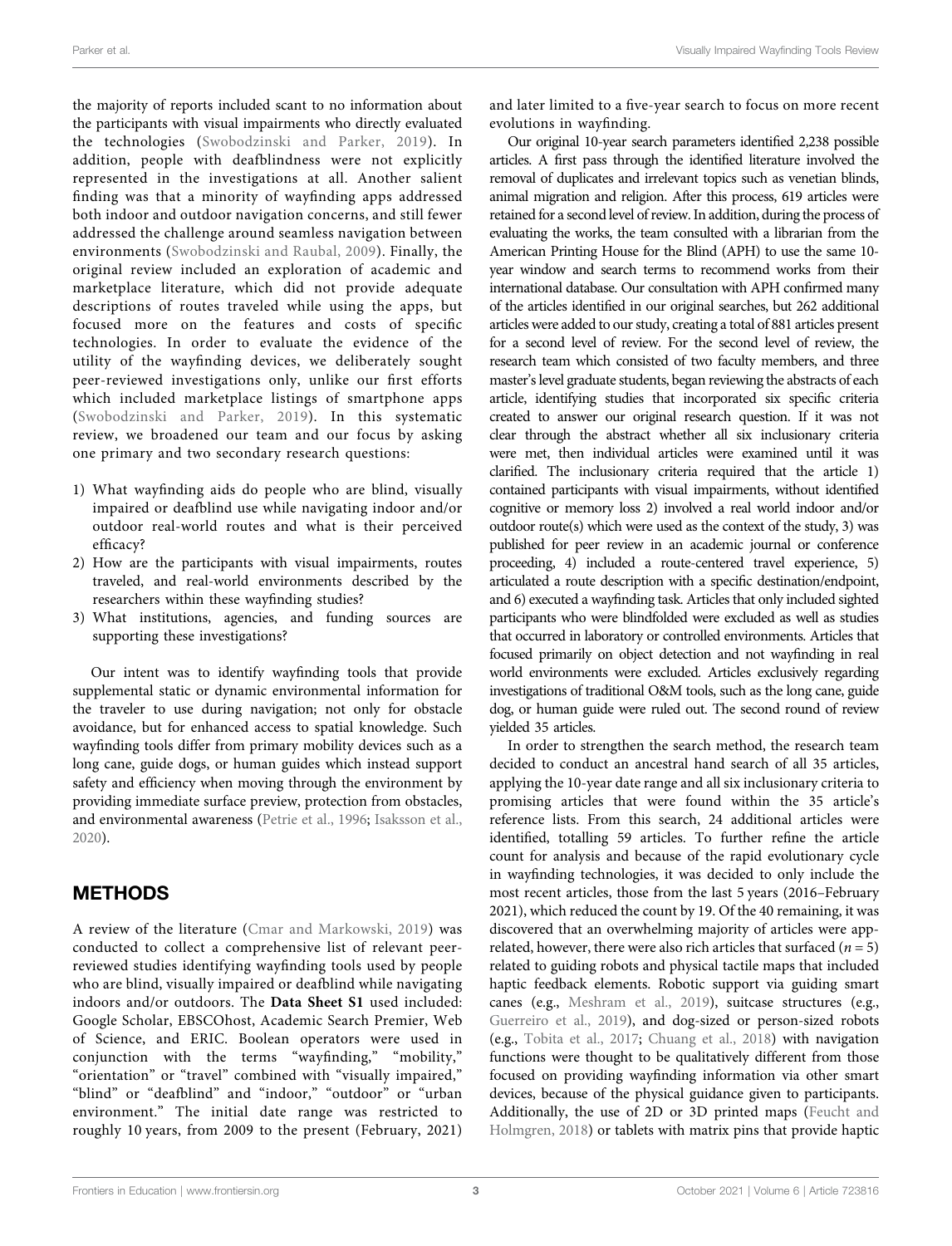#### <span id="page-5-0"></span>TABLE 1 | Technologies and Impact.

| Study                      | <b>Methods</b>                                                                                               | <b>Wayfinding technology</b><br>ecosystem                                                                                                                                                                                                                                                                                               | Device name                                                   | <b>Device</b><br>training<br>Y/N | <b>Participant results</b><br>impact of<br>technology                                                                                                                                                                                                                                                                         |
|----------------------------|--------------------------------------------------------------------------------------------------------------|-----------------------------------------------------------------------------------------------------------------------------------------------------------------------------------------------------------------------------------------------------------------------------------------------------------------------------------------|---------------------------------------------------------------|----------------------------------|-------------------------------------------------------------------------------------------------------------------------------------------------------------------------------------------------------------------------------------------------------------------------------------------------------------------------------|
| Abu Doushet al.<br>(2016)  | Mixed: time, # of errors in<br>navigation; location errors in<br>meters; user rating scale; user<br>feedback | WiFi access points, Samsung<br>Galaxy Grand smartphone,<br>Navigation apps, RFID tags,<br>Bluetooth shelf reader. Audible<br>feedback                                                                                                                                                                                                   | ISAB: Integrated Indoor<br>Navigation System for<br>the Blind | Υ                                | Preferred hands-free and<br>instructions in advance; located<br>objects within 10 cm or<br>accuracy. Most preferred<br>automatic navigation prompts                                                                                                                                                                           |
| Ahmetovic et al.<br>(2016) | Mixed: # of missed turns;<br>instructions repeated;<br>interviews                                            | Map server, Smart Beacons<br>(indoors), Tough Beacons<br>(outdoors), iPhone 6 smartphone,<br>navigation app. Audible feedback                                                                                                                                                                                                           | NavCog iOS App                                                | Υ                                | Preferred repeat instructions;<br>instructions provided could<br>clearer                                                                                                                                                                                                                                                      |
| Ahmetovic et al.<br>(2017) | Mixed: localization<br>fingerprinting; interviews                                                            | BLE Beacons, iOS smartphone,<br>navigation app. Audible feedback                                                                                                                                                                                                                                                                        | NavCog system                                                 | Ν                                | Desire personalization of<br>guidance features, e.g., timing of<br>advance directions                                                                                                                                                                                                                                         |
| Bai et al. (2017)          | Mixed: experiment across<br>types of guidance; user<br>feedback                                              | Smart guiding eyeglasses with<br>sensors. Visual and audible<br>feedback. Audible feedback had<br>3 conditions: stereo tone,<br>recorded instructions, different<br>frequency beep                                                                                                                                                      | Not mentioned                                                 | Ν                                | Turning directions were<br>challenging to follow; totally blind<br>users found recorded<br>instructions more efficient in<br>unfamiliar crowded areas<br>versusstereo tones/beeps due<br>to competing noises. more<br>efficient than cane across all<br>routes and stereo beeping most<br>efficient overall                   |
| Bai et al. (2018)          | Quantitative: algorithm created<br>shortest path; measured<br>deviation from paths                           | Smart guiding eyeglasses with<br>cameras, ultrasonic rangefinder,<br>CPU, headphone. Visual and<br>audible feedback                                                                                                                                                                                                                     | Not mentioned                                                 | N                                | Participant feedback not given;<br>data showed totally blind<br>deviated less from "virtual-blind-<br>road" than low vision users and<br>device proved to serve as VI<br>consumer product                                                                                                                                     |
| Bai et al. (2019)          | Mixed: concurrent<br>measurement of time and # of<br>collisions; survey on user<br>preferences               | Navigation app using Android<br>TextToSpeech, smartphone, and<br>eyeglasses. Visual and audible<br>feedback                                                                                                                                                                                                                             | Not mentioned                                                 | N                                | Useful and helpful for orientation<br>to environment; easy to wear.<br>Wanted more tutorials, tactile<br>feedback, staircase feedback,<br>and more options (e.g., face,<br>cash, and signal recognition)                                                                                                                      |
| Balata et al. (2016)       | Mixed: Comparative Study,<br>Performance Across Two<br>conditions; Qualitative<br>feedback; Diary study      | Nokia smartphone, GoPro Hero<br>3, Navigation "system."<br>Comparative Study used<br>Landmark system versus Metric<br>System. Audible Feedback                                                                                                                                                                                          | Versions of a Navigation<br>System: Landmark;<br>Metric       | N                                | All reached destination<br>successfully. Error rates similar<br>with slight favor to Landmark,<br>completion times longer for<br>Landmark, higher<br>comprehension for Landmark                                                                                                                                               |
| Balata et al. (2018)       | Mixed: Comparative Study,<br>Qualitative Study, and Long-<br>term Diary study                                | Comparative Study used<br>Landmark system versus Metric<br>System with Nokia smartphone;<br>Long-term Diary study used<br>participant's own mobile<br>phone-Android OS, iOS,<br>Symbian OS), accessible web<br>navigation app (PesestriNet) with<br>no GPS and connected to<br>navigation system running on<br>server. Audible feedback | Versions of a Navigation<br>System: Landmark;<br>Metric       | Υ                                | All reached destination<br>successfully. Error rates similar<br>with slight favor to Landmark,<br>completion times longer for<br>Landmark, higher<br>comprehension for Landmark;<br>praised feeling of independence                                                                                                           |
| Caraimanet al.<br>(2019)   | Mixed: quantitative description<br>of computer vision with 3-D<br>construction and user<br>feedback          | Stereo-based acoustic and<br>haptic wearable head mount that<br>uses depth sensors and IMU<br>devices. Info given to user<br>through "hear-through"<br>headphones and/or haptic belt<br>sounds                                                                                                                                          | Sound of Vision (SoV)                                         | Υ                                | Across 65 experimental<br>scenarios, participants ( $n = 4$ )<br>were able to use SoV with 88.5%<br>accuracy. The tech added value<br>to the white cane as it provided<br>earlier feedback detecting static<br>and dynamic objects, distinctly<br>head-height objects, walls,<br>negative objects (e.g., holes) and<br>signs. |
| Cheraghi etal. (2017)      |                                                                                                              |                                                                                                                                                                                                                                                                                                                                         | GuideBeacon system                                            | Ν                                | (Continued on following page)                                                                                                                                                                                                                                                                                                 |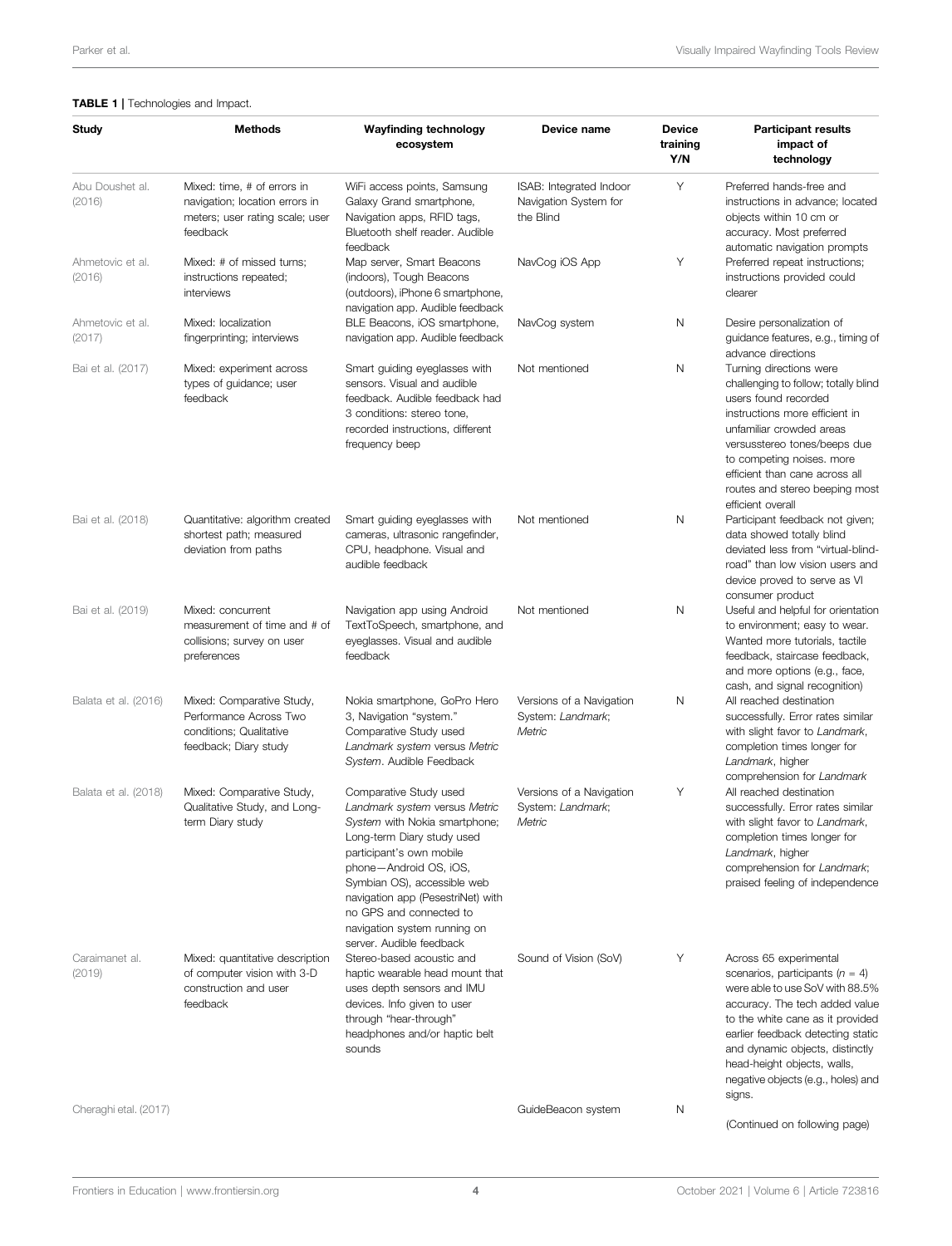#### TABLE 1 | (Continued) Technologies and Impact.

| Study                       | <b>Methods</b>                                                                                                                               | <b>Wayfinding technology</b><br>ecosystem                                                                                                                                                                                                                  | Device name                                              | <b>Device</b><br>training<br>Y/N | <b>Participant results</b><br>impact of<br>technology                                                                                                                                                                                                                                                 |
|-----------------------------|----------------------------------------------------------------------------------------------------------------------------------------------|------------------------------------------------------------------------------------------------------------------------------------------------------------------------------------------------------------------------------------------------------------|----------------------------------------------------------|----------------------------------|-------------------------------------------------------------------------------------------------------------------------------------------------------------------------------------------------------------------------------------------------------------------------------------------------------|
|                             | Mixed: concurrent design;<br>algorithmic routes proximity<br>detection; quantitative<br>measures of distance and time:<br>user opinion scale | Android OS smartphone, text-to-<br>speech from Google, BLE<br>beacons. Audible feedback                                                                                                                                                                    |                                                          |                                  | Improved navigation times with<br>system; Needs improvements<br>with user interface and<br>navigation modules (e.g. timing<br>of instruction); further testing for<br>compass accuracy needed;<br>liked step-by-step instructions,<br>want better personal preference<br>settings                     |
| Cheraghi et al.<br>(2019)   | Quantitative: route calculation;<br>measured participant time and<br>distance traveled comparing<br>apps                                     | Android OS smartphone<br>(Samsung Galaxy S7), navigation<br>app, BLE indoor and outdoor<br>beacons, Google Places API.<br>Audible feedback                                                                                                                 | CityGuide app                                            | Ν                                | When using tech, almost all<br>participants ( $n = 6$ ) reduced end-<br>to-end navigation times and<br>distances                                                                                                                                                                                      |
| Cohen and Dalyot.<br>(2020) | Mixed: Participant interviews;<br>Observation; Route<br>comparison                                                                           | Weighted network graph criteria<br>using OSM data; Open Street<br>Map (OSM), Google Map app.<br>Audible feedback                                                                                                                                           | "Our system"                                             | Ν                                | System generated similar routes<br>compared to Google Maps and<br>O&M instructor; Liked having<br>options for which path to travel<br>(park vs. road); factors in play<br>included landmarks (e.g., value<br>of), user perceptions (e.g.,<br>safety), and user preferences<br>(e.g. relaxing walk)    |
| Flores et al. (2016)        | Quantitative: comparison of<br>blind and sighted participants<br>on efficiency- time and number<br>of steps                                  | Android OS; smartphone IMU,<br>compass, and barometer;<br>Audible feedback                                                                                                                                                                                 | Programmed app called<br>"the path recording<br>program" | Υ                                | System stopped working when<br>disoriented; accuracy<br>dependent on user training (e.g.,<br>understanding mobility<br>language), user's mobility skills<br>(e.g. veering). No user feedback<br>shared                                                                                                |
| Giudice et al. (2019)       | Mixed: matched controls<br>comparison between sighted<br>and blind participants for<br>efficiency and errors; post-<br>experiment survey     | Smartphone platform used<br>magnetic signatures from<br>building's steel structure.<br>Magneto-meter used in required<br>"walk through" for database.<br>Audible feedback through<br>Bluetooth single-ear headset                                          | MagNav                                                   | Υ                                | Prefer proposed system over up-<br>front instructions; would travel<br>more frequently, confidently and<br>less stressed with access to<br>proposed system                                                                                                                                            |
| Giudice et al. (2020)       | Mixed: within and between<br>subject statistical comparison;<br>qualitative survey and user<br>feedback                                      | Commercial Apple devices<br>(iPhone 5 or 5th generation iPod<br>touch) to deliver speech-based<br>narrative descriptions from<br>ClickAndGo Wayfinding Maps<br>LLC & Wayfinding with Words<br>placed in location-specific BLE<br>beacons. Audible feedback | Not mentioned                                            | Υ                                | Increased likelihood of<br>independent exploration;<br>Preview of the environment in the<br>form of "pre-journeys" are<br>preferred; Requested different<br>directions for guide dog users<br>versus cane users; Wanted<br>different beacon voices                                                    |
| Guerreiro et al.<br>(2018)  | Mixed: measuring user errors<br>and thematic analysis                                                                                        | Smartphone, Navigation app,<br>BLE beacons. GoPro cameras.<br>Haptic and audible feedback                                                                                                                                                                  | NavCog                                                   | Υ                                | Identified in situ behaviors that<br>caused navigation errors;<br>Personalization of app features is<br>vital but dynamic, too many<br>settings can have negative<br>impact                                                                                                                           |
| Guerreiro et al.<br>(2019)  | Mixed: quantitative metrics of<br>completion times and errors;<br>observational analysis                                                     | iPhone 8 and adapted NavCog<br>app (navigation app) to identify<br>moving walkways, AfterShokz<br>bone-conductive headphones.<br>Audible feedback                                                                                                          | NavCog                                                   | Υ                                | Low number of navigation errors<br>and reasonable route completion<br>times; confidence, performance,<br>and motivation for independence<br>increased with exposure; liked<br>contextually-relevant info about<br>environment; greater localization<br>accuracy required in more<br>challenging areas |
| Guerreiro et al.<br>(2020)  | Mixed: quantitative metrics of<br>time, missed turns, long                                                                                   | Participant used own devices (all<br>iPhone 6 or 7 except one with                                                                                                                                                                                         | NavCog                                                   | Υ                                | Virtual app helped gain route<br>knowledge over time, NavCog<br>(Continued on following page)                                                                                                                                                                                                         |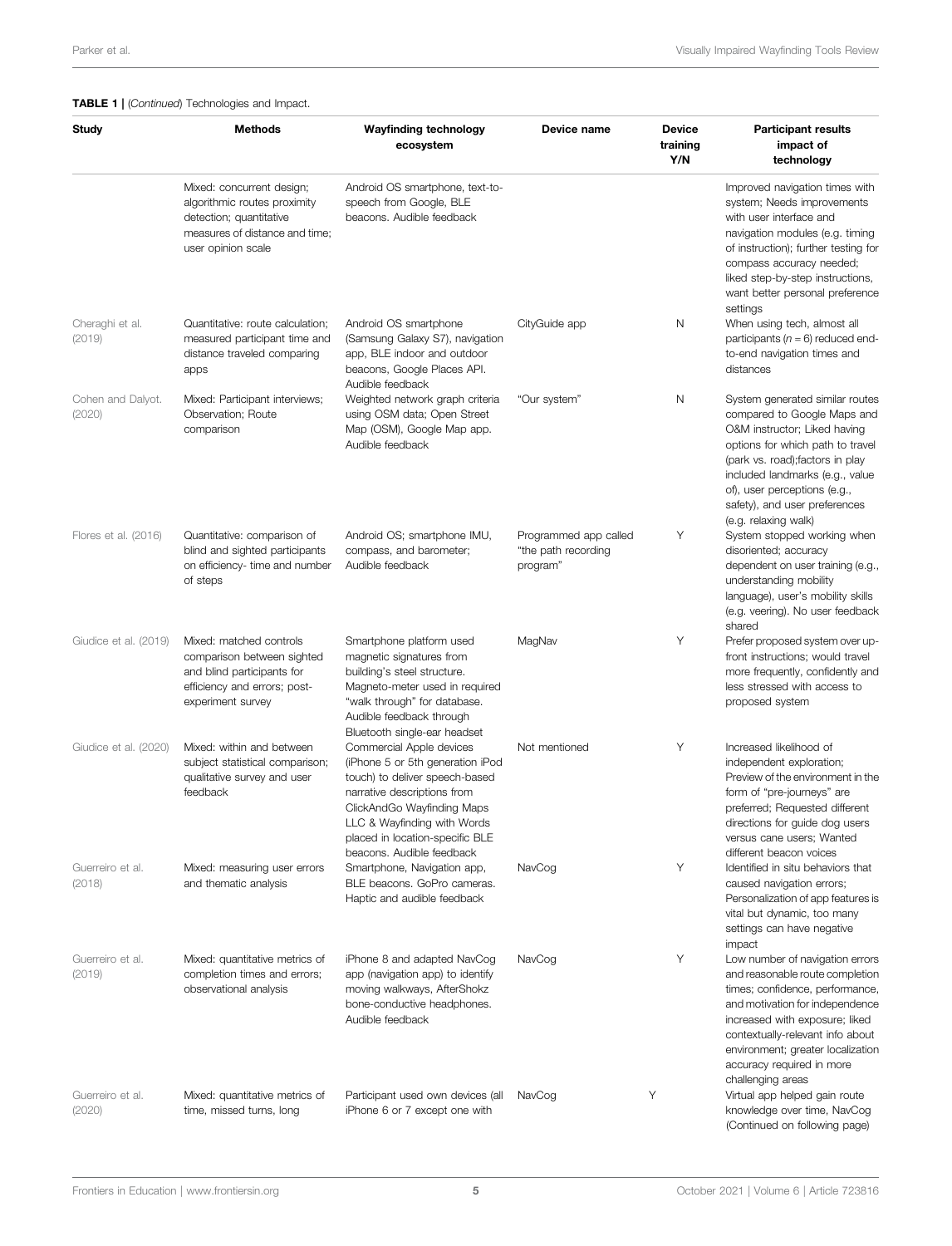#### TABLE 1 | (Continued) Technologies and Impact.

| Study                                              | <b>Methods</b>                                                                                                                                                                                                                    | <b>Wayfinding technology</b><br>ecosystem                                                                                                                                                                                                                                                                                                                                                                                             | Device name                                                                        | <b>Device</b><br>training<br>Y/N | <b>Participant results</b><br>impact of<br>technology                                                                                                                                                                                        |
|----------------------------------------------------|-----------------------------------------------------------------------------------------------------------------------------------------------------------------------------------------------------------------------------------|---------------------------------------------------------------------------------------------------------------------------------------------------------------------------------------------------------------------------------------------------------------------------------------------------------------------------------------------------------------------------------------------------------------------------------------|------------------------------------------------------------------------------------|----------------------------------|----------------------------------------------------------------------------------------------------------------------------------------------------------------------------------------------------------------------------------------------|
|                                                    | recovery errors; observation<br>and user feedback                                                                                                                                                                                 | iPhone 5 and one borrowed<br>iPhone 6 to replace Android) with<br>virtual navigation app for route<br>knowledge acquisition prior to<br>real-world navigation. All used<br>iPhone 7 with NavCog (navigation<br>app) for unfamiliar in situ<br>navigation, no apps for familiar<br>(virtually learned) in situ<br>navigation. AfterShokz bone-<br>conductive headphones. GoPro<br>Hero 4 Black. Audible feedback                       |                                                                                    |                                  | did not; No clear quantitative<br>benefit to combine virtually<br>learned with NavCog routes but<br>observed benefit of virtual app<br>for in-route problem solving;<br>increased confidence when<br>knew what to expect; liked both<br>apps |
| Kim et al. (2016)                                  | Mixed: quantitative metrics of<br>task completion rate, time,<br>deviation and help-seeking<br>situations; questionnaire survey                                                                                                   | BLE beacons, iOS platform for<br>smartphone using built-in<br>accelerometer and gyroscope<br>sensors. Earphone jack and<br>portable speaker. Audible<br>feedback                                                                                                                                                                                                                                                                      | StaNavi (navigation<br>system)                                                     | Υ                                | All tasks completed successfully<br>with general independence;<br>found useful; liked having route<br>overview info; diagonal direction<br>taking found difficult; wanted<br>more points-of-interest                                         |
| Ko and Kim (2017)                                  | Mixed: quantitative metrics of<br>task time and wayfinding errors;<br>post-test interview                                                                                                                                         | Camera of smartphone (iPhone 6)<br>used to detect QR codes in<br>environment. QR codes with<br>visual color codes. Audible<br>feedback of varying beeping<br>sounds at different frequencies.<br>Used "spatial language" (TTS) to<br>convey directional commands<br>with compass directions                                                                                                                                           | Not mentioned                                                                      | Y                                | Easy to use; became<br>accustomed with practice;<br>would need tech support; found<br>consistency in system                                                                                                                                  |
| Murata et al. (2019)                               | Quantitative: metrics of<br>localization errors                                                                                                                                                                                   | Smartphone, localization system<br>integrated into turn-by-turn<br>navigation app on iOS devices.<br>Audible feedback                                                                                                                                                                                                                                                                                                                 | Not mentioned                                                                      | N                                | Proposed localization system<br>helps independent mobility; No<br>user feedback                                                                                                                                                              |
| Nair et al. (2018)                                 | Mixed: quantitative metrics of<br>total interventions, trip<br>durations, and total bumps;<br>post-experiment survey                                                                                                              | Android smartphone (Lenovo<br>Phab 2 Pro). Hybrid positioning<br>and navigation system combining<br>BLE beacons (used RSSI) and<br>Google Tango (used RBG-D<br>camera to estimate phone's<br>location and orientation without<br>GPS or external signals).<br>Compared to pure BLE beacons<br>for turn-by-turn navigation.<br>Supplemental vibrotactile sensors<br>worn on wrist for object detection.<br>Audible and Haptic feedback | Not mentioned                                                                      | N                                | Most felt hybrid app was helpful,<br>safe and effective; liked<br>supplemental vibrotactile<br>information                                                                                                                                   |
| Nair et al. (2020)                                 | Mixed: quantitative metrics of<br>time, walking speed, collisions<br>and navigation errors; user<br>evaluation data Wrist-wearable,<br>proximity-based vibrotactile<br>device. Audible, visual,<br>vibrotactile or mixed feedback | Navigation app that uses existing<br>floorplans (can be downloaded<br>and used offline). BLE beacons,<br>Google Tango. Integrates<br>ARCore for Android and ARKit on<br>iOS. Android smartphone w/<br>Google Tango 3D sensor built in<br>(Lenovo Phab 2 Pro)                                                                                                                                                                          | ASSIST app                                                                         | N                                | All found easy to use; most found<br>helpful and destinations easy to<br>reach; liked voice feedback and<br>vibratory features. Wanted more<br>info on elevators                                                                             |
| Ohn-Bar et al. (2018)                              | Quantitative: metrics of<br>completion time and route<br>knowledge                                                                                                                                                                | iPhone 7 smartphone with turn-<br>by-turn navigation app; ibeacons;<br>AfterShokz bone-conductive<br>headphones; GoPro cameras                                                                                                                                                                                                                                                                                                        | NavCog3 (open source<br>indoor navigation<br>system)                               | Ν                                | Route knowledge and route<br>completion time gradually<br>improves; No user feedback                                                                                                                                                         |
| Rodriguez- Sanchez<br>and Martinez-R omo<br>(2017) | Mixed: 3 year case study;<br>usability and feasibility<br>questionnaire; behavioral<br>observation on routes                                                                                                                      | Navigation software. GAWA<br>generated navigation apps. Apps<br>tested with Android devices, iOS<br>devices, and GAWA system web.<br>Created tailored path for traveler.                                                                                                                                                                                                                                                              | GAWA (platform<br>generates/ manages<br>wayfinding apps);<br>AMWA (wayfinding app) | Υ                                | Useful and appreciative of<br>continuity of guidance                                                                                                                                                                                         |

(Continued on following page)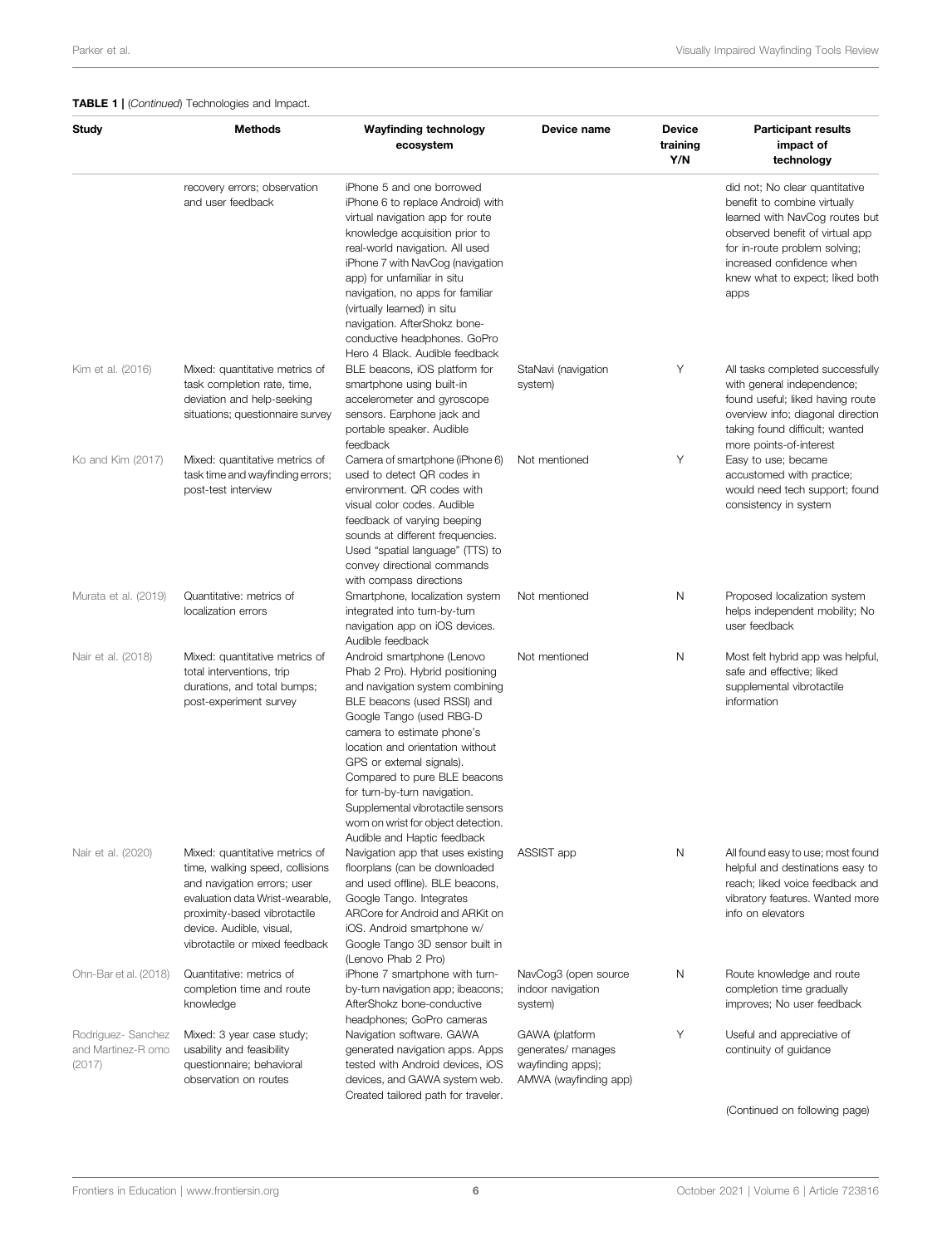#### TABLE 1 | (Continued) Technologies and Impact.

| Study                      | <b>Methods</b>                                                                                                                                              | <b>Wayfinding technology</b><br>ecosystem                                                                                                                                                                                                                                                       | Device name                                                    | <b>Device</b><br>training<br>Y/N    | <b>Participant results</b><br>impact of<br>technology                                                                                                                                                                            |
|----------------------------|-------------------------------------------------------------------------------------------------------------------------------------------------------------|-------------------------------------------------------------------------------------------------------------------------------------------------------------------------------------------------------------------------------------------------------------------------------------------------|----------------------------------------------------------------|-------------------------------------|----------------------------------------------------------------------------------------------------------------------------------------------------------------------------------------------------------------------------------|
|                            |                                                                                                                                                             | Visual, audible, and haptic                                                                                                                                                                                                                                                                     |                                                                |                                     |                                                                                                                                                                                                                                  |
| Röijezon et al. (2019)     | Mixed: motion capture<br>movement behavior; interviews                                                                                                      | feedback<br>300 g hand-held device using<br>laser to measure distance to<br>objects (optical system, not<br>ultrasonic). Device acts as a<br>"virtual" white cane. Haptic<br>feedback to index finger placed                                                                                    | Laser Navigator                                                | Υ                                   | Maintaining device positioning<br>was challenging. More useful<br>outdoors than indoors; Liked<br>ability to vary virtual "cane length"                                                                                          |
| Saha et al. (2019)         | Mixed: Formative study to<br>develop Landmark AI app;<br>qualitative analysis of user<br>feedback                                                           | on small vibrating loudspeaker<br>GPS-based iOS navigation app<br>(Microsoft Soundscape) used to<br>get close to a particular business.<br>Camera-based iOS app used to<br>gather info about immediate<br>space including channels called<br>Landmarks, Signage and Places.<br>Audible feedback | Landmark AI (the<br>camera-based iOS app)                      | Υ                                   | Rich user feedback; all valued<br>environmental info provided by<br>app; "Landmark channel" most<br>useful, "Place channel" most<br>liked; shared landmark<br>preferences; accuracy needs<br>improved; wanted app<br>integration |
| Sato et al. (2019)         | Mixed: behavioral description<br>and qualitative comments                                                                                                   | iPhone 6 Smartphone, BLE<br>beacons. LIDAR sensor to map<br>buildings. Bone conduction<br>headphones Audible feedback.                                                                                                                                                                          | NavCog3 app                                                    | Υ                                   | Increased cognitive load for<br>spatial mapping and decreased<br>cognitive load for dynamic travel.<br>Prefer having a preview setting<br>for travel planning                                                                    |
| van der Bie (2016)         | Mixed: Likert scale, free<br>comments and interview                                                                                                         | Smartphone, custom made<br>iPhone app, BLE beacons placed<br>outdoors on lampposts, trees and<br>other obstacles in public space.<br>Audible and visual feedback                                                                                                                                | Not mentioned                                                  | N                                   | Felt supported and safer using<br>app than without; would use with<br>new routes; split views on<br>instruction length                                                                                                           |
| van der Bie (2019a)        | Mixed: quantitative metrics of<br>user feedback with scale and<br>task load index; open ended<br>questions                                                  | Wearable Apple Watch<br>(smartwatch) wayfinding app via<br>Bluetooth connected to bone<br>conduction headphone. Sidewalk<br>wayfinding syntax. EyeBeacons<br>system, "wizard-of-Oz" phone.<br>Visual, haptic, and audio/voice<br>feedback. Vibration patterns<br>differed                       | Not mentioned                                                  | Υ                                   | 3 satisfied with feedback, 1<br>wanted less and shorter<br>messages; varied cognitive load;<br>felt sufficient timing of messages                                                                                                |
| Van der Bie (2019b)        | Mixed: quantitative metrics of<br>user feedback with scale and<br>task load index; open ended<br>questions                                                  | Wayfinding app connecting<br>auditory messages from BLE<br>beacon placements; Auditory<br>wayfinding messages provided<br>by EyeBeacons (wayfinding app<br>designed for PVI). Bone-<br>conducting headset. Audible<br>feedback                                                                  | Sidewalk (new<br>wayfinding message<br>syntax)                 | N                                   | Proposed system provided<br>better info than traditional turn-<br>by-turn instructions; liked<br>additional environmental and<br>orientation info; easy to use and<br>understand; appreciate different<br>types of messages      |
| Velázquez et al.<br>(2018) | Mixed: quantitative metrics of<br>GPS coordinates (to calculate<br>path efficiency) and navigation<br>time; user feedback                                   | Electronic travel device using<br>shoe insert with tactile display,<br>electronic module worn on ankle.<br>GPS localization through an<br>Samsung Android smartphone<br>using OpenStreet Map. Haptic<br>feedback                                                                                | Not mentioned                                                  | Y                                   | info displayed was intuitive and<br>recognizable; felt low cognitive<br>load                                                                                                                                                     |
| Yoon et al. (2019)         | Mixed: longitudinal design with<br>co-design partners;<br>experimental testing of app;<br>large-scale metrics from mass<br>market release with quantitative | Augmented reality iOS wayfinding<br>app that provides continuous<br>quidance                                                                                                                                                                                                                    | Clew (system uses digital<br>bread-crumbs to find<br>way back) | N (parts.<br>were co-<br>designers) | Proposed guidelines for tech<br>development; Phone positioning<br>is important; most positive<br>ratings in routes 9–15 m long;<br>ratings less positive as tracking<br>errors increased                                         |
| Zaib et al. (2019)         | and qualitative data<br>Mixed: quantitative metrics of<br>time; # of steps; accuracy on<br>paths; non-directed interviews                                   | Samsung Galaxy S6 smartphone<br>and Motorola droid. Indoor<br>avigation app either receiving or<br>providing service to other<br>components using Application<br>Programming Interface (API).<br>Audible feedback                                                                               | Not mentioned                                                  | Υ                                   | Desired braille output, not audio<br>only, for increased accuracy;<br>App decreased cognitive load;<br>Prefer longer and safer routes<br>rather than most efficient routes.<br>(algorithm)                                       |
|                            |                                                                                                                                                             |                                                                                                                                                                                                                                                                                                 |                                                                |                                     | (Continued on following page)                                                                                                                                                                                                    |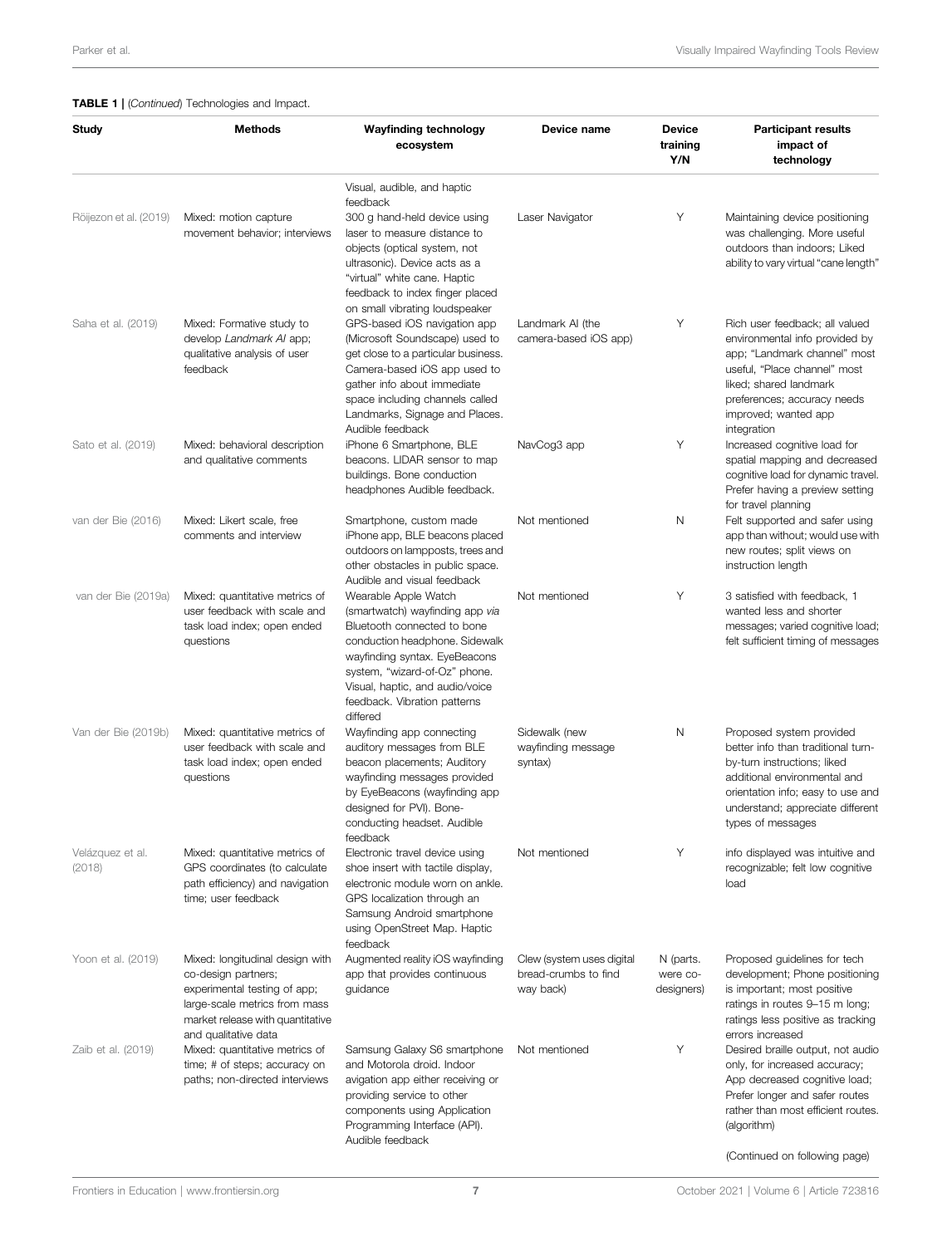|  |  | <b>TABLE 1</b>   (Continued) Technologies and Impact. |  |  |
|--|--|-------------------------------------------------------|--|--|
|--|--|-------------------------------------------------------|--|--|

| Study              | <b>Methods</b>                                                                | Wayfinding technology<br>ecosystem                                                                                                                                                                                                                                                                                                                                                                                                                                            | Device name   | <b>Device</b><br>training<br>Y/N | <b>Participant results</b><br>impact of<br>technology                                                                                                                                                                                                         |
|--------------------|-------------------------------------------------------------------------------|-------------------------------------------------------------------------------------------------------------------------------------------------------------------------------------------------------------------------------------------------------------------------------------------------------------------------------------------------------------------------------------------------------------------------------------------------------------------------------|---------------|----------------------------------|---------------------------------------------------------------------------------------------------------------------------------------------------------------------------------------------------------------------------------------------------------------|
| Zhao et al. (2020) | Mixed: ANOVA across<br>augmented reality conditions;<br>structured interviews | Built prototype on the wearable<br>head mount Microsoft HoloLens<br>v1 which uses augmented<br>binocular displays and has spatial<br>audio support. Wearable<br>Motorola 360 smartwatch for<br>secondary task vibration<br>feedback with varying vibration<br>patterns. Smartphone app to<br>control HoloLens via TCP and<br>communicate with smartwatch,<br>toggling between the two.<br>Spatialized audio turn-by-turn<br>directions. Audio, haptic, and<br>visual feedback | Not mentioned | Υ                                | Visual feedback features lowered<br>cognitive load and increased<br>performance measures over<br>audio unless user had limited<br>field of vision. Training times<br>varied more for visual feedback<br>trials due to differing levels of<br>visual abilities |

interfaces for travelers to tactually scan for navigation support were deemed to be categorically different. In order for these rich topics to receive more in-depth review, it was decided to withhold them from the current systematic review and to report on them in future analyses. This resulted in a total of 35 articles retained in the current systematic review to receive full examination. These articles met all six original inclusionary criteria, and were characterized as tools used for wayfinding and/or navigation, but were not characterized as tactile maps or robotic technologies.

The reviewers developed a coding form to collect and analyze the articles using open and closed measurements. The form gathered details including: the journal of publication; the year published; the country, university, or corporation leading the study; the age range of participants; the number of participants with visual impairments; and the disability demographic of participants (i.e., low vision, blind, deafblind, etc.). Additionally, the form recorded the study methods, setting of the study (indoors, outdoors, or both), what mobility aids were used, a description of technology used, participant's performance and perceptions while using the devices, and any additional notes the reviewer felt relevant to this review.

Once the form was completed and ready to use, the researchers ensured coding fidelity by reviewing the coding protocol as a team. To begin, a portion of studies  $(n = 8)$  were read and independently coded by five researchers in the team. That same article was then compared for similarity in coding. The researchers collaborated with each other regarding their answers until they agreed on a consistent manner to complete the form with consensus. They then distributed the remaining articles for independent review and coding. When there were articles where the coder was unsure about the application of the inclusionary criteria or specific variables described in the study, they consulted with another team member for their insights. The final set of articles were independently re-reviewed, re-coded by two members of the research team and achieved 100% consensus.

# RESULTS

Authors analyzed 35 articles to be included in the literature review. Nineteen were published in 15 different peer-reviewed professional journals, while 16 were published in peer-reviewed conferences proceedings. There were five quantitative studies and 30 were mixed method studies. Of the 35 included articles, 33 involved smart devices, largely smartphones, to integrate spatial data from a variety of infrastructures for travelers to access (see [Table 1](#page-5-0) for technology and impact summary). Researchers reported the use of widely available commercial apps as well as specially designed apps to support visually impaired travelers with wayfinding tasks. Two studies did not report the use of smart devices as a part of their navigation ecosystem. ([Caraiman et al,](#page-22-21) [2019](#page-22-21)) describe the use of head mounted sensors and a haptic belt that help one "hear through" depth and sound while traveling. The second outlier was ([Röijezon et al, 2019\)](#page-23-21) testing of a virtual white cane with haptic feedback, using a small vibrating loudspeaker. Twelve studies incorporated the use of bluetooth beacons for indoor settings with one study reporting the use of rugged outdoor beacons ([Ahmetovic et al., 2016](#page-21-6)). One study described LIDAR mapping paired with beacons to increase spatial mapping capacity [\(Sato et al., 2019\)](#page-23-23). Other researchers used RFID tags, QR codes, magnetic data from steel building infrastructure, or broadly described sensor-based wayfinding supports. Augmented reality interfaces or apps were reported in two of the studies ([Yoon et al., 2019](#page-24-8); [Zhao et al., 2020](#page-24-10)). Eighteen of the 35 studies described some type of training that was offered to participants who were using the technology. These training sessions ranged widely in duration and in form, with some sessions including a preview of the technology using two routes within a "training area" each being 80 feet long with three turns until 80% accuracy achieved. [\(Zhao et al, 2020\)](#page-24-10) requiring a series of training modules on the use of augmented reality in indoor and outdoor environments for several hours ([Caraiman, et al., 2019](#page-22-21)).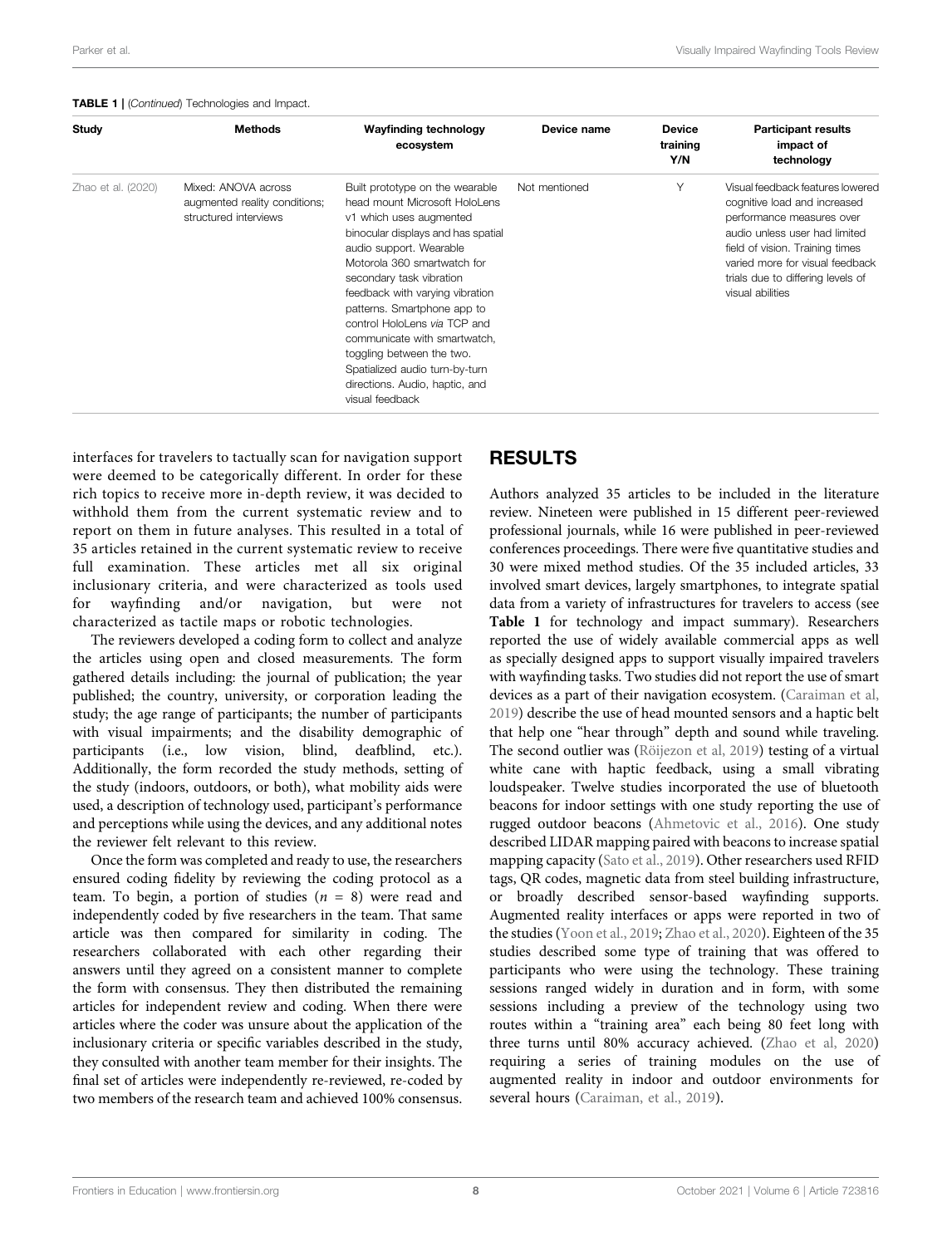#### <span id="page-10-0"></span>**TABLE 2** | Participants with visual impairments who executed routes.

| Reference                                     | # of<br><b>VI Participants</b>                                                         | Age range<br>in years<br>(Average)                     | Cause of<br>blindness (COB)                                                                                                                                                                                                                                           | No. of<br>cane users                        | No. of<br>guide dog<br>users                |
|-----------------------------------------------|----------------------------------------------------------------------------------------|--------------------------------------------------------|-----------------------------------------------------------------------------------------------------------------------------------------------------------------------------------------------------------------------------------------------------------------------|---------------------------------------------|---------------------------------------------|
| Abu Doush et al. (2016)                       | 20                                                                                     | 20-34 (23)                                             |                                                                                                                                                                                                                                                                       |                                             |                                             |
| Ahmetovic et al. (2016)                       | 6                                                                                      | $35 - 73$                                              |                                                                                                                                                                                                                                                                       | 4                                           | 2 (guide dog and<br>cane user)              |
| Ahmetovic et al. (2017)                       | 6                                                                                      | $35 - 73$                                              |                                                                                                                                                                                                                                                                       | 4                                           | 2 (guide dog and<br>cane user)              |
| Bai et al. (2017)                             | 20                                                                                     |                                                        | Amblyopia                                                                                                                                                                                                                                                             | 10                                          |                                             |
| Bai et al. (2018)<br>Bai et al. (2019)        | Undefined<br>20                                                                        |                                                        |                                                                                                                                                                                                                                                                       | 10                                          |                                             |
| Balata et al. (2016)                          | 16 for quantitative study; 6                                                           | 23-66 (35.75);                                         |                                                                                                                                                                                                                                                                       |                                             |                                             |
|                                               | for qualitative study                                                                  | 30-68 (48.67)                                          |                                                                                                                                                                                                                                                                       |                                             |                                             |
| Balata et al. (2018)                          | 16 for quantitative study; 6<br>for qualitative study; 18 for<br>long-term diary study | 23-66 (35.75);<br>30-68 (48.67);<br>23-66 (36.78)      |                                                                                                                                                                                                                                                                       |                                             |                                             |
| Caraiman et al. (2019)                        | 4                                                                                      |                                                        |                                                                                                                                                                                                                                                                       | 4                                           |                                             |
| Cheraghi et al. (2017)                        | $\overline{7}$                                                                         |                                                        |                                                                                                                                                                                                                                                                       | 6                                           | 1                                           |
| Cheraghi et al. (2019)                        | 6                                                                                      |                                                        |                                                                                                                                                                                                                                                                       | 5                                           | 1                                           |
| Cohen and Dalyot (2020)                       | 14                                                                                     |                                                        |                                                                                                                                                                                                                                                                       |                                             |                                             |
| Flores et al. (2016)                          | 3                                                                                      |                                                        |                                                                                                                                                                                                                                                                       | 3                                           |                                             |
| Giudice et al. (2019)                         | 12                                                                                     | $20 - 59$                                              | Retinitis Pigmentosa, Glaucoma, Leber's<br>Congenital Amaurosis, bilateral<br>retinoblastoma, optic demyelination with<br>cortical damage, fever                                                                                                                      | 4                                           | 8                                           |
| Giudice et al. (2020)                         | 7; 7                                                                                   | "older group" of<br>60-70; "younger<br>group" of 28-54 | Retinitis Pigmentosa, Stargardt Disease,<br>Glaucoma, Cataracts, Retrolental<br>Fibroplasia, Meningitis, Toxoplasmosis,<br>Leber's Congenital Amaurosis, ROP,<br>Keratis                                                                                              | 11                                          | 3                                           |
| Guerreiro et al. (2018)                       | 13                                                                                     |                                                        |                                                                                                                                                                                                                                                                       | 7                                           | 6                                           |
| Guerreiro et al. (2019)                       | 10                                                                                     | $37 - 70$                                              |                                                                                                                                                                                                                                                                       | 5                                           | 4                                           |
| Guerreiro et al. (2020)                       | 14                                                                                     | $41 - 69$                                              |                                                                                                                                                                                                                                                                       | 8                                           |                                             |
| Kim et al. (2016)                             | 8                                                                                      | (24.4)                                                 |                                                                                                                                                                                                                                                                       | 8                                           |                                             |
| Ko and Kim (2017)                             | 4                                                                                      | $24 - 28$                                              |                                                                                                                                                                                                                                                                       |                                             |                                             |
| Murata et al. (2019)                          | 10                                                                                     | $33 - 54$                                              |                                                                                                                                                                                                                                                                       | 9                                           | 1                                           |
| Nair et al. (2018)                            | 11                                                                                     | $18 - 55 +$                                            |                                                                                                                                                                                                                                                                       |                                             |                                             |
| Nair et al. (2020)                            | 11 in usability test; 6 in<br>performance test                                         | $25 - 55 +$                                            |                                                                                                                                                                                                                                                                       | 9 (usability test); 5<br>(performance test) | 2 (usability test); 1<br>(performance test) |
| Ohn-Bar et al. (2018)                         | 8                                                                                      | 43-76 (65.63)                                          |                                                                                                                                                                                                                                                                       | 8                                           |                                             |
| Rodriguez-Sanchez and<br>Martinez-Romo (2017) | $\overline{7}$                                                                         | $20 - 75$                                              |                                                                                                                                                                                                                                                                       |                                             |                                             |
| Röijezon et al. (2019)                        | 3                                                                                      | 60, 72, 78                                             |                                                                                                                                                                                                                                                                       | $\mathbf{2}$                                | 1 (guide dog and<br>cane user)              |
| Saha et al. (2019)                            | 22 (Study 1); 13 (Study 2)                                                             | $31 - 50$ ; 24 $-55$                                   |                                                                                                                                                                                                                                                                       | 13 (Study 1); 6<br>(Study 2)                | 6 (Study 1); 6<br>(Study 2)                 |
| Sato et al. (2019)                            | 10 (Study 1); 43 (Study 2);<br>37 (Study 3)                                            | 33–54ª                                                 |                                                                                                                                                                                                                                                                       | 9 (Study 1); 35<br>(Study 2)                | 1 (Study 1); 5<br>(Study 2)                 |
| van der Bie (2016)                            | 5                                                                                      | $30 - 78$                                              |                                                                                                                                                                                                                                                                       |                                             |                                             |
| van der Bie (2019a)                           | 4                                                                                      | $25 - 46$                                              |                                                                                                                                                                                                                                                                       |                                             |                                             |
| van der Bie (2019b)                           | 6                                                                                      | 44-69                                                  |                                                                                                                                                                                                                                                                       | 6                                           |                                             |
| Velázquez et al. (2018)                       | $\overline{c}$                                                                         | $31 - 35$                                              | Retinitis Pigmentosa, Congenital blindness                                                                                                                                                                                                                            | $\overline{c}$                              |                                             |
| Yoon et al. (2019)                            | 4 co-designers; Large-scale<br>user study                                              |                                                        | Retinitis Pigmentosa                                                                                                                                                                                                                                                  | 3                                           | 1                                           |
| Zaib et al. (2019)                            | 8                                                                                      | $30 - 50$                                              |                                                                                                                                                                                                                                                                       |                                             |                                             |
| Zhao et al. (2020)                            | 16                                                                                     | $27 - 82(56)$                                          | Retinitis Pigmentosa, Diabetic Retinopathy,<br>Stargardt Disease, Glaucoma, Doyne<br>Honeycomb Retinal Dystrophy, Albinism,<br>Fuch's Dystrophy, Myopic Choroidal<br>Neovascularization, Optic Neuritis Multiple<br>Sclerosis, Braine Tumor/Glioma, Cone<br>Dystrophy | 6                                           |                                             |

Note. If a space was left blank, the information was not provided in the study.

 $VI = visual$  impairments.

 $a$ <sub>=</sub> as reported.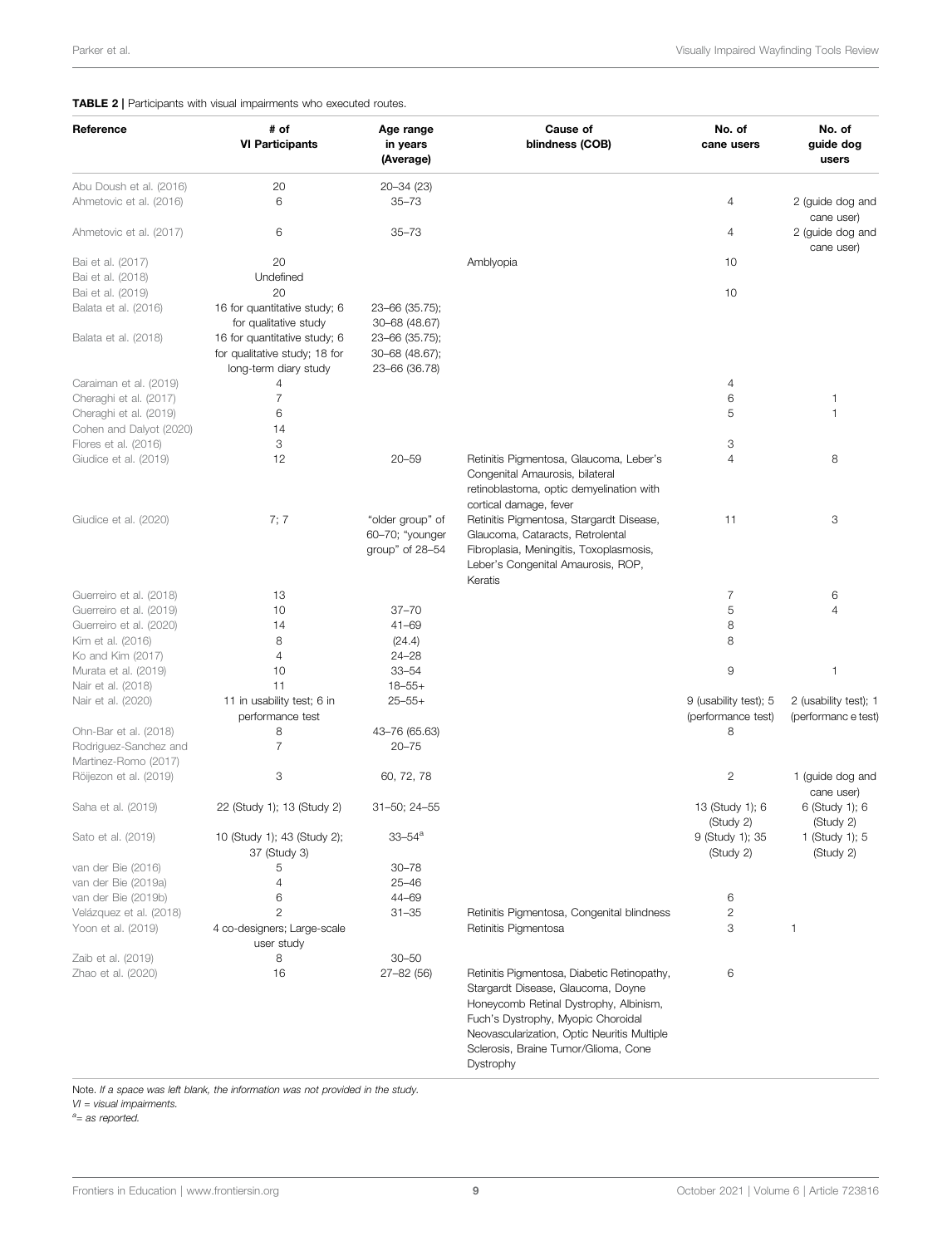Across these 35 studies participant performance and perceptions while using these various apps, devices and systems were varied (see [Table 1](#page-5-0), Technology and Impact). The efficacy and impact of the various wayfinding tools were measured by assessing participant performance data and qualitatively through participant interviews or rating scales. All of the 35 studies engaged in reporting observed travel behaviors but these were often defined differently. For example efficiency might be measured in the time spent reaching a destination, the number of steps, or the number of errors. Others reported not only efficiency but usability which was largely measured by comments that travelers made or expressed preferences or challenges. Qualitative measures included interviews, rating scales, diaries, or functionality feedback on the features of the device. Overall, the majority of travelers found the devices to be useful in offering supplemental preview and real-time environmental information, although the timing, clarity, and accessibility of the information was less helpful in specific conditions.

The studies included anywhere from 2 to 43 participants with low vision or blindness. Age was not mentioned in nine of the studies. The ages in the remaining 26 studies ranged from 18 to 82 years old. None of the studies reported any participants with deafblindness, however one study mentioned a visually impaired participant who used hearing aids ([van der Bie et al., 2019a](#page-23-24)). All 35 studies included a combined total of 469 participants who executed routes and were visually impaired (see [Table 1](#page-5-0) for a summary). Across the studies, participants were most commonly described as "blind" or having "low vision." Other terms were used, such as "blind with light perception" or "blind with no light perception." Of the 35 articles, six offered information about etiologies, others merely said "various disorders." Some used "congenital" or "late onset" as a description of visual impairments. Only one study mentioned including other participants with disabilities, including individuals who are Deaf and two people who used wheelchairs, within the wayfinding tasks [\(Rodriguez-Sanchez and Martinez-Romo,](#page-23-20) [2017](#page-23-20)).

Eleven of the 35 studies and two large scale user evaluations within two of the remaining studies, represented 172 participants and did not clarify the participant's primary mobility tool. Of the remaining 297 participants, 202 (68.0%) used a mobility cane as their primary mobility tool, 52 (17.5%) used dog guides, and 5 (1.7%) used dog guides and canes. The remaining 38 (12.8%) participants used other types of primary tools including their remaining functional vision. Only one study mentioned two participants who used wheelchairs, and these individuals were not identified as having a visual disability (See [Table 2](#page-10-0) for participant descriptions).

Settings of the studies were predominantly either indoors (57.1%) or outdoors (28.6%). One research team conducted one indoor only and one outdoor only [\(Bai et al., 2017](#page-22-16)). Only four studies included single routes which transitioned between indoor and outdoor settings ([Ahmetovic et al., 2016](#page-21-6); [Ahmetovic et al., 2017;](#page-21-7) [Rodriguez-Sanchez and Martinez-](#page-23-20)[Romo, 2017;](#page-23-20) [Cheraghi et al., 2019](#page-22-23)). Urban cityscapes,

university campuses, basements of office complexes, supermarkets, retail stores, multi-level malls, airports, train stations, and community parks were contexts for the travel tasks. All studies included the number of routes used with participants. Twenty-five studies, or 71.4%, provided a range or average length for individual routes. Twenty-three studies (65.7%) recorded the amount or average amount of turns in each route. Almost half of the 35 studies (17) provided preview or training time prior to completing measured wayfinding tasks in order to learn how to operate secondary supports. This time was not necessarily restricted to technology and ranged from 5 min to as long as needed to get comfortable with the task. (See [Table 3](#page-12-0) for route information). While not represented in the tables directly, 26 of the studies mentioned landmarks but not always as a direct term. For example, sometimes other terms were used such as "points of interest," "features," "environmental features" or "action points." A variety of terms were presented in the articles to be used by study participants to support travel in authentic environments.

The studies took place in 14 different countries, with the majority taking place in the United States (44.4%), the Netherlands (8.33%), China (8.33%), Japan (8.33%), and the Czech Republic (5.55%). Twenty-four universities were represented across the 35 studies. Twenty-six of the studies (74.3%) were declared as funded with a mixture of support from national grants, corporate sponsorships, and private foundations (see [Table 4](#page-16-0) Research Institutions and Financial Support).

# **DISCUSSION**

The objective of this systematic review is to identify research published in peer-reviewed academic journals within the last 5 years that focuses on the wayfinding tools used by people who are blind, visually impaired, or deafblind on routes in real world environments. In an initial review of included articles, the research team deemed that studies that investigated the use of guiding robots or tactile maps were qualitatively different from smart device wayfinding tools and set these articles aside for future in-depth analysis. Thirty five studies were analyzed for this report. Most of the studies identified mirror the larger than life role that smart device technology, including phones, watches, and glasses, assumes in our world. Our goals not only included understanding what types of participants and technologies were represented in these studies, we also sought to describe the ways that participants evaluate those technologies in authentic travel contexts. To organize our discussion, we explored: the interconnections of participant descriptions; the technologies that supported the wayfinding tasks and their efficacy; the characteristics of the environments and routes where wayfinding occurred; and the university partners and funding sources which supported the wayfinding research. The linkages between these findings offer opportunities for understanding the complex nature of effective design for the important human task of wayfinding. Our findings are organized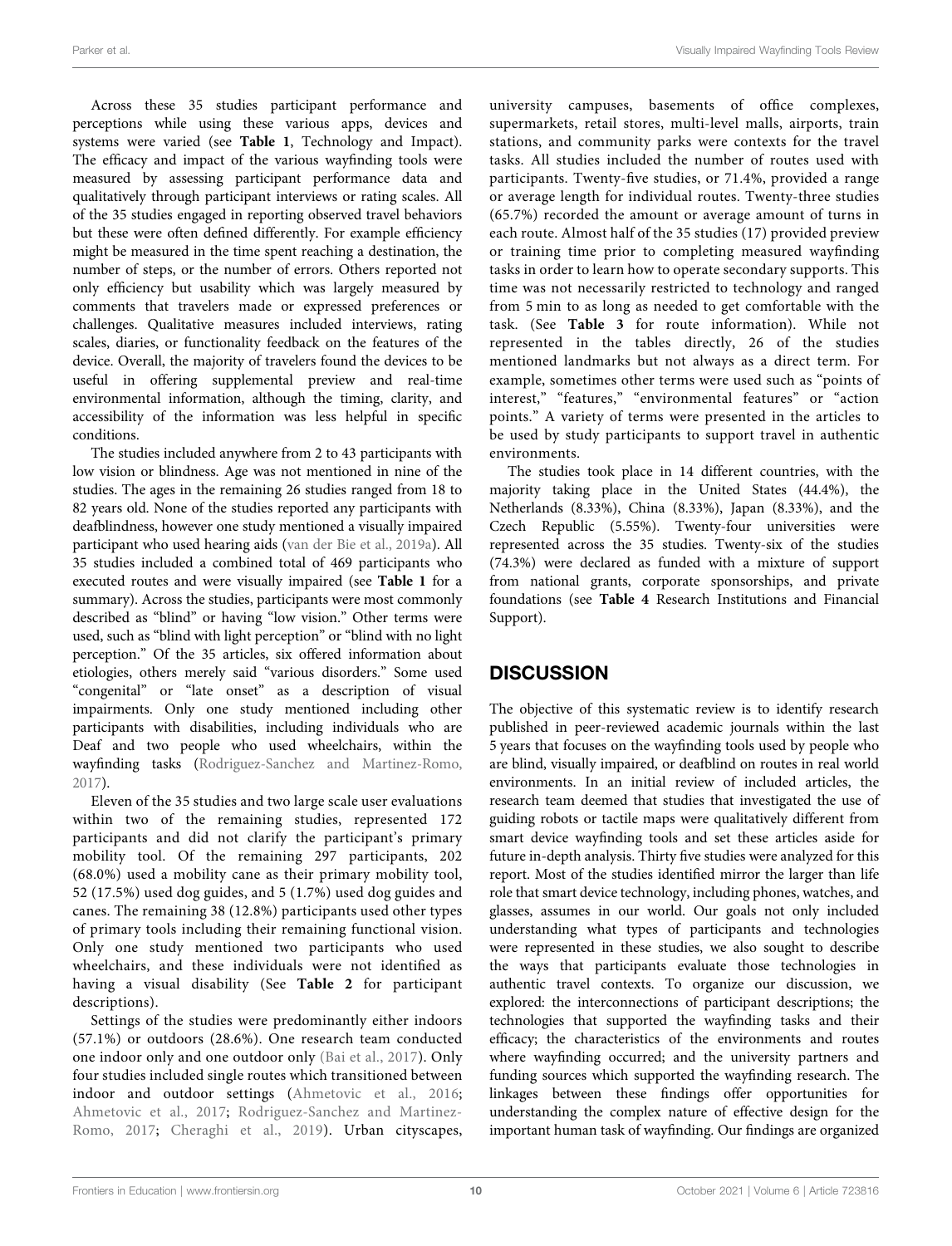#### <span id="page-12-0"></span>TABLE 3 | Real-world routes.

| Study                                              | <b>Route Setting</b>                                                                                                                                                                                                                                                                                                                                            | <b>Conditions</b>                                            | No. of<br>routes per<br>participant                                                                                                                                   | <b>Actual length</b><br>of test<br>route(s)                                                                                                                                                  | No. of<br>turns in<br>test route(s)                                                 |
|----------------------------------------------------|-----------------------------------------------------------------------------------------------------------------------------------------------------------------------------------------------------------------------------------------------------------------------------------------------------------------------------------------------------------------|--------------------------------------------------------------|-----------------------------------------------------------------------------------------------------------------------------------------------------------------------|----------------------------------------------------------------------------------------------------------------------------------------------------------------------------------------------|-------------------------------------------------------------------------------------|
| Abu Doush et al. (2016)<br>Ahmetovic et al. (2016) | First floor of University library<br>University path covered 2 buildings,<br>2 bridges, a flight of stairs, and<br>campus quad area with paths<br>containing both indoors and                                                                                                                                                                                   | Indoor<br>Indoor and<br>Outdoor                              | 2<br>2 practice; 1 test                                                                                                                                               | 11 <sub>m</sub><br>350 m                                                                                                                                                                     | 2 (average)<br>12                                                                   |
| Ahmetovic et al. (2017)                            | outdoors areas<br>University path traversed 2<br>buildings, a set of stairs, 2 bridges,<br>and outdoor quad area                                                                                                                                                                                                                                                | Indoor and<br>Outdoor (route<br>1); Indoor only<br>(route 2) | 2                                                                                                                                                                     | 390 m (route 1); 230 m (route 2)                                                                                                                                                             | 12; 10                                                                              |
| Bai et al. (2017)<br>Bai et al (2018)              | Home; office; supermarket<br>Hall to washroom; lounge to bar;<br>Room 3308 to washroom                                                                                                                                                                                                                                                                          | Indoor<br>Indoor                                             | 6 (3 routes; 2 conditions)<br>6 <sup>b</sup>                                                                                                                          | 40 m; 150 m; 1.000 m<br>Not mentioned                                                                                                                                                        | $20^a$ ; 11 <sup>a</sup> ; 14 <sup>a</sup><br>2                                     |
| Bai et al. (2019)                                  | Indoor routes in same office<br>building: desk to reception, desk to<br>meeting room, desk to washroom;<br>Outdoor routes: office to Walmart,<br>office to bank, bank to bus station                                                                                                                                                                            | Indoor, Outdoor                                              | 6 (3 indoor; 3 outdoor)                                                                                                                                               | Indoor: $\sim$ 21 m, $\sim$ 52 m, $\sim$ 30 m<br>Outdoor: ~860 m                                                                                                                             | Indoor: $2^a$ ; $2^a$ ; $4^a$<br>Outdoor: 4, 4, 1                                   |
| Balata et al. (2016)                               | Comparative Study: Quiet area in<br>city center of Prague, Czech<br>Republic; Qualitative Study: busy<br>square in city center ending in quiet<br>area                                                                                                                                                                                                          | Outdoor                                                      | Comparative Study: 4 (2)<br>routes walked twice-once<br>for test, once for<br>retrospective walkthrough);<br>Qualitative Study: 1                                     | Comparative Study: ~350 m;<br>Qualitative Study: 670 m                                                                                                                                       | Comparative Study:<br>8; Qualitative<br>Study: 13                                   |
| Balata et al. (2018)                               | Comparative Study: Quiet area in<br>city center of Prague, Czech<br>Republic; Qualitative Study: busy<br>square in city center ending in quiet<br>area; Long-Term Diary Study:<br>Urban, city center environment                                                                                                                                                | Outdoor                                                      | Comparative Study: 4 (2)<br>routes walked twice-once<br>for test, once for<br>retrospective walkthrough);<br>Qualitative Study: 1; Long-<br>Term Diary Study: varied. | Comparative Study: ~350 m;<br>Qualitative Study: 670 m; Long-<br>Term Diary Study: Covered area of<br>0.8 km <sup>2</sup> with 51.9 km of sidewalks<br>covered by PedestriNet<br>geodatabase | Comparative Study:<br>8; Qualitative Study:<br>13; Long-Term Diary<br>Study: Varied |
| Caraiman et al. (2019)                             | University setting. Predefined<br>routes. Semi-controlled natural<br>setting with short routes and no or<br>light traffic. Uncontrolled<br>environments in public areas, with<br>varying, uncontrollable traffic. Video<br>link shows route to include walking<br>on crowded sidewalks and parking<br>lot exits with downcurbs, upcurbs<br>and traffic present. | Outdoor                                                      | Unclear                                                                                                                                                               | Semi-controlled ""usually"<br>15-30 m; Uncontrolled distance<br>not defined in paper but link to<br>video of research shows 250 m<br>route                                                   | Not mentioned                                                                       |
| Cheraghi et al. (2017)                             | University campus-entrance of<br>building to research lab located on<br>2nd floor of building                                                                                                                                                                                                                                                                   | Indoor                                                       | $1 - 4$                                                                                                                                                               | Not mentioned                                                                                                                                                                                | Not mentioned                                                                       |
| Cheraghi et al. (2019)                             | Unfamiliar campus setting. Indoor<br>starting location, outdoor<br>destination Route with various<br>vertices and edges                                                                                                                                                                                                                                         | Indoor and<br>Outdoor                                        | $1 - 2$                                                                                                                                                               | Not mentioned                                                                                                                                                                                | Not mentioned                                                                       |
| Cohen and Dalyot<br>(2020)                         | Technion campus in Haifa,<br>Israel-bordered a park (sound and<br>direction of oncoming traffic),<br>through a park (more complex but<br>more relaxing and calming); New<br>York City, NY,<br>United States-along border of<br>Madison Square Park, through<br>Madison Square Park (crowded,<br>fountains, playing musicians, food<br>carts, sounds and smells) | Outdoor                                                      | 2:2                                                                                                                                                                   | 366 m, 205 m; 404 m, 351 m                                                                                                                                                                   | 2, 2, 1, 4                                                                          |
| Flores et al. (2016)                               | College campus in New York City.<br>Starting at either building entrance<br>or a classroom. Going through<br>corridors and passing from one<br>floor to another. Stairs. (figures<br>referred to but not accessible)                                                                                                                                            | Indoor                                                       | Unclear. There were 2 for<br>"training" and 3 for "final<br>tests." Participant could<br>repeat test routes up to<br>3 times each                                     | 50 m-100 m                                                                                                                                                                                   | Not mentioned<br>(figures referred to<br>but not accessible)                        |
|                                                    |                                                                                                                                                                                                                                                                                                                                                                 |                                                              |                                                                                                                                                                       |                                                                                                                                                                                              | (Continued on following page)                                                       |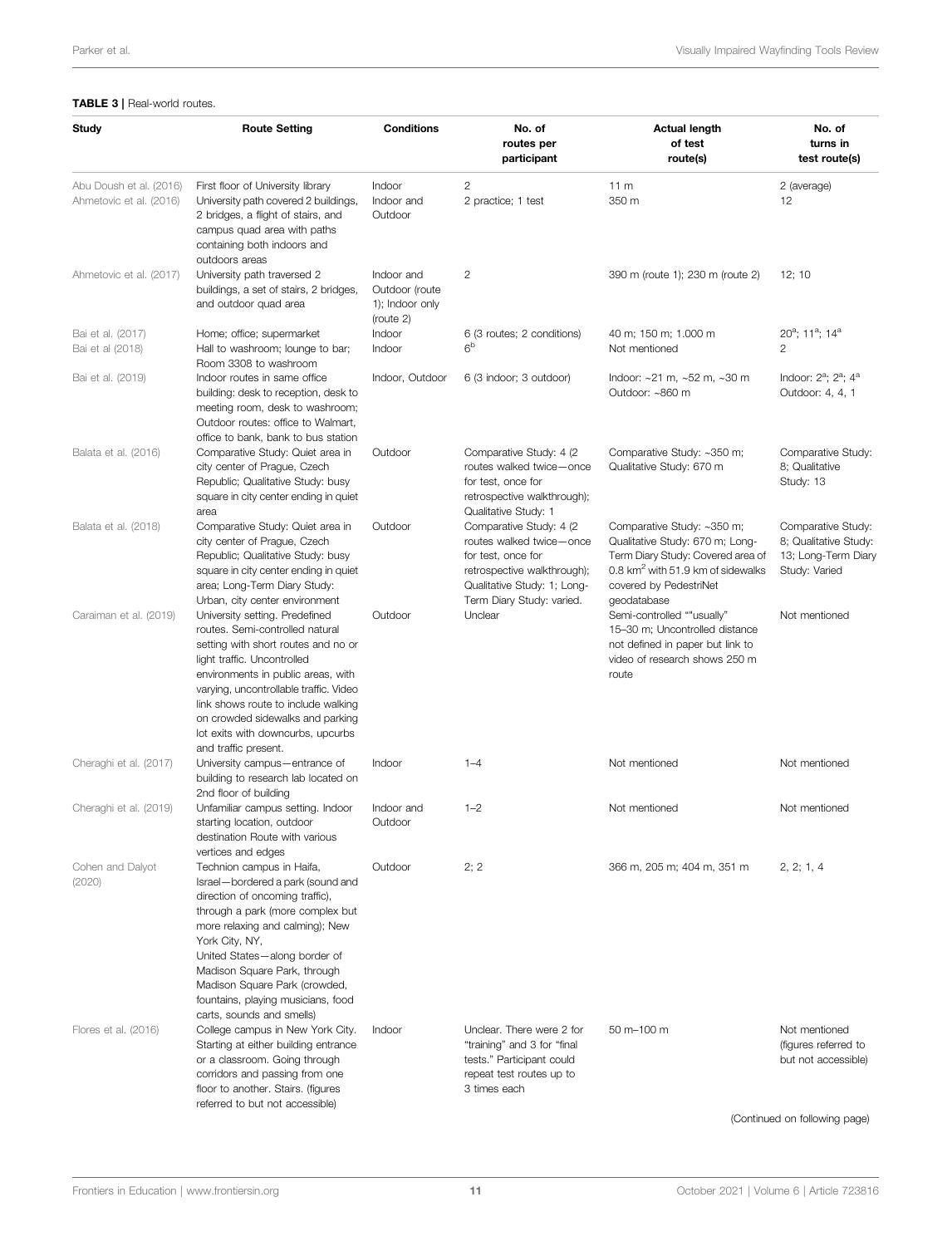#### TABLE 3 | (Continued) Real-world routes.

| Study                   | <b>Route Setting</b>                                                                                                                                                                                                                                            | <b>Conditions</b> | No. of<br>routes per<br>participant                                                                                                                                                                      | <b>Actual length</b><br>of test<br>route(s)             | No. of<br>turns in<br>test route(s)                                |
|-------------------------|-----------------------------------------------------------------------------------------------------------------------------------------------------------------------------------------------------------------------------------------------------------------|-------------------|----------------------------------------------------------------------------------------------------------------------------------------------------------------------------------------------------------|---------------------------------------------------------|--------------------------------------------------------------------|
| Giudice et al. (2019)   | Mall of America, all on same floor<br>level. Carpet underfoot, sound of<br>fountain, round cement pillar                                                                                                                                                        | Indoor            | 1 practice; 4 experiments                                                                                                                                                                                | 196.6 m-245.4 m                                         | $5 - 8$                                                            |
| Giudice et al. (2020)   | College complex in New York City.<br>Similar in complexity but differ in<br>topology. Half traversed 2 floors<br>and used elevator with 5-8 decision<br>points                                                                                                  | Indoor            | 1 practice; 4 experiment                                                                                                                                                                                 | 68.6 m; 114.3 m; 30.5 m; 56.4 m 7; 5; 4; 4              |                                                                    |
| Guerreiro et al. (2018) | Instrumented 3 buildings in<br>university setting with NavCog<br>environment $(58,800 \text{ m}^2)$ . Short<br>route was on one floor with 6 POIs<br>(landmarks) and long route was on<br>2 floors with 22 POIs (landmarks)                                     | Indoor            | 1 short; 1 long                                                                                                                                                                                          | 61 m; 210.3 m                                           | 4; 11                                                              |
| Guerreiro et al. (2019) | Natural airport setting including<br>ticketing area, moving walkways,<br>and airside terminals.<br>Routes-Entrance to ticketing<br>counter; Train to gate; Gate to<br>nearest restroom                                                                          | Indoor            | 4                                                                                                                                                                                                        | 120 m; 310 m; 30-40 m; 230 m                            | 4; 3; Undefined; 2                                                 |
| Guerreiro et al. (2020) | Short routes include one floor and 6<br>POIs (landmarks); Long routes<br>include 2 floors, an elevator, and 22<br>POIs (landmarks)                                                                                                                              | Indoor            | 2 short; 2 long (1 short and 1<br>long had been taught for<br>3 days using virtual app to<br>become "familiar"-for real-<br>world task, participant<br>performed 2 "familiar" and 2<br>unfamiliar routes | 60 m; 210 m                                             | 4; 11                                                              |
| Kim et al. (2016)       | Very high activity traveling in key<br>locations inside Tokyo Station on<br>one floor. Routes-Central gate to<br>Transfer gate; Transfer gate to<br>Keiyo Street; Keiyo Street to South<br>Gate; South gate to Gransta<br>entrance                              | Indoor            | 4                                                                                                                                                                                                        | "Average route lengths" - 153 m;<br>114 m; 171 m; 138 m | Not mentioned                                                      |
| Ko and Kim (2017)       | Two buildings on university<br>campus, one 14-story building and<br>one 6-story building with similar<br>structure except first floor                                                                                                                           | Indoor            | $\mathbf{2}$                                                                                                                                                                                             | Not mentioned                                           | $8 - 11^a$                                                         |
| Murata et al. (2019)    | Shopping mall that includes three<br>multi-story buildings and large open<br>underground passageway and<br>elevator use. Routes-Basement<br>floor subway station to 3rd floor<br>movie theater: movie theater to<br>candy shop; candy shop to subway<br>station | Indoor            | 3                                                                                                                                                                                                        | 177 m; 54 m; undefined                                  | 26 total. 11 <sup>a</sup> ; 4 <sup>a</sup> ; 11 <sup>a</sup>       |
| Nair et al. (2018)      | Lighthouse Guild of New York City                                                                                                                                                                                                                               | Indoor            | 6                                                                                                                                                                                                        | Defined as "virtually identical" but<br>undefined       | Defined as "virtually<br>identical" but<br>undefined1 <sup>a</sup> |
| Nair et al. (2020)      | 6-story building in New York City                                                                                                                                                                                                                               | Indoor            | 3 in Usability Study; 3 in<br>Performance Study                                                                                                                                                          | 24.3-33.5 m; ~20 m                                      | $3-7;3$                                                            |
| Ohn-Bar et al. (2018)   | Three buildings in university<br>campus (58,800 m <sup>2</sup> ). Route A was<br>executed with navigation app<br>sometimes and executed using<br>memory for others. Route B was<br>executed using only navigation app<br>and not from memory (due to            | Indoor            | 14 (2 routes walked several<br>times-Route A walked 6<br>times: Route B walked 4<br>times)                                                                                                               | 152.4 m; 76.2 m (check)                                 | 8; 7                                                               |
|                         | fatigue)                                                                                                                                                                                                                                                        |                   |                                                                                                                                                                                                          |                                                         | (Continued on following page)                                      |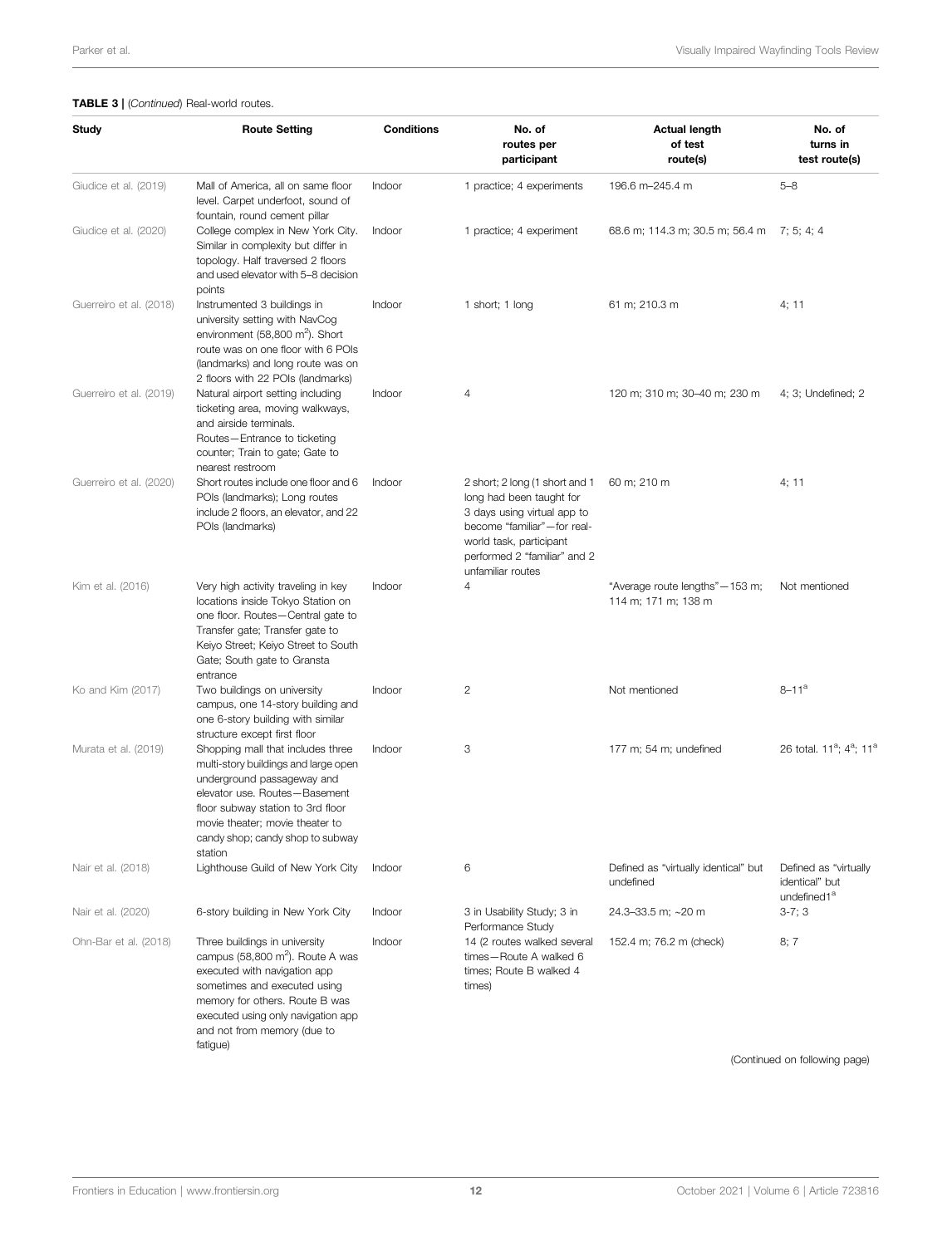#### TABLE 3 | (Continued) Real-world routes.

| Study                                            | <b>Route Setting</b>                                                                                                                                                                                                                                                                                                                                                                                                                                                              | <b>Conditions</b>                         | No. of<br>routes per<br>participant                                                                                                   | <b>Actual length</b><br>of test<br>route(s)                                                                        | No. of<br>turns in<br>test route(s)                                   |
|--------------------------------------------------|-----------------------------------------------------------------------------------------------------------------------------------------------------------------------------------------------------------------------------------------------------------------------------------------------------------------------------------------------------------------------------------------------------------------------------------------------------------------------------------|-------------------------------------------|---------------------------------------------------------------------------------------------------------------------------------------|--------------------------------------------------------------------------------------------------------------------|-----------------------------------------------------------------------|
| Rodriguez-Sanchez<br>and Martinez-Romo<br>(2017) | Indoor trial used one council<br>building with two floors (each floor<br>175 m <sup>2</sup> ) using StepByStep app;<br>Outdoor trial used city setting<br>(Madrid) with 8 points of interest on<br>tourism route called "Guadalupe"<br>route; Indoor/Outdoor trial used an<br>educational environment moving<br>between indoors and outdoors<br>including university, library, and<br>laboratories                                                                                | Indoor; Outdoor;<br>Indoor and<br>Outdoor | 21 (9 indoors; 6 outdoors; 6<br>indoor/outdoor)                                                                                       | Not mentioned                                                                                                      | Not mentioned                                                         |
| Röijezon et al. (2019)                           | One indoor route; one outdoor<br>route. Indoor route not analyzed<br>due to lab setting (not real-world).<br>Outdoor route on university campus<br>with 2 crossings among a cluster of<br>buildings                                                                                                                                                                                                                                                                               | Outdoor                                   | 2 (same route done twice)                                                                                                             | 385 m                                                                                                              | $\overline{4}$                                                        |
| Saha et al. (2019)                               | Large, outdoor two-story shopping<br>center. Tasks-Find elevator near<br>restrooms/ice cream; Find table<br>near entrance of candy shop; Find<br>box office counter for theater                                                                                                                                                                                                                                                                                                   | Outdoor                                   | 3                                                                                                                                     | Not mentioned                                                                                                      | Not mentioned                                                         |
| Sato et al. (2019)                               | A shopping mall with 3 buildings<br>$(21,000 \text{ m}^2)$ and connects to<br>subway station on first basement<br>level. Study 1- Fixed Route in<br>Shopping Mall; Study 2: Free Route<br>in Shopping Mall. Study 3-Adhoc<br>NavCog3 system installment at a<br>hotel. Accessible guest-room areas<br>where guests were staying to<br>attend a 4-day conference for PVI<br>were mapped with LIDAR.<br>NavCog3 app available for<br>download on iOS App Store for the<br>four days | Indoor                                    | 3 (Study 1); Average was 4<br>(Study 2, only 5 participants<br>walked less than 3); 280<br>(included all user's traveling<br>records) | Average for "all routes and<br>participants," 450 m; Average per<br>participant, 120 m; Average per<br>user, 108 m | 26; undefined;<br>undefined                                           |
| van der Bie (2016)                               | Walked city route with and without<br>app. Route from Amsterdam train<br>station to office including stairway,<br>crossing traffic light, parking exit,<br>and crossing train station                                                                                                                                                                                                                                                                                             | Outdoor                                   | 2 (same route under 2<br>conditions)                                                                                                  | Undefined                                                                                                          | Undefined                                                             |
| van der Bie (2019a)                              | Urban setting in Amsterdam<br>designed to include noisy roads,<br>stairs, road crossings, squares,<br>construction work and obstacles on<br>the road                                                                                                                                                                                                                                                                                                                              | Outdoor                                   | 1                                                                                                                                     | 1 km (1,000 m)                                                                                                     | Undefined (although<br>there were 23<br>"wayfinding<br>instructions") |
| Van der Bie (2019b)                              | Urban center of Amsterdam with<br>"challenging" obstacles,<br>crossroads, and squares                                                                                                                                                                                                                                                                                                                                                                                             | Outdoor                                   | 1                                                                                                                                     | Undefined                                                                                                          | Undefined                                                             |
| Velázquez et al. (2018)                          | Two urban environments carefully<br>chosen due to low vehicle traffic<br>with static and dynamic obstacles<br>(objects and people)                                                                                                                                                                                                                                                                                                                                                | Outdoor                                   | 1                                                                                                                                     | Undefined                                                                                                          | Undefined                                                             |
| Yoon et al. (2019)                               | Released Clew on iOS app store to<br>156 countries                                                                                                                                                                                                                                                                                                                                                                                                                                | Indoor                                    | $5,789^{\rm b}$                                                                                                                       | Undefined                                                                                                          | Undefined                                                             |
| Zaib et al. (2019)                               | University setting with classrooms,<br>corridors, elevator, and stairs                                                                                                                                                                                                                                                                                                                                                                                                            | Indoor                                    | 11                                                                                                                                    | Range-42.89-60 m                                                                                                   | 0 (5 routes); 1 (3<br>routes); 2 (3 routes)                           |
| Zhao et al. (2020)                               | One floor of campus building. Well-<br>lit area                                                                                                                                                                                                                                                                                                                                                                                                                                   | Indoor                                    | 8                                                                                                                                     | Each ~51.8 m                                                                                                       | 4                                                                     |

<sup>a</sup>= The number of turns per route were not explicitly recorded, therefore, this number represents total of turns shown in figure of route.

<sup>a</sup>= The number of turns per route were not explicitly recorded, therefore, this number represents total of turns shown in figure of route.<br><sup>b</sup>= The number of routes per participant were not quantified in the study, theref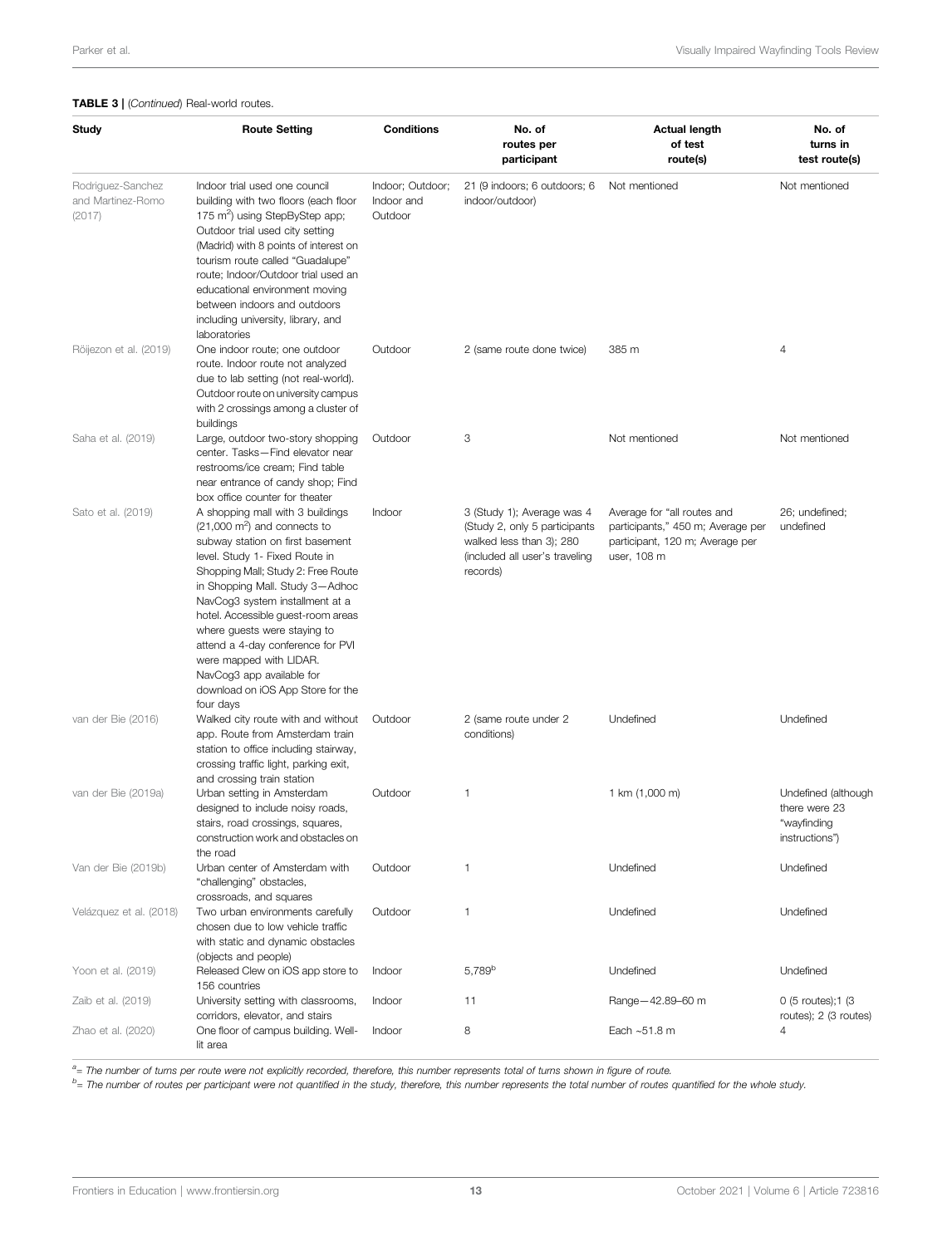into a conceptual framework, which is influenced by the FITT model for technology adoption ([Sheehan et al., 2012](#page-23-25); [Gray et al.,](#page-23-1) [2016](#page-23-1)).



# Participants With Visual Impairments in **Studies**

Within the 35 studies in this systematic review, approximately 447 people with visual impairments were represented. This number is an approximation because it is likely that the same participants joined more than one route-based evaluation with teams of researchers. The descriptions of participant's visual acuity and etiologies were minimal, with a few notable exceptions (see [Table 1](#page-5-0)). Within the six studies that included information about participants, there were a wide range of etiologies ( $n = 25$ ) mentioned. This finding is in harmony with demographic data regarding the heterogeneity of the causes of visual impairments; however, this modest sample of etiologies should be considered from the perspective of specific etiologies that are more prevalent in certain countries [\(Pascolini](#page-23-2) [and Mariotti, 2012](#page-23-2)). While the ways that each person experiences vision loss is unique, there are some common challenges people with specific etiologies face, particularly when traveling in various environments. For example, depending upon the person's age and the progression of the disease, people with retinitis pigmentosa experience difficulty in transitioning between light and dark environments, as well as being sensitive to glare [\(National Eye](#page-23-26) [Institute, 2019a](#page-23-26)). Because wayfinding devices not only have audio but visual features, knowing about participant's visual acuities and etiologies is important for researchers and practitioners alike to be able to make connections between what types of devices may be more supportive for different types of individuals. People with diabetic retinopathy may experience neuropathy in their hands and feet, as well as having low vision [\(National Eye Institute,](#page-23-27) [2019b](#page-23-27)). Individuals with Stargardt's have reported challenges with depth perception and challenges in negotiating curbs and

stairs with varying levels of contrast during mobility tasks [\(Zhao](#page-24-11) [et al., 2018](#page-24-11)). For technology developers and for researchers, understanding the reason that surface changes or stairs may be more challenging for some travelers with low vision is important; therefore, more information on participant etiologies is helpful for exploring the utility of devices for people with specific constraints.

Another opportunity afforded to our team through this systematic review was the chance to learn what primary mobility devices, long canes and guide dogs, that travelers were using and the ways that participants evaluated secondary devices based on their use of their primary mobility devices. Several research teams noted that travelers who were teamed with guide dogs had a more rapid pace during the wayfinding process, which impacted the use of the wayfinding apps [\(Cheriaghi et al.,](#page-22-22) [2017](#page-22-22); [Guerreirro et al., 2018](#page-22-27); [Sato et al., 2019](#page-23-23)). In one study, participants with guide dogs were found to have a faster pace "than other cane users, and even sighted users" causing dog users to move "ahead of a turn point faster" and re-route back [\(Cheraghi et al., 2017,](#page-22-22) p. 8). Another research team noted that guide-dogs stopped at a decision point before the navigation system announced the turn [\(Guerreiro et al., 2018\)](#page-22-27). In another example, a participant shared that the timing of wayfinding app messages regarding turns was disruptive to her pacing in working with her guide dog as she tried to coordinate information from the app with commands given to her guide dog ([Ahmetovic et al.,](#page-21-7) [2017](#page-21-7)). The developers used this information to build in more control regarding the speed and timing of messages, which was useful to the participant in communicating with her guide dog to anticipate turns or route changes [\(Ahmetovic et al., 2017\)](#page-21-7). Still others noted that travelers that were teaming with guide dogs, needed less information about obstacles and slight turns than those traveling with long canes ([Guerreiro et al., 2018](#page-22-27)). In response to the differences in travel needs across long cane and guide dog travelers, some researchers devised a different set of directions for guide dog users to adapt to the difference in pacing, and in making slight turns along the routes during wayfinding tasks ([Sato et al., 2019](#page-23-23); [Giudice et al., 2020](#page-22-26)). In a study conducted in an outdoor two-story shopping center, Saha et al. reported that two participants, who were guide dog users, decided to change their primary mobility tools during the wayfinding tasks because "they felt their canes were better suited to the task" [\(Saha et al., 2019,](#page-23-22) p. 227). Other canebased travelers offered feedback on their need for having better information about stairs ([Flores et al., 2016\)](#page-24-4), illuminating the interconnected nature of individual characteristics, travel demands, and mobility tools.

From global reporting across the 35 studies, we get a sense of the wide age range for participants and some basic information about visual status from 18 to 82 years of age. There is little mentioned of people who may have additional challenges in terms of disability or mobility. This finding represents a gap in our research as the bulk of the population, as they age, have one or more disabilities ([Gray et al., 2016](#page-23-1)). On the other hand, the youngest participant was 18 years of age. One research team mentioned the need to include youth in future wayfinding studies, which could be particularly meaningful for young adults who are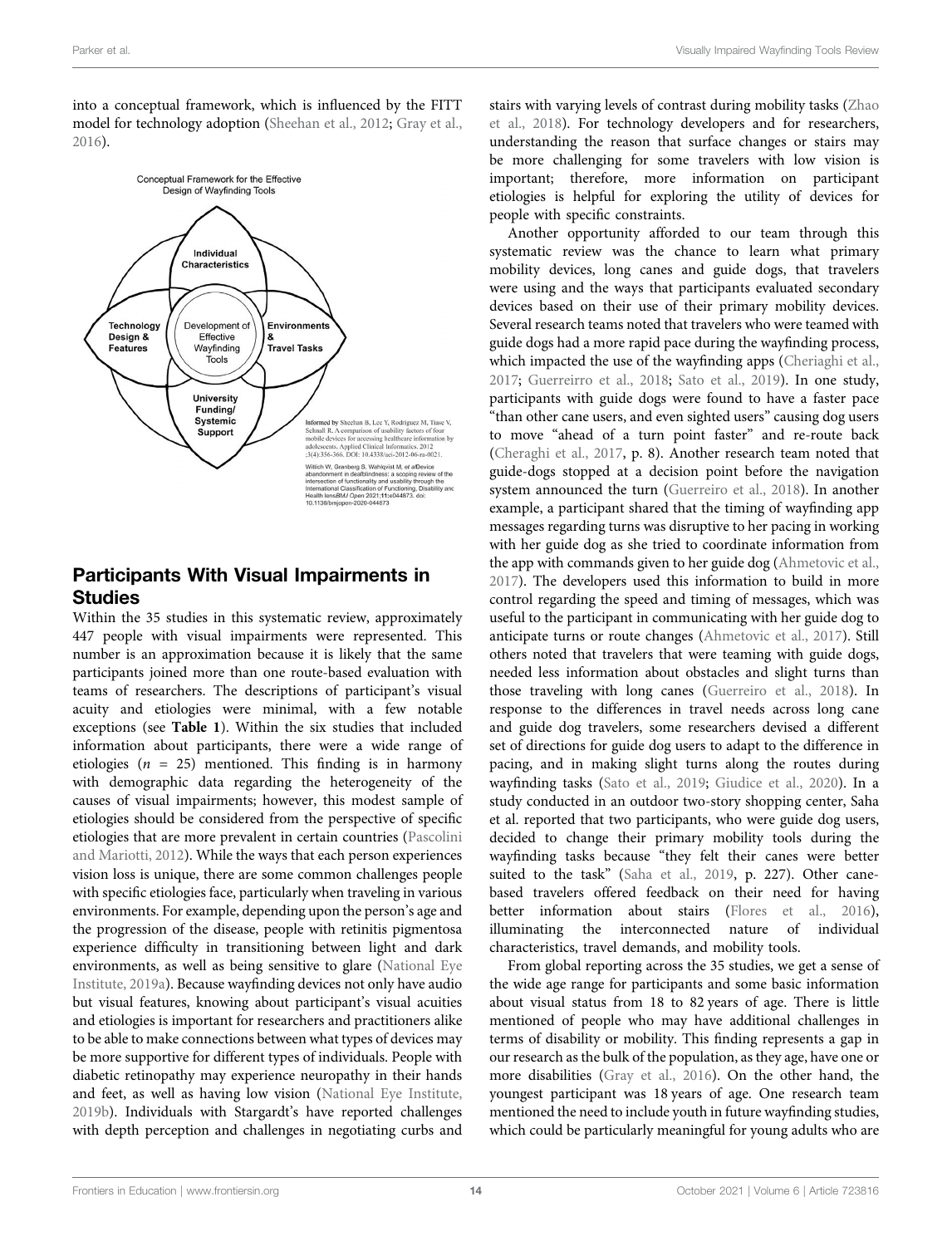#### <span id="page-16-0"></span>TABLE 4 | Research institutions and financial support.

| Reference                                       | <b>Institution &amp; Partners</b>                                                                                                                              | <b>Funding Sources</b>                                                                                                                                                                                                                                                                                                                                                                                                         | Country                        |
|-------------------------------------------------|----------------------------------------------------------------------------------------------------------------------------------------------------------------|--------------------------------------------------------------------------------------------------------------------------------------------------------------------------------------------------------------------------------------------------------------------------------------------------------------------------------------------------------------------------------------------------------------------------------|--------------------------------|
| Abu Doush et al. (2016)                         | Yarmouk University                                                                                                                                             | Deanship of Research and Graduate Studies in Yarmouk<br>University under grant number (15/2013)                                                                                                                                                                                                                                                                                                                                | Jordan                         |
| Ahmetovic et al. (2016)                         | Carnegie Mellon University & IBM Research, Japan                                                                                                               | Sponsored in part by Shimizu Corporation                                                                                                                                                                                                                                                                                                                                                                                       | <b>United States</b>           |
| Ahmetovic et al. (2017)                         | Carnegie Mellon University & Indiana University-Purdue<br>& IBM Research-Tokyo University                                                                      | Partially supported by Shimizu Corporation                                                                                                                                                                                                                                                                                                                                                                                     | <b>United States</b>           |
| Bai et al. (2017)                               | Beihang University & CloudMinds Technologies, Inc.,<br>Beijing and DT-LinkTech Inc., Beijing                                                                   | Not mentioned                                                                                                                                                                                                                                                                                                                                                                                                                  | China                          |
| Bai et al (2018)                                | Beihang University & CloudMinds Technologies, Inc.,<br>Beijing and MorningCore Technology Company Ltd.,<br>Beijing                                             | Supported by the CloudMinds Technologies, Inc.                                                                                                                                                                                                                                                                                                                                                                                 | China                          |
| Bai et al. (2019)                               | School of Electronic Information Engineering, Beijing,<br>CloudMinds Technologies, Inc., Beijing and China<br>Academy of Telecommunication Technology, Beijing | Not mentioned                                                                                                                                                                                                                                                                                                                                                                                                                  | China                          |
| Balata et al. (2016)                            | Czech Technical University & Central European Data<br>Agency                                                                                                   | Supported by the project Navigation of handicapped<br>people funded by grant no. SGS16/236/OHK3/3T/13<br>(FIS 161-1611663C000) and by the Technology Agency<br>of the Czech Republic through project Route4all<br>(TA04031574)                                                                                                                                                                                                 | Czech Republic                 |
| Balata et al. (2018)                            | Czech Technical University, Prague                                                                                                                             | Navigation of handicapped people funded by grant no.<br>SGS16/236/ OHK3/3T/13 (FIS 161-1611663C000)                                                                                                                                                                                                                                                                                                                            | Czech Republic                 |
| Caraiman et al. (2019)                          | Georghe Asachi Technical University of lasi                                                                                                                    | European Union's Horizon 2020 research and innovation<br>program under grant # 643636 "Sound of Vision" and by<br>the "Gheorghe Asachi" Technical University of lasi,<br>Romania under project # TUIASI-GI-2018-2392                                                                                                                                                                                                           | Romania                        |
| Cheraghi et al. (2017)                          | Wichita State University & Envision Research Institute                                                                                                         | This work was funded in part by the Carl and Rozina<br>Cassat Regional Institute on Aging at Wichita State<br>University and the Envision Research Institute                                                                                                                                                                                                                                                                   | <b>United States</b>           |
| Cheraghi et al. (2019)                          | Wichita State University                                                                                                                                       | Funded in part by the U.S. National Science Foundation<br>(NSF) grant #1737433                                                                                                                                                                                                                                                                                                                                                 | <b>United States</b>           |
| Cohen and Dalyot (2020)<br>Flores et al. (2016) | Technion-Israel Institute of Technology<br>Capgemini Engineering, France; University of Strasbourg,<br>France; Universite Paris-Sud                            | Supported by the Ruch Exchange Grant<br>Capgemini Engineering, France; University of Strasbourg,<br>France; Universite Paris-Sud                                                                                                                                                                                                                                                                                               | <b>United States</b><br>France |
| Giudice et al. (2019)                           | University of Maine, Orono; Koronis Biomedical<br>Technologies, Maple Grove, MN; Clickandgo Wayfinding<br>Maps, Inc., Minneapolis, MN                          | NIH grants: R44EY021412-02 and R01EY019924-07                                                                                                                                                                                                                                                                                                                                                                                  | <b>United States</b>           |
| Giudice et al. (2020)                           | University of Maine, Orono; Koronis Biomedical<br>Technologies, Maple Grove, MN; Clickandgo Wayfinding<br>Maps, Inc., Minneapolis, MN                          | NIH grant Phase II SBIR: R44EY021412-02 and NSF<br>grant: IIS-1822800 supported technical development of<br>the system and funded this research                                                                                                                                                                                                                                                                                | <b>United States</b>           |
| Guerreiro et al. (2018)                         | Carnegie Mellon University & IBM Research, Tokyo                                                                                                               | Support of Shimizu Corporation, JST CREST<br>(JPMJCR14E1) and NSF (1637927)                                                                                                                                                                                                                                                                                                                                                    |                                |
| Guerreiro et al. (2019)                         | Carnegie Mellon University & IBM                                                                                                                               | This work was sponsored in part by NSF NRI award<br>(1637927), NIDILRR (90DPGE0003), Allegheny County<br>Airport Authority, and Shimizu Corporation                                                                                                                                                                                                                                                                            | <b>United States</b>           |
| Guerreiro et al. (2020)                         | Carnegie Mellon University, PA & IBM Research                                                                                                                  | This work was sponsored in part by Shimizu Corp, JST<br>CREST grant (JPMJCR14E1) and NSF NRI grant<br>(1637927)                                                                                                                                                                                                                                                                                                                | <b>United States</b>           |
| Kim et al. (2016)                               | The University of Tokyo; YRP Ubiquitous Networking<br>Laboratory                                                                                               | Not mentioned                                                                                                                                                                                                                                                                                                                                                                                                                  | Japan                          |
| Ko and Kim (2017)                               | Sonkuk University, Seoul                                                                                                                                       | Not mentioned                                                                                                                                                                                                                                                                                                                                                                                                                  | Korea                          |
| Murata et al. (2019)                            | Shimizu Corporation, Japan & IBM Research, Japan;<br>Carnegie Mellon University, PA                                                                            | Shimizu Corporation and Mitsui Fudosan for their<br>collaboration                                                                                                                                                                                                                                                                                                                                                              | Japan                          |
| Nair et al. (2018)                              | City College of New York & the Lighthouse Guild, New<br>York                                                                                                   | Research was administered by the Oak Ridge Institute for<br>Science and Education, managed under US Dept. of<br>Energy contract #DE-AC05-06OR23100 and #DE-<br>SC0014664. "This work is also supported by the U.S.<br>National Science Foundation (NSF) through Award<br>#EFRI-1137172, Award #CBET-1160046 and Award<br>#CNS-1737533, the VentureWell (formerly NCIIA) Course<br>and Development Program (Award #10087-12), a | <b>United States</b>           |
|                                                 |                                                                                                                                                                | Bentley-CUNY Collaborative Research Agreement<br>2017-2020, as well as NYSID via the CREATE (Cultivating<br>Resources for Employment with Assistive Technology)                                                                                                                                                                                                                                                                |                                |

(Continued on following page)

Program."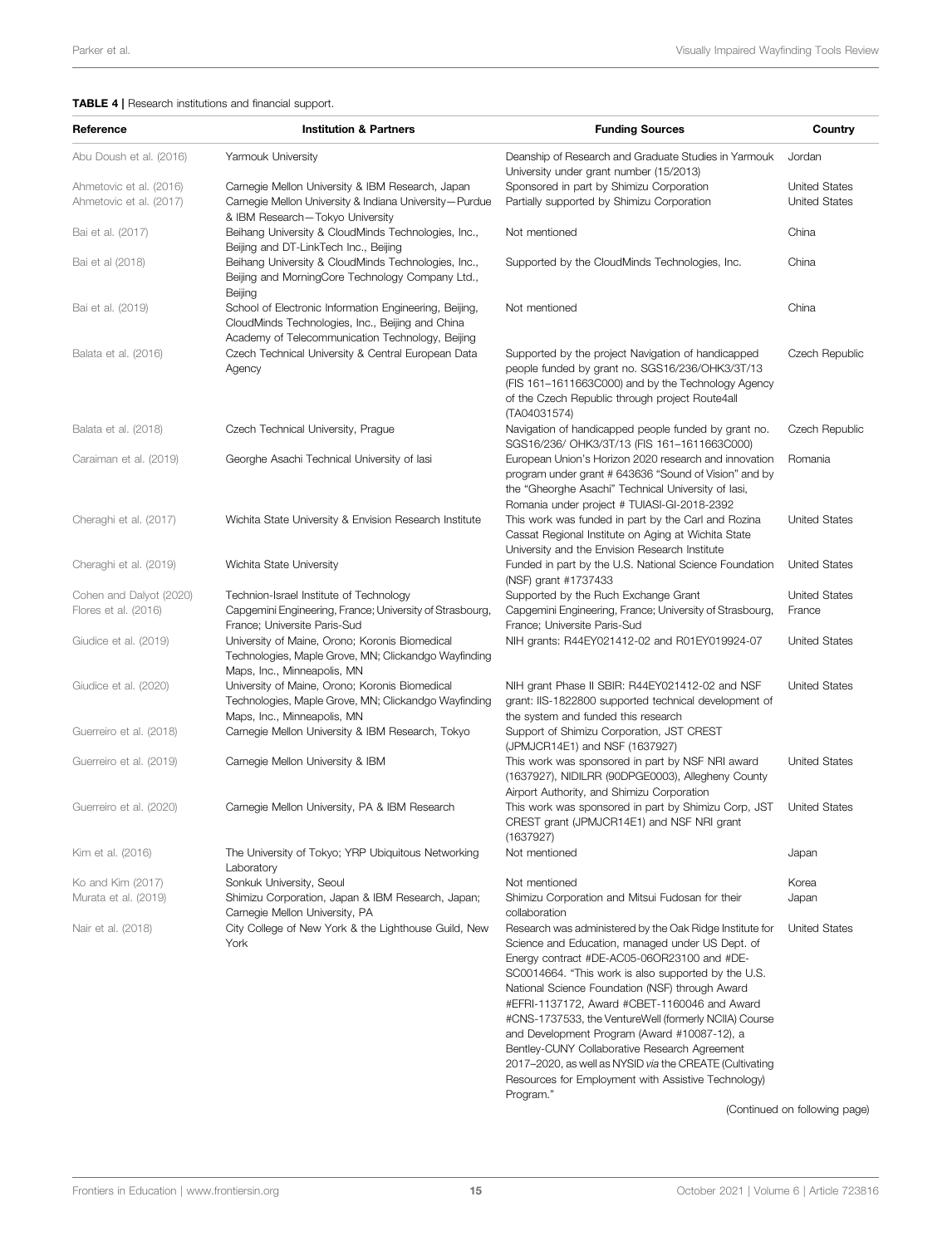| Reference                                                      | <b>Institution &amp; Partners</b>                                                                                                                                                       | <b>Funding Sources</b>                                                                                                                                                                                                                                                                                                                                                                                                                                      | Country                                                  |
|----------------------------------------------------------------|-----------------------------------------------------------------------------------------------------------------------------------------------------------------------------------------|-------------------------------------------------------------------------------------------------------------------------------------------------------------------------------------------------------------------------------------------------------------------------------------------------------------------------------------------------------------------------------------------------------------------------------------------------------------|----------------------------------------------------------|
| Nair et al. (2020)                                             | City College of New York & the Lighthouse Guild, New<br>York                                                                                                                            | VentureWell [#10087-12]; NYSID [CREATE 2017-2018];<br>Bentley Systems, Inc. [Bentley-CUNY Collaborative<br>Research Agreement 2017]; U.S. National Science<br>Foundation [#CBET-1160046,#CNS-1737533,#EFRI-<br>1137172,# IIP-1827505]; U.S. Department of Homeland<br>Security [#DE-AC05-06OR23100,#DE-SC0014664]; the<br>U.S. Office of the Director of National Intelligence via IC<br>CAE at Rutgers [Awards #HHM402-19-1-0003 and<br>#HHM402-18-1-0007] | <b>United States</b>                                     |
| Ohn-Bar et al. (2018)                                          | Carnegie Mellon University & IBM Tokyo                                                                                                                                                  | Shimizu Corporation, JST CREST (JPMJCR14E1) and<br>NSF (1637927)                                                                                                                                                                                                                                                                                                                                                                                            | <b>United States</b>                                     |
| Rodriguez-Sanchez &<br>Martinez-Romo (2017)                    | Universidad Rey Juan Carlos, Madrid; Universidad<br>Nacional de Educacion a Distancia, Madrid                                                                                           | Not mentioned                                                                                                                                                                                                                                                                                                                                                                                                                                               | Spain                                                    |
| Röijezon et al. (2019)<br>Saha et al. (2019)                   | Lulea University of Technology, Lulea, Sweden<br>University of Washington, WA; Microsoft Research,<br>Redmond, WA                                                                       | Not mentioned<br>Not mentioned                                                                                                                                                                                                                                                                                                                                                                                                                              | Sweden<br><b>United States</b>                           |
| Sato et al. (2019)                                             | IBM Research, Tokyo; Carnegie Mellon University, PA;<br>Shimizu Corporation, Japan                                                                                                      | This work was sponsored in part by JST CREST (Grant<br>No. JPMJCR14E1) and NSF NRI (Grant No. 1637927)                                                                                                                                                                                                                                                                                                                                                      | Japan and the<br><b>United States</b>                    |
| van der Bie (2016)                                             | Digital Life Centre Amsterdam University of Applied<br>Sciences Amsterdam, Netherlands; Royal Dutch Visio<br>Centre of expertise for visually impaired people<br>Amsterdam, Netherlands | Amsterdam University of Applied Sciences grand Urban<br>Vitality and Amsterdam Creative Industries Network                                                                                                                                                                                                                                                                                                                                                  | Netherlands                                              |
| van der Bie (2019a)                                            | Amsterdam University of Applied Sciences, Netherlands                                                                                                                                   | "Supported by" the ZonMW InZicht program, project nr.<br>94312006                                                                                                                                                                                                                                                                                                                                                                                           | Netherlands                                              |
| van der Bie (2019b)                                            | Amsterdam University of Sciences Saxion University of<br><b>Applied Sciences</b>                                                                                                        | ZonMW InZicht program, project nr. 94312006                                                                                                                                                                                                                                                                                                                                                                                                                 | Netherlands                                              |
| Velázquez et al. (2018)                                        | Universidad Panamerican a, Mexico; Universite de<br>Rouen, France; Universidad Adolfo Ibanez, Chile;<br>Universita de Salento, Italy                                                    | Not mentioned                                                                                                                                                                                                                                                                                                                                                                                                                                               | Mexico                                                   |
| Yoon et al. (2019)<br>Zaib et al. (2019)<br>Zhao et al. (2020) | Stanford University & Olin College of Engineering<br>University of Peshawar & University of Malakand<br>Cornell University, NY; University of Washington, WA                            | Peabody Foundation of Boston, MA<br>Not mentioned<br>Supported in part by the National Science Foundation<br>under Grant No. IIS-1657315                                                                                                                                                                                                                                                                                                                    | <b>United States</b><br>Pakistan<br><b>United States</b> |

honing their wayfinding skills to explore college and career goals ([Ahmetovic et al., 2016](#page-21-6)). Consider the Individuals with Disabilities Education Act (IDEA), which states that school age students with disabilities need to start planning for transition no later than their 16th year of age, earlier if determined appropriate by the current Individual Education Program team [\(U.S. Department of Education, 2017\)](#page-23-28). Concurrently, the [U.S. Census Bureau \(n.d.\)](#page-23-29) defines the "elderly" population as 65 years old or older. Twelve studies (34%) in our review included participants over 70. None of the studies within this review reported including deafblind participants, although when someone has a significant visual impairment and concomitant hearing loss they may be recognized as being deafblind because of the combined effects of vision and hearing loss in accessing information, communication, and full participation in community life ([Jaiswal et al., 2018\)](#page-22-31). This is a highly underrepresented population in the research and as demographics trend towards people living longer, there will be more people who experience vision and hearing loss ([Perfect et al., 2019](#page-23-30); [Wittich et al., 2021\)](#page-24-1). The exclusion of individuals with vision loss and additional disabilities not only fails to represent the population, it limits what we can know about the application of wayfinding tools.

# Technologies and Devices Evaluated

Researchers within the corpus of studies used mixed method designs as well as quantitative approaches to evaluate the efficiency and usability of technologies during routes. Technologies supported a blend of the virtual and the physical interactions with the traveler for the cognitive and bodily aspects of wayfinding. Our systematic review found that the positioning of these wayfinding devices on the traveler's body had a profound impact on the way that participants were able to use information dynamically. Travelers, at times, expressed an interest in holding the wayfinding device in their hands in order to receive real time haptic feedback during wayfinding tasks [\(Sato et al., 2019](#page-23-23)). Other participants desired a hands-free option during dynamic tasks [\(Abu Doush et al., 2016;](#page-21-5) [van der Bie et al., 2019a;](#page-23-24) [Saha et al.,](#page-23-22) [2019](#page-23-22)). Still other research teams provided ways for participants to hold the phone in one's hands or release it on a lanyard or store it within a belt around their waists ([Balata et al., 2018](#page-22-20); [Sato et al.,](#page-23-23) [2019](#page-23-23)). Still other travelers expressed challenges in managing the position of the device while traveling [\(Röijezon et al., 2019](#page-23-21)) or found that positioning errors of the device hindered navigation [\(Flores et al., 2016;](#page-24-4) [Nair et al., 2018](#page-23-17); [Yoon et al., 2019](#page-24-8)). ([Guerreiro](#page-22-13) [et al, 2019](#page-22-13)) described the tradeoffs travelers made when it was uncomfortable to hold the phone in their hands while using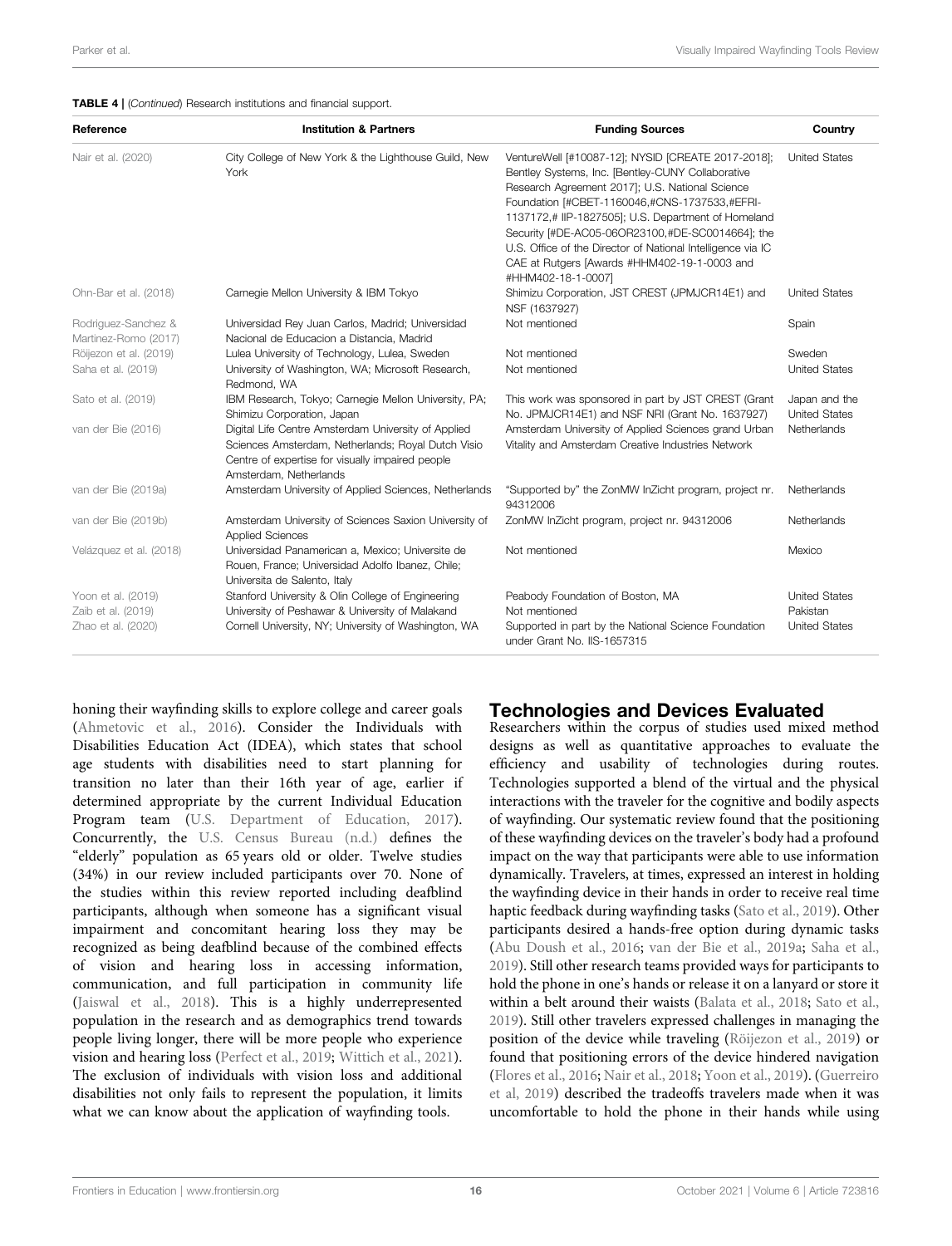escalators, but then experienced a reduction in location accuracy with the phone in their pocket or on a lanyard.

For some, the use of haptic information delivered through belts was combined with additional information to create richer navigation support, "like gaming" [\(Caraiman et al., 2019\)](#page-22-21). Bone conduction ear buds allowed others to continue to receive ambient environmental sound and specific auditory navigation information from their wayfinding devices ([Ohn-Bar et al., 2018](#page-23-19); [van der Bie et al., 2019a](#page-23-24); [Sato et al., 2019\)](#page-23-23). The goodness of fit in the technology with an individual's body in motion cannot be overlooked particularly for individuals who are visually impaired and using long canes or guide dogs for safety and navigation.

The types of sensory support afforded by the technologies are also worth noting because of the way travelers confirm intended routes using multiple forms of environmental information. [Ross](#page-23-31) [and Kelly \(2009\)](#page-23-31) discuss how travelers use a "combination of cues" when "orienting a route" such as "residual vision, sounds, smells, temperature sensations, air movement, and proprioceptive-haptic sensations" (p. 229). [Giudice et al.](#page-22-25) [\(2019\)](#page-22-25) consider cues as important for user interfaces to include in order to "adopt universal design." They propose that all user interfaces should include visual, speech, spatialized audio, and haptic or vibration cues. In [Zhao et al.](#page-24-10) [\(2020\)](#page-24-10) work with Microsoft's Hololens, a smartwatch was used to allow for easy toggling, while the person received audio, visual and haptic feedback for wayfinding. [Roentgen et al. \(2011\)](#page-23-32) compared the preferred sensory related features of four wayfinding devices with participants, finding that these elements were meaningful according to the specific needs of the person and to their travel tasks.

From a cognitive load perspective, it is not surprising that realtime route information notably increases the rate of success among participants who are visually impaired or blind [\(Ko](#page-22-30) [and Kim, 2017](#page-22-30); [Rodriguez-Sanchez and Martinez-Romo, 2017](#page-23-20); [Bai et al., 2018;](#page-22-17) [Balata et al., 2018;](#page-22-20) [Giudice et al., 2019](#page-22-25)). When information is provided in real-time, inclusion of landmarkbased information ([Balata et al., 2018](#page-22-20)), egocentric directions ([Giudice et al., 2019](#page-22-25)), and tailored guidance [\(Rodriguez-](#page-23-20)[Sanchez and Martinez-Romo, 2017\)](#page-23-20) are preferred by travelers with visual impairments. Such findings are in alignment with previous studies that have looked at the temporal aspects of justin-time support when navigating [\(Kalia et al., 2010;](#page-22-32) [Ganz et al.,](#page-22-10) [2012](#page-22-10)). Another theme from the systematic review was the impact of apps on reducing or sometimes increasing cognitive load while traveling routes. In some instances, participants voiced that the app was easy for them because the information from the device reduced what they needed to remember along an indoor route ([Zaib et al., 2019](#page-24-9)). While most participants found the level of environmental information offered by the apps helpful, some individuals reported an increase in their cognitive load while using the devices [\(van der Bie et al., 2019b](#page-24-6); [Sato et al., 2019\)](#page-23-23).

# Environments, Settings, and Wayfinding Tasks

In Swobodzinski and Parker's original examination of the literature, very few studies included real-world routes or participants with visual impairments. By design, our research team sought studies where a real-world environment was the context for the routes and wayfinding tasks. Our systematic investigation creates windows into the realities of humancentered design within dynamic travel environments. In one study, which was set in the city of Prague, the challenges of conducting research in authentic contexts was richly described. Researchers observed the ways in which participants were approached by other pedestrians or were distracted by sudden noises during the wayfinding task [\(Balata et al., 2016\)](#page-22-19). Rather than this being a detractor to the research, reviewing this study in depth helped the coding team apply our exclusionary criteria when we examined studies that were conducted in more controlled environments. For example, one study that we excluded met all inclusionary criteria, and described a practical and well-designed route-based application with participants who were blind or had low vision to be able to retrace their routes, but according to the researchers was conducted in a controlled setting, where there was less chance of encountering other people [\(Flores and Manducci, 2018a\)](#page-22-33). By deeper review, discussion and consensus, the coding team reluctantly excluded the study. Wayfinding tasks are complex because of these uncontrolled but regularly encountered travel distractions and a true evaluation of the wayfinding device's utility by the traveler, is more true to life when researchers allow for in situ consideration of the way the device supports travelers. Several studies that we considered also were excluded because of their focus on obstacle detection or identification tasks ([Patil et al.,](#page-23-33) [2018](#page-23-33)); emphasis on shopping tasks for people with low vision [\(Szpiro et al., 2016\)](#page-23-34); or participant's preferences for descriptive annotations of landmarks [\(Gleason et al., 2018\)](#page-22-34) rather than wayfinding. Although such studies provide invaluable insights and include people with visual impairments in real world settings, we were guided by the stated purposes of the researchers who led the studies and our desire to stay true to our investigation of wayfinding.

Because of the complexity of navigating in dynamic environments, many participants articulated their preferences for previewing the environment virtually before engaging in travel tasks. For all people, travel planning is an essential task that facilitates wayfinding. For travelers with visual impairments, virtual previews were found to expand the area that users can explore with a cane or guide dog, which is essentially the function of the visual sense. Across studies, travelers greatly valued using the wayfinding devices to glean functional knowledge of spaces in advance [\(Giudice et al., 2020;](#page-22-26) [Sato, et al., 2019](#page-23-23)). In some cases, virtual previews of the environments helped participants travel unassisted for short routes [\(Guerreiro et al., 2020](#page-22-28)). Others appreciated reading instructions in advance of traveling routes [\(Abu Doush et al., 2016\)](#page-21-5). Another team described the value of having a comprehensive description of a route narrated from beginning to end prior to embarking on the route [\(Cheraghi et al.,](#page-22-22) [2017](#page-22-22), p. 7). In this manner, wayfinding technology expanded access to survey knowledge for the travelers and facilitated environmental literacy.

Across indoor and outdoor environments, participants remarked on the role of landmarks in supporting wayfinding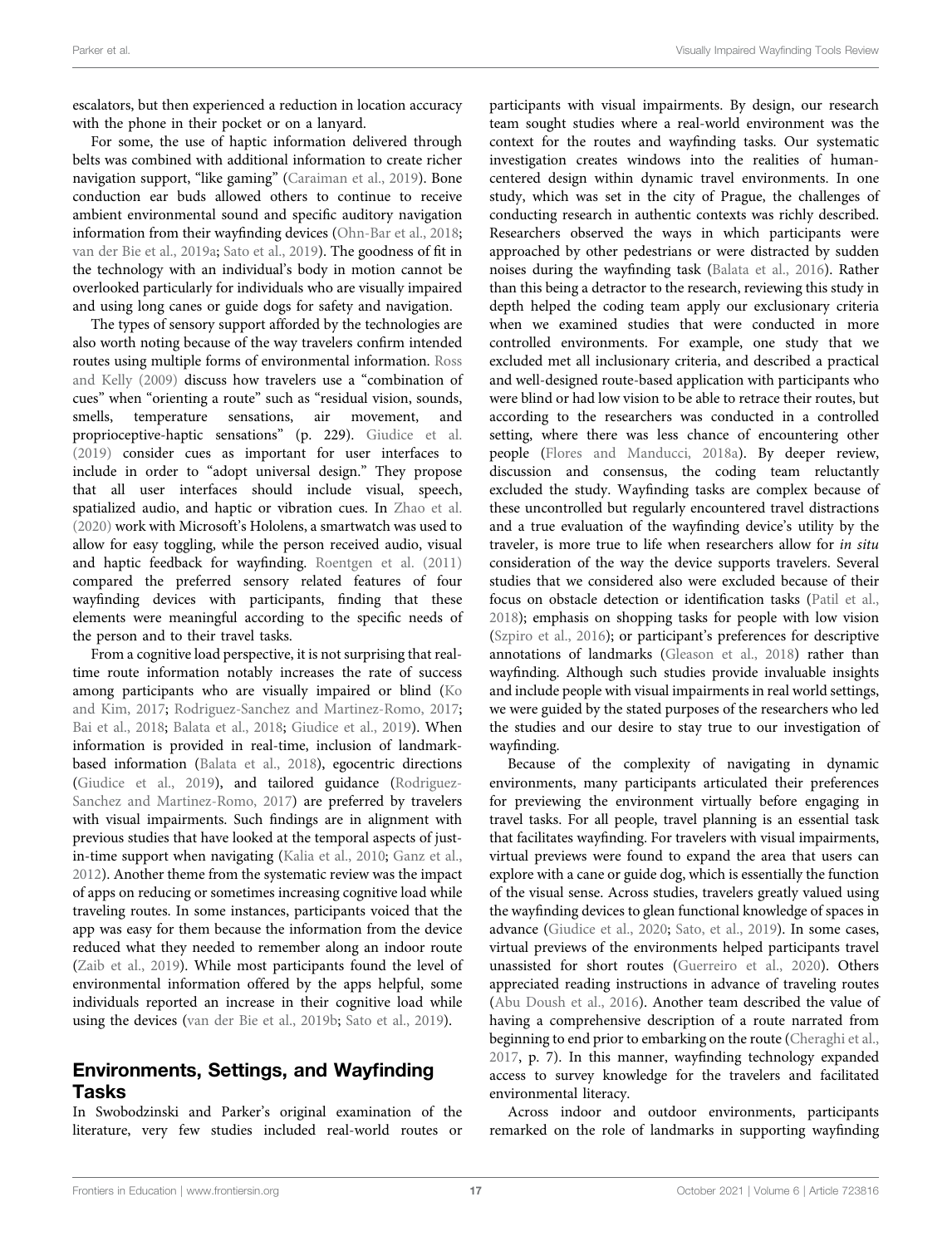tasks [\(Abu Doush, et al., 2016](#page-21-5); [Balata et al., 2016;](#page-22-19) [Balata et al.,](#page-22-20) [2018](#page-22-20); [Cohen and Dalyot, 2020](#page-22-24); [Guidice, et al., 2020](#page-22-26); [Saha et al.,](#page-23-22) [2019](#page-23-22); [Sato et al., 2019](#page-23-23)). ([Saha et al, 2019](#page-23-22)) described the saliency of the landmarks by having participants rank their preferences starting with most preferred: 1) Tactile landmarks, 2) Structural landmarks, 3) Sound, 4) Smell, 5) Air.

[\(Cohen and Dalyot, 2020\)](#page-22-24) applied these categorical descriptions of landmarks, when participants identified the useful landmarks along the routes through a park. Such landmarks, at times, became relevant when they were incorporated as points of interest, although the value of the POIs was related to the task at hand, such as ones used for environmental exploration vs. efficient travel to a set destination ([Sato, et al., 2019](#page-23-23)). As a point of intersection between the participant's use of their primary mobility device and the environment, it was also noted by some that landmark importance varied depending on the user, e.g., guide dog user vs. white cane user ([Guerreiro, et al., 2019\)](#page-22-13). For example, an escalator is often considered a landmark, but within the investigation, a guide dog was observed to ignore the escalator because it wasn't familiar. At times, guide dogs may avoid elements in a route that are novel. The participant in the study requested to take a few moments to train the dog and with this new knowledge, the dog began to use the escalator as a targeted landmark ([Guerreiro et al., 2019](#page-22-13) p. 8).

## Institutional and Financial Support

From our systematic review, we found that a variety of scholars, institutions, governments, and corporations have been engaged in creating, funding, and disseminating practical summaries of wayfinding technologies (see [Table 4](#page-16-0) Research Institutions and Financial Support). Eight of the 35 included studies involved research teams from Carnegie Mellon University (CMU) and each of these was supported by corporate sponsors such as IBM Japan or the Shimizu Corporation [\(Ahmetovic et al., 2016](#page-21-6); [Ahmetovic et al., 2017](#page-21-7); [Guerreiro et al., 2018;](#page-22-27) [Guerreiro et al.,](#page-22-13) [2019](#page-22-13); [Guerreiro et al., 2020;](#page-22-28) [Murata et al., 2019](#page-23-16); [Ohn-Bar et al.,](#page-23-19) [2018](#page-23-19); [Sato et al., 2019](#page-23-23)). These eight represent roughly 23% of our included studies representing significant intellectual and private partner commitment to the development of wayfinding technologies. Governmental investments in this research were also evident. For example, the National Science Foundation provided partial funding for researchers that conducted 8 of the 35 studies. While the National Institutes of Health contributed grant funding for 2 of the 35 studies. Scholars at European universities were funded through national sources that were designated for people with disabilities [\(Balata et al., 2016](#page-22-19); [Balata et al., 2018](#page-22-20)); by the European Union [\(Caraiman et al.,](#page-22-21) [2019](#page-22-21)); or through university funds and engineering firms [\(Flores](#page-24-4) [et al., 2016\)](#page-24-4). [\(Sato et al, 2019\)](#page-23-23) as well as [\(Cohen and Dalyot, 2020\)](#page-22-24) produced studies that were funded through public and private partnership and involved researchers from more than one country. Such partnerships allow for investigations to span contexts and for research teams to consider the ways that wayfinding solutions fit within various infrastructures. From an equity perspective, many visually impaired people in the world do not have access to opportunities to explore these

technologies in their daily lives. None of the studies were conducted in countries with a lower gross domestic product. Although it is not surprising that the scholars in the United States have been receiving grant-based funding for their efforts to develop, refine and disseminate wayfinding technologies, to create a true picture of global wayfinding there is a need to have a more representative sample across diverse community landscapes. The UN Convention on the Rights of Persons with Disabilities (UNCRPD) emphasizes the rights of people with disabilities to participate and engage in one's community, including opportunities to be mobile, have access to education, and civic spaces [\(UNCRPD, 2006](#page-23-35)). Researchers of color, those with disabilities, and interdisciplinary partnerships are needed to advance our knowledge in the field. Based on the estimated 285 million visually impaired people in the world, most of whom live in low-income countries, addressing challenges in navigation between urban and rural communities, or in remote areas, as well as urban settings, is a true area of need ([International Council](#page-22-35) [for Education of People with Visual Impairment, 2021\)](#page-22-35). We propose that a collaborative international consortium with shared funding that examines solutions around wayfinding will help build greater equity and practical solutions for people who are blind, have low vision or are deafblind globally.

# Interconnections Across Findings

As themes from this review were considered, it was evident to our team that the perceived needs of participants should inform our research agenda at all levels. People who are blind, those with low vision and people who are deaflind may often engage in the codesign process, as they articulate not only challenges but what supports efficient and safer mobility. Where are the venues that they would like to go visit and what would they like to know when traversing through spaces? For example, some travelers wanted to find things that mobility tools don't normally find like railings, empty tables, and people blocking the pathway. [\(Saha et al., 2019\)](#page-23-22). Although wayfinding technology is designed to look for the concise routes, visually impaired participants expressed that longer routes were perceived, at times, to be safer routes than the most efficient route [\(Zaib et al., 2019;](#page-24-9) [Cohen and Dalyot,](#page-22-24) [2020](#page-22-24)). Such user-centered knowledge can and should inform wayfinding technology refinement and design for travelers with visual impairments.

Having wayfinding support in place increases overall independence and confidence in traveling across all studies, which is important for quality of life. ([Giudice et al, 2020\)](#page-22-26) found that after using the wayfinding system, participants reported an increased likelihood of independent exploration. Other participants "praised the feeling of independence" when using the wayfinding system [\(Balata et al., 2018,](#page-22-20) p. 194). In Guidice et al. mixed-methods study, 11 out of 12 participants answered "strongly agree" to the prompt: "You would be more likely to travel independently to unfamiliar buildings if you had an indoor navigation system to provide route guidance" ([Giudice](#page-22-25) [et al., 2019,](#page-22-25) Table 3, p. 149). At the same time, researchers also noted that the need for mobility training using long canes or guide dogs is required for visually impaired travelers to take full advantage of wayfinding supports (e.g., use of tactile maps,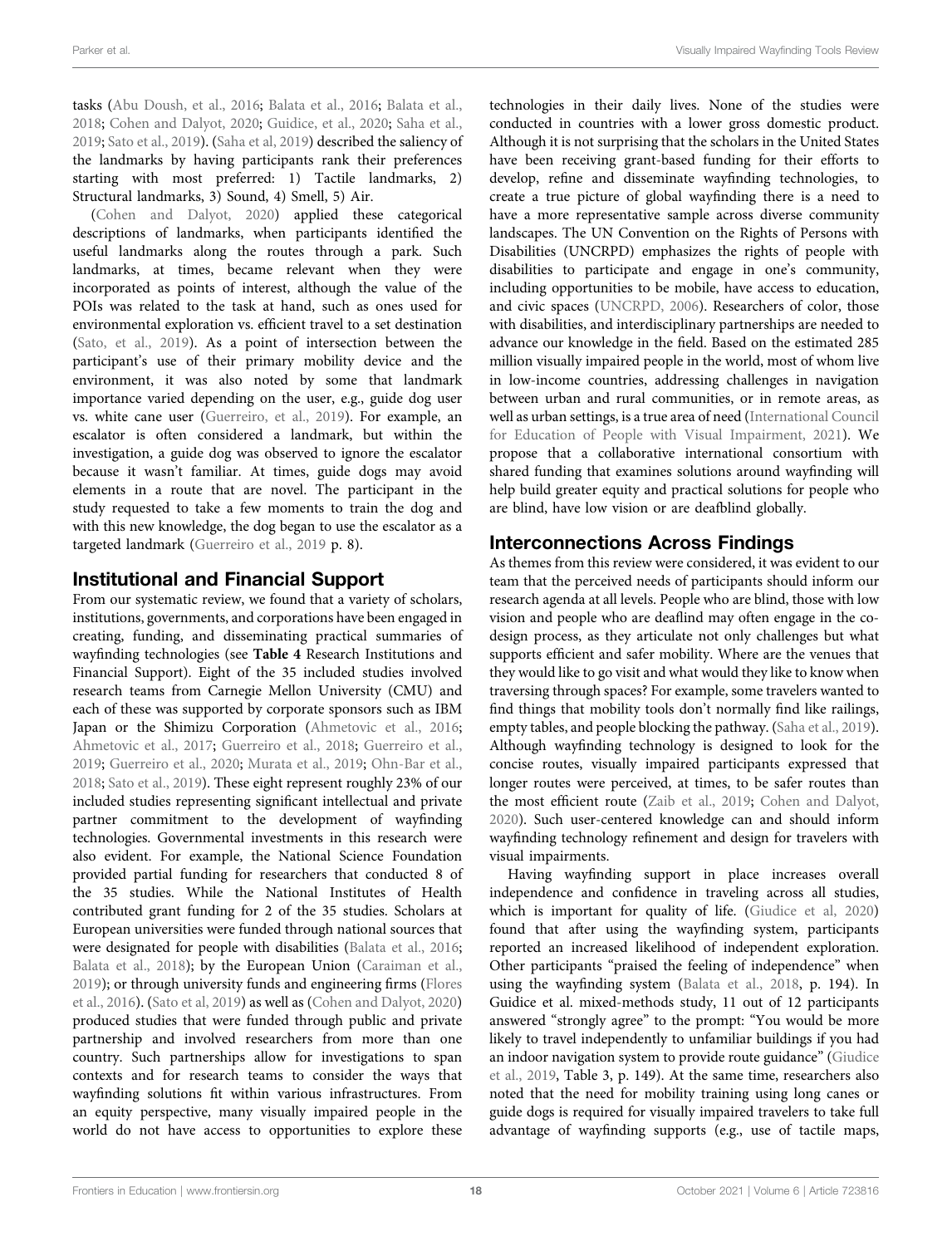smartphone applications, etc.) [\(Bai et al., 2019](#page-22-18)). Wayfinding technology added value for travelers using the long cane as it provided earlier feedback detecting static and dynamic objects ([Caraiman et al., 2019\)](#page-22-21). A majority of the studies had preview or training time to learn the wayfinding technology. When technology is being used, additional time for training participants in use of the technology is required [\(Kalia et al.,](#page-22-32) [2010](#page-22-32); [Ko and Kim, 2017](#page-22-30)). The interconnections between the person, the technology, the environment and the systemic support deserves additional attention. For example, in one study conducted in Amsterdam, a participant reported that he could not adequately benefit from the wayfinding instructions from the headset because it did not interface with his bluetooth hearing aids [\(van der Bie et al., 2016](#page-24-5)). It is interesting that this person, while being identified as having a visual impairment, was not noted to be deafblind. He reported experiencing barriers to accessing information in environments with construction and traffic noise. The same participant desired more concise messaging on street corners, a location where travelers make crucial determinations about the safety of street crossings. Concurrently, the researchers reported some challenges in using the smartwatch to pattern vibratory messages that supported four types of messages: navigation instructions, orientation messages, accessibility messages, and alerts ([van](#page-23-24) [der Bie et al., 2019a](#page-23-24) p. 3). Their desire to offer wayfinding messages in multiple modes (auditory, haptic, visual) accessing multiple sensory systems (ears, wrist, arm, and eyes) in real world environments aligns with universal design principles for a variety of travelers with visual impairments. Within other studies, participants shared the desire for more accessible braille interfaces to better access real time directions in noisy environments [\(Zaib et al., 2019](#page-24-9)). Still, participants reported moderate to high levels of mental load in making use of the wayfinding system in complex noisy urban environments. Such funded studies are vital from a user-centered design perspective and they also have implications for pedestrian urban planning with policymakers.

# Limitations

The researchers acknowledge certain limitations to their findings from this review. First, this review focused on individuals with blindness, visual impairments, and deafblindness without additional cognitive disabilities. A review focusing on includes these individuals who do have cognitive or memory disabilities and the wayfinding supports used would bring light to what tools could be used by practitioners, individuals and families. Second, some of the articles found in the search were set aside because the researchers did not include sufficient information about the routes. As a team, we were constrained by the ways that the authors described their data and results. Third, a wider search of more databases paired with ancestral searching, would increase the likelihood of finding more relevant articles and additional wayfinding technologies. This field is highly interconnected and ancestral searching as well as consultation with research librarians yielded a more comprehensive review. Finally, this review is largely descriptive and does not involve statistical analysis due to some constraints in the data reported from included studies. While we were able to glean a good approximation of the

numbers of visually impaired participants, calculating the average ages of participants wasn't possible because often researchers included a range of ages rather than the age of each participant. Often articles included shorter reports of multiple experiments, some quantitative field-based measures on wayfinding performance at different sites and some qualitative interviews or focus groups. As a team, we worked to calculate the number of visually impaired participants who engaged in the navigation task, not ones who engaged in diary studies only.

# FUTURE DIRECTIONS, RECOMMENDATIONS, AND CONCLUSION

The collective results from the studies suggest that there is very little research investigating the wayfinding process between indoor and outdoor environments. There was only one study that used routes including transitions between indoor and outdoor environments. In this study, [Rodriguez-Sanchez and](#page-23-20) [Martinez-Romo \(2017\)](#page-23-20) tested their online management service called GAWA which worked as a management tool for wayfinding applications. Their positive results allowed for successful indoor and outdoor wayfinding but the actual transition between environments was not discussed in depth. Future research is needed to understand what is needed during these transition points that allow for seamless wayfinding. For example, what landmark, clue, and cue information is used during wayfinding to create seamless travel?

In a recent "Accessible Communities Analysis," published by the American Printing House for the Blind, 522 people with visual impairments participated in an online survey and 449 participated in short in-person interviews about what their highest priorities were for accessibility improvements in their communities ([Engelstad et al., 2019\)](#page-22-36). Overwhelmingly, the categories of transportation and travel ranked as the highest priority, with improving access to recreation and cultural sites as another predominant theme. The USDOT has prioritized understanding and improving complete trip experiences for people with disabilities by investing in holistic models that bolster independence in using multi-modal forms of transportation to a destination. Wayfinding research should mirror the interests and goals of people with visual impairments to look at the use of public transportation holistically as a part of wayfinding. Previous studies on wayfinding have explored the cognitive demands in underground metro stations ([Sánchez and Sáenz, 2010\)](#page-23-36). Qualitative researchers using focus groups have noted the particular challenges of using mobile devices on public transit and in transportation hubs ([Abdolrahmani et al., 2016](#page-21-2); [Parker](#page-23-10) [et al., 2020](#page-23-10)). Others have investigated the importance of travelers anticipating upcoming bus stops ([Flores and Manduchi, 2018b\)](#page-22-37). Scholars within this review that included experimental sites such as international airports ([Guerreiro et al., 2019](#page-22-13)); hectic train stations ([Kim et al., 2016](#page-22-29)) align with this research challenge.

Our use of technology is personal, time-based, task-based, and connected to environmental contexts. Conducting research that focuses on real-world user experiences of wayfinding supports,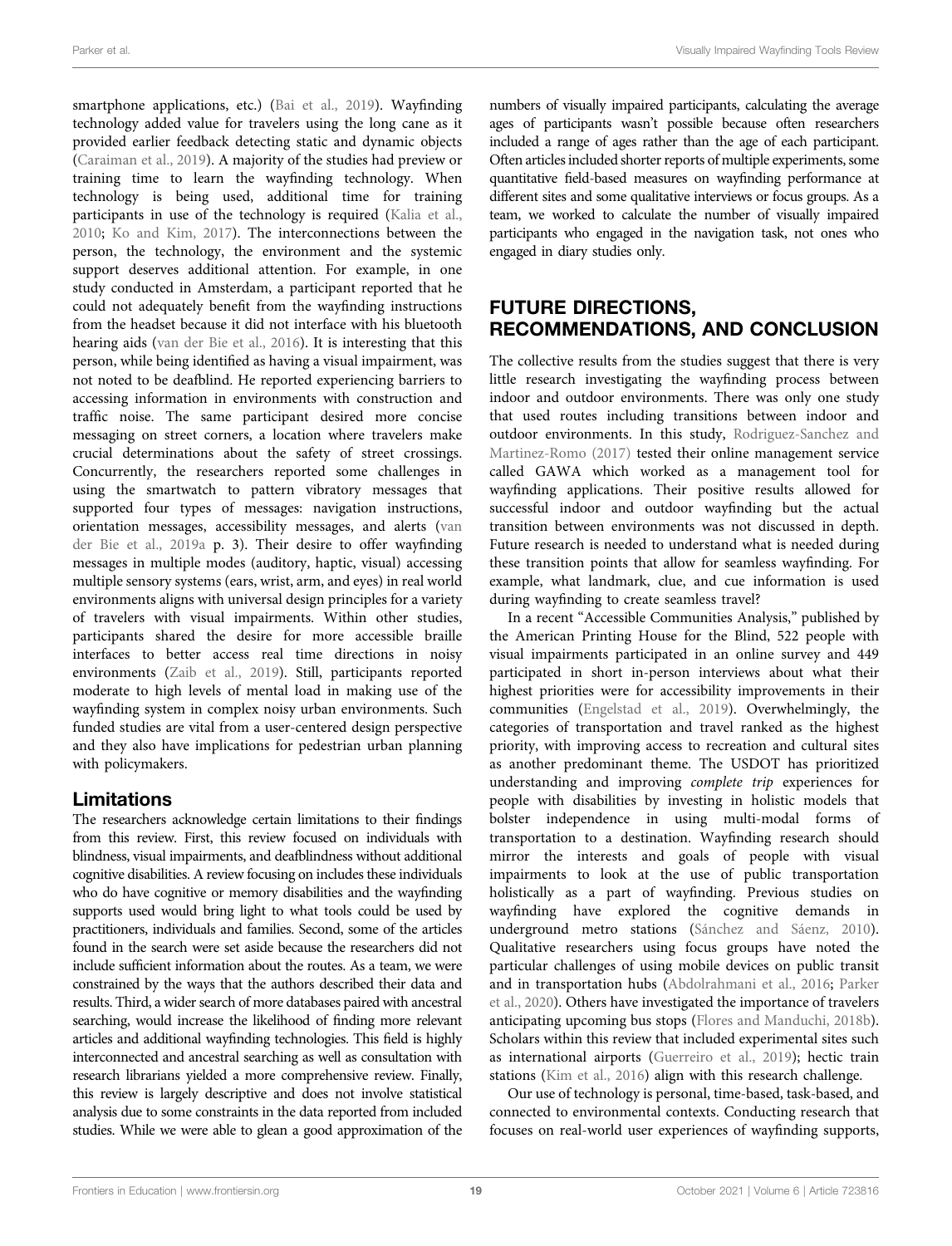not just algorithmic development of the technology, would complement and strengthen our evidence base. Understanding the current supports that people with visual impairments use to wayfind successfully, could be helpful in evaluating the ongoing technological advancement. In addition, technology development continues to grow and explore in defined spaces such as "indoors" or "outdoors." Research is much needed in identifying the supports necessary during the transition between these spaces, as well as the use of public transit for holistically exploring routes.

For equity, it is important that researchers from diverse countries continue to create and support universal design with a focus on wayfinding. In synthesizing the findings from 35 peer-reviewed wayfinding studies that occurred on real world environments, we found repeated themes around the need for travelers to have: 1) flexibility to personalize the speed and verbosity of wayfinding information shared; 2) the need for user customization with audio, visual and haptic features for accessibility; 3) the ability to preview environments for travel planning as well as having real time information during travel tasks; and 4) the adaptability for devices to be positioned on the traveler's body comfortably so that information is accessible and uncompromised by changing positions. The current research shows various technologies can support indoor and outdoor wayfinding tasks, however, learning how to use these tools efficiently is critical for their successful use. Such technologies do not replace primary mobility aids but provide important supplemental information. Those who are blind, visually impaired, or deafblind, can help wayfinding research immensely by bringing and applying their lived experiences to the studies in which they participate. Their knowledge, wayfinding strategies, and problem-solving skills are paramount in understanding what is needed to create a seamless wayfinding experience. As a part of that ecosystem, mechanisms for funding and sharing research should create more widely distributed wayfinding solutions with people who are blind, visually impaired or deafblind worldwide.

## DATA AVAILABILITY STATEMENT

The original contributions presented in the article are provided with the publication as [Supplementary Material](#page-21-4). Further inquiries about the data should be directed to the corresponding author.

## **REFERENCES**

- <span id="page-21-2"></span>Abdolrahmani, A., Kuber, R., and Hurst, A. (2016). "An Empirical Investigation of the Situationally-Induced Impairments Experienced by Blind mobile Device Users,". Article 21 in Proceedings of 13th International Web for All Conference (New York City, NY: Association for Computing Machinery), 1–8. doi:[10.1145/](https://doi.org/10.1145/2899475.2899482) [2899475.2899482](https://doi.org/10.1145/2899475.2899482)
- <span id="page-21-5"></span>Abu Doush, I., Alshatnawi, S., Al-Tamimi, A.-K., Alhasan, B., and Hamasha, S. (2016). ISAB: Integrated Indoor Navigation System for the Blind. Interact. Comput. 29 (2), 181–202. doi:[10.1093/iwc/iww016](https://doi.org/10.1093/iwc/iww016)
- <span id="page-21-6"></span>Ahmetovic, D., Gleason, C., Ruan, C., Kitani, K., Takagi, H., and Asakawa, C. (2016). "NavCog,"in Proceedings of the 18th international conference on human-computer interaction with mobile devices and services (New York City, NY: Association for Computing Machinery), 90–99. doi:[10.1145/2935334.2935361](https://doi.org/10.1145/2935334.2935361)

# AUTHOR CONTRIBUTIONS

AP is the contributed as the lead writer of this paper, contributing to the final analysis of the studies. She was the faculty mentor to JW, KH, and BM as graduate student researchers in the Orientation and Mobility Program. AP is the Co-PI on the NITC study that funded this research. MS was the lead PI on the NITC grant that funded this study. He contributed time in leading the research team. JW contributed to the analysis and coding of the study; library research and references organization. KH and BM were graduate student researchers who, with guidance, led the original systematic review, assisted with coding studies and analysis. ES consulted the library database at the American Printing House for the Blind and assisted the team with original coding of studies. All authors contributed to the writing and editing of this paper.

# FUNDING

The work presented in this paper was supported by the National Institute for Transportation and Communities (NITC; grant number 1177), a U.S. DOT University Transportation Center.

# ACKNOWLEDGMENTS

The authors would like to acknowledge the American Printing House for the Blind for their partnership in support of the work presented in this paper. In addition, the authors would like to thank the National Institute for Transportation and Communities for the financial support of our study. Lastly, the authors would like to thank the editor and the two reviewers for their support and constructive comments during the peer review process.

## <span id="page-21-4"></span>SUPPLEMENTARY MATERIAL

The Supplementary Material for this article can be found online at: [https://www.frontiersin.org/articles/10.3389/feduc.2021.723816/](https://www.frontiersin.org/articles/10.3389/feduc.2021.723816/full#supplementary-material) [full#supplementary-material](https://www.frontiersin.org/articles/10.3389/feduc.2021.723816/full#supplementary-material)

- <span id="page-21-0"></span>Ahmetovic, D., Guerreiro, J., Ohn-Bar, E., Kitani, K. M., and Asakawa, C. (2019). "Impact of Expertise on Interaction Preferences for Navigation Assistance of Visually Impaired Individuals,". Article 31 in Proceedings of the 16th International Web For All Conference (New York City, NY: Association for Computing Machinery), 1–9. doi[:10.1145/3315002.3317561](https://doi.org/10.1145/3315002.3317561)
- <span id="page-21-7"></span>Ahmetovic, D., Murata, M., Gleason, C., Brady, E., Takagi, H., Kitani, K., et al. (2017). "Achieving Practical and Accurate Indoor Navigation for People with Visual Impairments,". Article 31 in Proceedings of the 14th web for all conference on the future of accessible work (New York City, NY: Association for Computing Machinery), 1–10. doi:[10.1145/3058555.3058560](https://doi.org/10.1145/3058555.3058560)
- <span id="page-21-1"></span>Arditi, A., and Tian, Y. (2013). User Interface Preferences in the Design of a Camera-Based Navigation and Wayfinding Aid. J. Vis. Impairment Blindness 107 (2), 118–129. doi:[10.1177/0145482X1310700205](https://doi.org/10.1177/0145482X1310700205)
- <span id="page-21-3"></span>Azenkot, S., Feng, C., and Cakmak, M. (2016). "March). Enabling Building Service Robots to Guide Blind People a Participatory Design Approach," in 2016 11th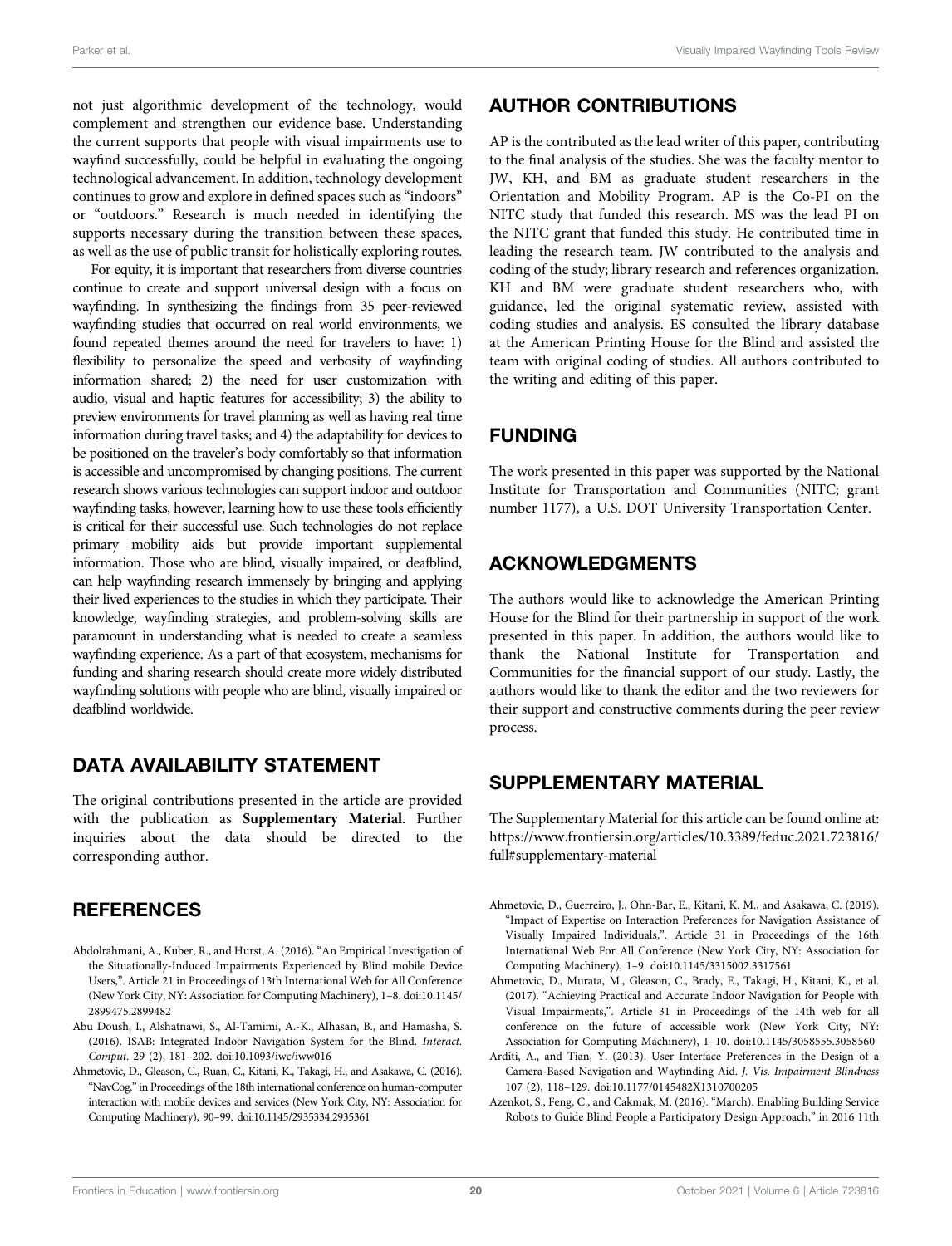ACM/IEEE International Conference on Human-Robot Interaction (IEEE Press), 3–10.

- <span id="page-22-16"></span>Bai, J., Lian, S., Liu, Z., Wang, K., and Liu, D. (2017). Smart Guiding Glasses for Visually Impaired People in Indoor Environment. IEEE Trans. Consumer Electron. 63 (3), 258–266. doi:[10.1109/TCE.2017.014980](https://doi.org/10.1109/TCE.2017.014980)
- <span id="page-22-17"></span>Bai, J., Lian, S., Liu, Z., Wang, K., and Liu, D. (2018). Virtual-blind-road Following-Based Wearable Navigation Device for Blind People. IEEE Trans. Consumer Electron. 64 (1), 136–143. doi:[10.1109/TCE.2018.2812498](https://doi.org/10.1109/TCE.2018.2812498)
- <span id="page-22-18"></span>Bai, J., Liu, Z., Lin, Y., Li, Y., Lian, S., and Liu, D. (2019). Wearable Travel Aid for Environment Perception and Navigation of Visually Impaired People. Electronics 8 (6), 697. doi[:10.3390/electronics8060697](https://doi.org/10.3390/electronics8060697)
- <span id="page-22-19"></span>Balata, J., Mikovec, Z., Bures, P., and Mulickova, E. (2016). "Automatically Generated Landmark-Enhanced Navigation Instructions for Blind Pedestrians," in 2016 Federated conference on computer science and information systems (IEEE), 1605–1612. doi:[10.15439/2016f135](https://doi.org/10.15439/2016f135)
- <span id="page-22-20"></span>Balata, J., Mikovec, Z., and Slavik, P. (2018). Landmark-enhanced Route Itineraries for Navigation of Blind Pedestrians in Urban Environment. J. Multimodal User Inter. 12 (3), 181–198. doi[:10.1007/s12193-018-0263-5](https://doi.org/10.1007/s12193-018-0263-5)
- <span id="page-22-3"></span>Bradley, N. A., and Dunlop, M. D. (2005). An Experimental Investigation into Wayfinding Directions for Visually Impaired People. Pers Ubiquit Comput. 9 (6), 395–403. doi:[10.1007/s00779-005-0350-y](https://doi.org/10.1007/s00779-005-0350-y)
- <span id="page-22-21"></span>Caraiman, S., Zvoristeanu, O., Burlacu, A., and Herghelegiu, P. (2019). Stereo Vision Based Sensory Substitution for the Visually Impaired. Sensors (Basel) 19 (12), 2771. doi[:10.3390/s19122771](https://doi.org/10.3390/s19122771)
- <span id="page-22-23"></span>Cheraghi, S. A., Almadan, A., and Namboodiri, V. (2019). "CityGuide: A Seamless Indoor-Outdoor Wayfinding System for People with Vision Impairments," in The 21st international ACM SIGACCESS conference on computers and accessibility (New York City, NY: Association for Computer Machinery), 542–544. doi:[10.1145/3308561.3354621](https://doi.org/10.1145/3308561.3354621)
- <span id="page-22-22"></span>Cheraghi, S. A., Namboodiri, V., and Walker, L. (2017). "GuideBeacon: Beaconbased Indoor Wayfinding for the Blind, Visually Impaired, and Disoriented," in Proceedings of the IEEE International Conference on Pervasive Computing and Communications, 121–130. doi:[10.1109/percom.2017.7917858](https://doi.org/10.1109/percom.2017.7917858)
- <span id="page-22-14"></span>Chuang, T. K., Lin, N. C., Chen, J. S., Hung, C. H., Huang, Y. W., Teng, C., et al. (2018). Deep Trail-Following Robotic Guide Dog in Pedestrian Environments for People Who Are Blind and Visually Impaired-Learning from Virtual and Real Worlds. In 2018 IEEE International Conference on Robotics and Automation (ICRA) (pp. 5849–5855). IEEE.
- <span id="page-22-12"></span>Cmar, J. L., and Markoski, K. (2019). Promoting Self-Determination for Students with Visual Impairments: A Review of the Literature. J. Vis. Impairment Blindness 113 (2), 100–113. doi[:10.1177/0145482X19839796](https://doi.org/10.1177/0145482X19839796)
- <span id="page-22-24"></span>Cohen, A., and Dalyot, S. (2020). Route Planning for Blind Pedestrians Using OpenStreetMap. Environ. Plann. B: Urban Analytics City Sci. 48, 1511–1526. doi:[10.1177/2399808320933907](https://doi.org/10.1177/2399808320933907)
- <span id="page-22-36"></span>Engelstad, C., Malaier, S., O'Day, B., Sheffield, R., Schaller, E., Snow, D., et al. (2019). Accessible Communities Analysis. American Printing House for the Blind.
- <span id="page-22-15"></span>Feucht, F. C., and Holmgren, C. R. (2018). Developing Tactile Maps for Students with Visual Impairments: A Case Study for Customizing Accommodations. J. Vis. Impairment Blindness 112 (2), 143–155. doi:[10.1177/](https://doi.org/10.1177/0145482x1811200203) [0145482x1811200203](https://doi.org/10.1177/0145482x1811200203)
- <span id="page-22-37"></span>Flores, G. H., and Manduchi, R. (2018b). A Public Transit Assistant for Blind Bus Passengers. IEEE Pervasive Comput. 17 (1), 49–59. doi:[10.1109/](https://doi.org/10.1109/mprv.2018.011591061) [mprv.2018.011591061](https://doi.org/10.1109/mprv.2018.011591061)
- <span id="page-22-33"></span>Flores, G., and Manduchi, R. (2018a). "Easy Return," in Proceedings of the 2018 CHI Conference on Human Factors in Computing Systems (New York City, NY: Association for Computing Machinery), 1–12. doi:[10.1145/](https://doi.org/10.1145/3173574.3173591) [3173574.3173591](https://doi.org/10.1145/3173574.3173591)
- <span id="page-22-10"></span>Ganz, A., Schafer, J., Gandhi, S., Puleo, E., Wilson, C., and Robertson, M. (2012). PERCEPT Indoor Navigation System for the Blind and Visually Impaired: Architecture and Experimentation. Int. J. Telemed. Appl. 2012, 894869–894896. doi:[10.1155/2012/894869](https://doi.org/10.1155/2012/894869)
- <span id="page-22-4"></span>Giudice, N. A., Bakdash, J. Z., and Legge, G. E. (2007). Wayfinding with Words: Spatial Learning and Navigation Using Dynamically Updated Verbal Descriptions. Psychol. Res. 71 (3), 347–358. doi[:10.1007/s00426-006-0089-8](https://doi.org/10.1007/s00426-006-0089-8)
- <span id="page-22-26"></span>Giudice, N. A., Guenther, B. A., Kaplan, T. M., Anderson, S. M., Knuesel, R. J., et al. (2020). Use of an Indoor Navigation System by Sighted and Blind Travelers. ACM Trans. Access. Comput. 13 (3), 1–27. doi:[10.1145/3407191](https://doi.org/10.1145/3407191)
- <span id="page-22-25"></span>Giudice, N. A., Whalen, W. E., Riehle, T. H., Anderson, S. M., and Doore, S. A. (2019). Evaluation of an Accessible, Real-Time, and Infrastructure-free Indoor Navigation System by Users Who Are Blind in the Mall of America. J. Vis. Impairment Blindness 113 (2), 140–155. doi:[10.1177/0145482X19840918](https://doi.org/10.1177/0145482X19840918)
- <span id="page-22-0"></span>G. L. Allen (Editor) (2020). Applied Spatial Cognition: From Research to Cognitive Technology (Mahwah, NJ: Lawrence Erlbaum Associates).
- <span id="page-22-34"></span>Gleason, C., Fiannaca, A. J., Kneisel, M., Cutrell, E., and Morris, M. R. (2018). FootNotes. Proc. ACM Interact. Mob. Wearable Ubiquitous Technol. 2 (3), 1–24. doi[:10.1145/3264919](https://doi.org/10.1145/3264919)
- <span id="page-22-6"></span>Gökgür, P. (2014). Regulations to Be Made in Urban Areas in Order to Improve Accessibility of the "Visually-impaired. ICONARP Int. J. Architecture Plann. 2 (1), 82–96.
- <span id="page-22-1"></span>Golledge, R. G. (2003). Human Wayfinding and Cognitive Maps. The Colonization of Unfamiliar Landscapes. New York City, NY: Routledge, 49–54. doi[:10.4324/](https://doi.org/10.4324/9780203422908-13) [9780203422908-13](https://doi.org/10.4324/9780203422908-13)
- <span id="page-22-8"></span>Griffin-Shirley, N., Banda, D. R., Ajuwon, P. M., Cheon, J., Lee, J., Park, H. R., et al. (2017). A Survey on the Use of mobile Applications for People Who Are Visually Impaired. J. Vis. Impairment Blindness 111 (4), 307–323. doi[:10.1177/](https://doi.org/10.1177/0145482X1711100402) [0145482X1711100402](https://doi.org/10.1177/0145482X1711100402)
- <span id="page-22-13"></span>Guerreiro, J., Ahmetovic, D., Sato, D., Kitani, K., and Asakawa, C. (2019). "Airport Accessibility and Navigation Assistance for People with Visual Impairments," in Proceedings of the CHI Conference on Human Factors in Computing Systems (New York City, NY: Association for Computing Machinery), 1–14. doi[:10.1145/3290605.3300246](https://doi.org/10.1145/3290605.3300246)
- <span id="page-22-27"></span>Guerreiro, J., Ohn-Bar, E., Ahmetovic, D., Kitani, K., and Asakawa, C. (2018). "How Context and User Behavior Affect Indoor Navigation Assistance for Blind People,". Article 2 in Proceedings of the Internet of Accessible Things (New York City, NY: Association for Computing Machinery), 1–4. doi:[10.1145/3192714.3192829](https://doi.org/10.1145/3192714.3192829)
- <span id="page-22-28"></span>Guerreiro, J., Sato, D., Ahmetovic, D., Ohn-Bar, E., Kitani, K. M., and Asakawa, C. (2020). Virtual Navigation for Blind People: Transferring Route Knowledge to the Real-World. Int. J. Human-Computer Stud. 135, 102369. doi[:10.1016/](https://doi.org/10.1016/j.ijhcs.2019.102369) [j.ijhcs.2019.102369](https://doi.org/10.1016/j.ijhcs.2019.102369)
- <span id="page-22-5"></span>Havik, E. M., Kooijman, A. C., and Steyvers, F. J. J. M. (2011). The Effectiveness of Verbal Information provided by Electronic Travel Aids for Visually Impaired Persons. J. Vis. Impairment Blindness 105 (10), 624–637. doi[:10.1177/](https://doi.org/10.1177/0145482X1110501009) [0145482X1110501009](https://doi.org/10.1177/0145482X1110501009)
- <span id="page-22-7"></span>Havik, E. M., Steyvers, F. J., Kooijman, A. C., and Melis-Dankers, B. J. (2015). Accessibility of Shared Space for Visually Impaired Persons: A Comparative Field Study. Br. J. Vis. Impairment 33 (2), 96–110. doi[:10.1177/](https://doi.org/10.1177/0264619615575793) [0264619615575793](https://doi.org/10.1177/0264619615575793)
- <span id="page-22-9"></span>Hersh, M. (2013). Deafblind People, Communication, independence, and Isolation. J. Deaf Stud. Deaf Educ. 18 (4), 446–463. doi[:10.1093/deafed/ent022](https://doi.org/10.1093/deafed/ent022)
- <span id="page-22-35"></span>International Council for Education of People with Visual Impairment (2021). The challenge. Available at:<https://icevi.org> (Accessed on September 22, 2021).
- <span id="page-22-11"></span>Isaksson, J., Jansson, T., and Nilsson, J. (2020). Desire of Use: A Hierarchical Decomposition of Activities and its Application on Mobility of by Blind and Low-Vision Individuals. IEEE Trans. Neural Syst. Rehabil. Eng. 28 (5), 1146–1156. doi:[10.1109/TNSRE.2020.2985616](https://doi.org/10.1109/TNSRE.2020.2985616)
- <span id="page-22-31"></span>Jaiswal, A., Aldersey, H., Wittich, W., Mirza, M., and Finlayson, M. (2018). Participation Experiences of People with Deafblindness or Dual Sensory Loss: A Scoping Review of Global Deafblind Literature. PLoS One 13 (9), e0203772. doi:[10.1371/journal.pone.0203772](https://doi.org/10.1371/journal.pone.0203772)
- <span id="page-22-32"></span>Kalia, A. A., Legge, G. E., Roy, R., and Ogale, A. (2010). Assessment of Indoor Route-Finding Technology for People Who Are Visually Impaired. J. Vis. Impairment Blindness 104 (3), 135–147. doi:[10.1177/0145482x1010400303](https://doi.org/10.1177/0145482x1010400303)
- <span id="page-22-29"></span>Kim, J.-E., Bessho, M., Kobayashi, S., Koshizuka, N., and Sakamura, K. (2016). "Navigating Visually Impaired Travelers in a Large Train Station Using Smartphone and Bluetooth Low Energy," in Proceedings of the 31st Annual ACM Symposium on Applied Computing (New York City, NY: Association for Computing Machinery), 604–611. doi[:10.1145/2851613.2851716](https://doi.org/10.1145/2851613.2851716)
- <span id="page-22-30"></span>Ko, E., and Kim, E. Y. (2017). A Vision-Based Wayfinding System for Visually Impaired People Using Situation Awareness and Activity-Based Instructions. Sensors (Basel) 17 (8), 1882. doi:[10.3390/s17081882](https://doi.org/10.3390/s17081882)
- <span id="page-22-2"></span>Koutsoklenis, A., and Papadopoulos, K. (2011a). Auditory Cues Used for Wayfinding in Urban Environments by Individuals with Visual Impairments. J. Vis. Impairment Blindness 105 (10), 703–714. doi[:10.1177/](https://doi.org/10.1177/0145482X1110501016) [0145482X1110501016](https://doi.org/10.1177/0145482X1110501016)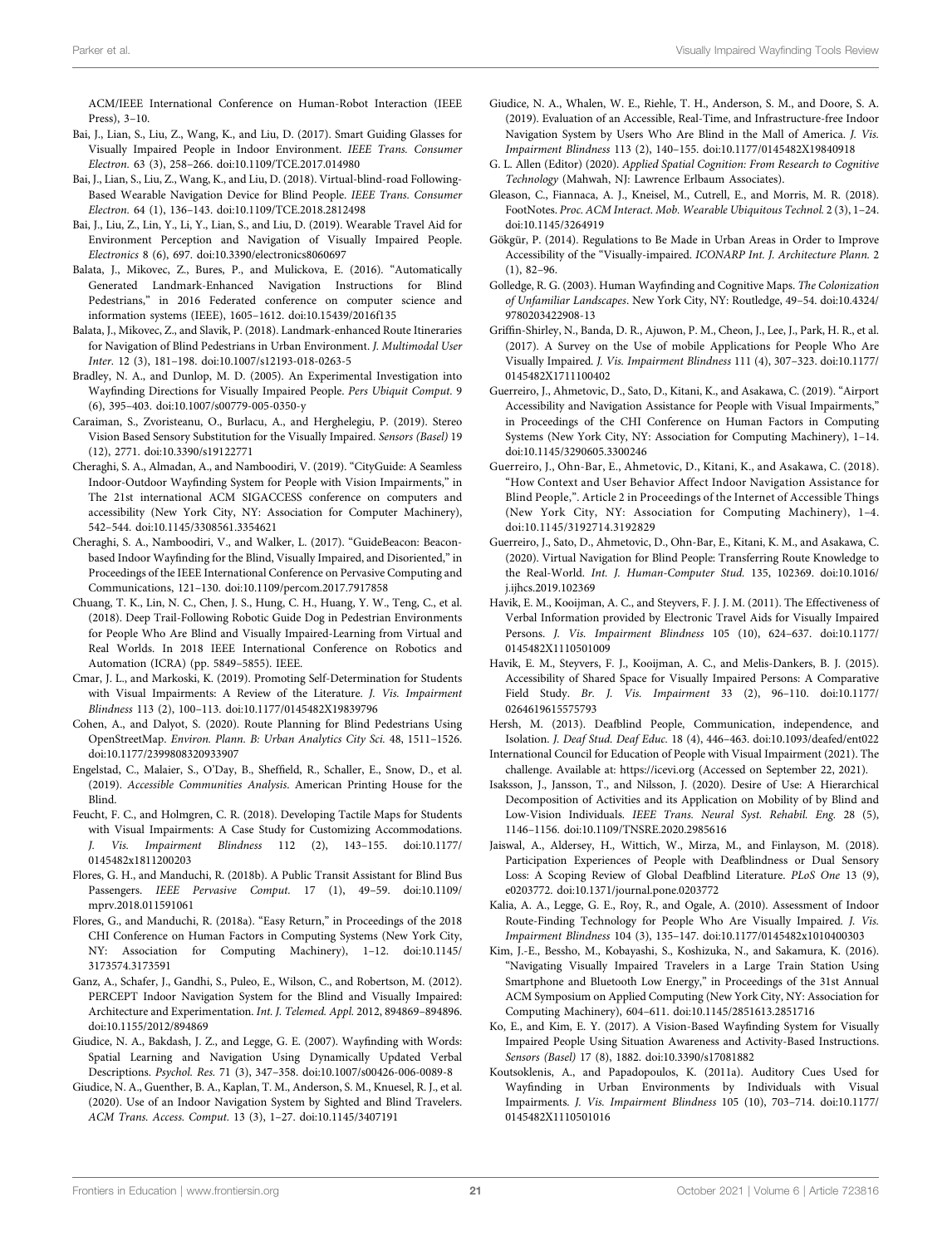- <span id="page-23-4"></span>Koutsoklenis, A., and Papadopoulos, K. (2014). Haptic Cues Used for Outdoor Wayfinding by Individuals with Visual Impairments. J. Vis. Impairment Blindness 108 (1), 43–53. doi[:10.1177/0145482X1410800105](https://doi.org/10.1177/0145482X1410800105)
- <span id="page-23-6"></span>Koutsoklenis, A., and Papadopoulos, K. (2011b). Olfactory Cues Used for Wayfinding in Urban Environments by Individuals with Visual Impairments. J. Vis. Impairment Blindness 105 (10), 692–702. doi:[10.1177/](https://doi.org/10.1177/0145482X1110501015) [0145482X1110501015](https://doi.org/10.1177/0145482X1110501015)
- <span id="page-23-9"></span>Lancioni, G. E., Singh, N. N., O'Reilly, M. F., Sigafoos, J., Boccasini, A., La Martire, M. L., et al. (2014). Orientation Technology to Help Persons with Blindness and Multiple Disabilities Manage Indoor Travel and Travel-Related Anxiety. J. Intellect. Developmental Disabil. 39 (2), 198–205. doi:[10.3109/](https://doi.org/10.3109/13668250.2014.902429) [13668250.2014.902429](https://doi.org/10.3109/13668250.2014.902429)
- <span id="page-23-7"></span>Lukman, A. L., Bridge, C., Dain, S. J., and Boon, M.-Y. (2020). Luminance Contrast of Accessible Tactile Indicators for People with Visual Impairment. Ergon. Des. 28 (2), 4–15. doi:[10.1177/1064804619841841](https://doi.org/10.1177/1064804619841841)
- <span id="page-23-14"></span>Meshram, V. V., Patil, K., Meshram, V. A., and Shu, F. C. (2019). An Astute Assistive Device for Mobility and Object Recognition for Visually Impaired People. IEEE Trans. Human-mach. Syst. 49 (5), 449–460. doi:[10.1109/](https://doi.org/10.1109/thms.2019.2931745) [thms.2019.2931745](https://doi.org/10.1109/thms.2019.2931745)
- <span id="page-23-3"></span>Institute of Medicine US (2007). "Committee on Disability in America,". (US); Assistive and Mainstream Technologies for People with Disabilities in The Future of Disability in America. Editors M. J. Field and A. M. Jette (Washington (DC): National Academies Press). Available at: [https://www.ncbi.nlm.nih.gov/](https://www.ncbi.nlm.nih.gov/books/NBK11418/) [books/NBK11418/.](https://www.ncbi.nlm.nih.gov/books/NBK11418/)
- <span id="page-23-16"></span>Murata, M., Ahmetovic, D., Sato, D., Takagi, H., Kitani, K. M., and Asakawa, C. (2019). Smartphone-based Localization for Blind Navigation in Building-Scale Indoor Environments. Pervasive Mobile Comput. 57, 14–32. doi:[10.1016/](https://doi.org/10.1016/j.pmcj.2019.04.003) [j.pmcj.2019.04.003](https://doi.org/10.1016/j.pmcj.2019.04.003)
- <span id="page-23-18"></span>Nair, V., Olmschenk, G., Seiple, W. H., and Zhu, Z. (2020). ASSIST: Evaluating the Usability and Performance of an Indoor Navigation Assistant for Blind and Visually Impaired People. Assistive Technology, 1–11. doi[:10.1080/10400435.2020.1809553](https://doi.org/10.1080/10400435.2020.1809553)
- <span id="page-23-17"></span>Nair, V., Tsangouri, C., Xiao, B., Olmschenk, G., Seiple, W. H., and Zhu, Z. (2018). A Hybrid Indoor Positioning System for Blind and Visually Impaired Using Bluetooth and Google Tango. J. Technology Persons Disabilities 6, 61–81. Availableat: [https://par.nsf.gov/biblio/10065143-hybrid-indoor-positioning](https://par.nsf.gov/biblio/10065143-hybrid-indoor-positioning-system-blind-visually-impaired-using-bluetooth-google-tango)[system-blind-visually-impaired-using-bluetooth-google-tango.](https://par.nsf.gov/biblio/10065143-hybrid-indoor-positioning-system-blind-visually-impaired-using-bluetooth-google-tango)
- <span id="page-23-27"></span>National Eye Institute (2019b). Diabetic Retinopathy. NIH. Available at: [https://www.nei.nih.](https://www.nei.nih.gov/learn-about-eye-health/eye-conditions-and-diseases/diabetic-retinopathy#section-id-10527) [gov/learn-about-eye-health/eye-conditions-and-diseases/diabetic-retinopathy#section-id-](https://www.nei.nih.gov/learn-about-eye-health/eye-conditions-and-diseases/diabetic-retinopathy#section-id-10527)[10527](https://www.nei.nih.gov/learn-about-eye-health/eye-conditions-and-diseases/diabetic-retinopathy#section-id-10527).
- <span id="page-23-26"></span>National Eye Institute (2019a). Retinitis Pigmentosa. NIH. Available at: [https://www.nei.](https://www.nei.nih.gov/learn-about-eye-health/eye-conditions-and-diseases/retinitis-pigmentosa) [nih.gov/learn-about-eye-health/eye-conditions-and-diseases/retinitis-pigmentosa](https://www.nei.nih.gov/learn-about-eye-health/eye-conditions-and-diseases/retinitis-pigmentosa).
- <span id="page-23-19"></span>Ohn-Bar, E., Guerreiro, J., Ahmetovic, D., Kitani, K. M., and Asakawa, C. (2018). "Modeling Expertise in Assistive Navigation Interfaces for Blind People," in 23rd International Conference on Intelligent User Interfaces (New York City, NY: Association for Computing Machinery), 403–407. doi[:10.1145/3172944.3173008](https://doi.org/10.1145/3172944.3173008)
- <span id="page-23-10"></span>Parker, A. T., Swobodzinski, M., Brown-Ogilvie, T., and Beresheim-Kools, J. (2020). The Use of Wayfinding Apps by Deafblind Travelers in an Urban Environment: Insights from Focus Groups. Front. Educ. 5. doi:[10.3389/](https://doi.org/10.3389/feduc.2020.572641) [feduc.2020.572641](https://doi.org/10.3389/feduc.2020.572641)
- <span id="page-23-5"></span>Parkin, J., and Smithies, N. (2012). Accounting for the Needs of Blind and Visually Impaired People in Public Realm Design. J. Urban Des. 17 (1), 135–149. doi:[10.1080/13574809.2012.646139](https://doi.org/10.1080/13574809.2012.646139)
- <span id="page-23-2"></span>Pascolini, D., and Mariotti, S. P. (2012). Global Estimates of Visual Impairment: 2010. Br. J. Ophthalmol. 96, 614–618. doi[:10.1136/bjophthalmol-2011-](https://doi.org/10.1136/bjophthalmol-2011-300539) [300539](https://doi.org/10.1136/bjophthalmol-2011-300539)
- <span id="page-23-33"></span>Patil, K., Jawadwala, Q., and Shu, F. C. (2018). Design and Construction of Electronic Aid for Visually Impaired People. IEEE Trans. Human-mach. Syst. 48 (2), 172–182. doi[:10.1109/THMS.2018.2799588](https://doi.org/10.1109/THMS.2018.2799588)
- <span id="page-23-30"></span>Perfect, E., Jaiswal, A., and Davies, T. C. (2019). Systematic Review: Investigating the Effectiveness of Assistive Technology to Enable Internet Access for Individuals with Deafblindness. Assist. Technol. 31 (5), 276–285. doi:[10.1080/10400435.2018.1445136](https://doi.org/10.1080/10400435.2018.1445136)
- <span id="page-23-13"></span>Petrie, H., Johnson, V., Strothotte, T., Raab, A., Fritz, S., and Michel, R. (1996). MoBIC: Designing a Travel Aid for Blind and Elderly People. J. Navigation 49 (1), 45–52. doi:[10.1017/s0373463300013084](https://doi.org/10.1017/s0373463300013084)
- <span id="page-23-20"></span>Rodriguez-Sanchez, M. C., and Martinez-Romo, J. (2017). GAWA - Manager for Accessibility Wayfinding Apps. Int. J. Inf. Management 37 (6), 505–519. doi:[10.1016/j.ijinfomgt.2017.05.011](https://doi.org/10.1016/j.ijinfomgt.2017.05.011)
- <span id="page-23-32"></span>Roentgen, U. R., Gelderblom, G. J., and de Witte, L. P. (2011). User's Evaluations of Four Electronic Travel Aids Aimed at Navigation for Persons Who Are Visually Impaired. J. Vis. Impairment Blindness 105 (10), 612–623. doi[:10.1177/](https://doi.org/10.1177/0145482x1110501008) [0145482x1110501008](https://doi.org/10.1177/0145482x1110501008)
- <span id="page-23-21"></span>Röijezon, U., Prellwitz, M., Ahlmark, D. I., van Deventer, J., Nikolakopoulos, G., and Hyyppä, K. (2019). A Haptic Navigation Aid for Individuals with Visual Impairments: Indoor and Outdoor Feasibility Evaluations of the LaserNavigator. J. Vis. Impairment Blindness 113 (2), 194–201. doi[:10.1177/](https://doi.org/10.1177/0145482X19842491) [0145482X19842491](https://doi.org/10.1177/0145482X19842491)
- <span id="page-23-31"></span>Ross, D. A., and Kelly, G. W. (2009). Filling the Gaps for Indoor Wayfinding. J. Vis. Impairment Blindness 103 (4), 229–234. doi:[10.1177/](https://doi.org/10.1177/0145482x0910300406) [0145482x0910300406](https://doi.org/10.1177/0145482x0910300406)
- <span id="page-23-22"></span>Saha, M., Fiannaca, A. J., Kneisel, M., Cutrell, E., and Morris, M. R. (2019)."Closing the Gap," in The 21st International ACM SIGACCESS Conference on Computers and Accessibility (New York City, NY: Association for Computing Machinery), 222–235. doi[:10.1145/3308561.3353776](https://doi.org/10.1145/3308561.3353776)
- <span id="page-23-36"></span>Sánchez, J., and Sáenz, M. (2010). Metro Navigation for the Blind. Comput. Education 55 (3), 970–981. doi:[10.1016/j.compedu.2010.04.008](https://doi.org/10.1016/j.compedu.2010.04.008)
- <span id="page-23-23"></span>Sato, D., Oh, U., Guerreiro, J., Ahmetovic, D., Naito, K., Takagi, H., et al. (2019). NavCog3 in the Wild. ACM Trans. Access. Comput. 12 (3), 1–30. doi[:10.1145/](https://doi.org/10.1145/3340319) [3340319](https://doi.org/10.1145/3340319)
- <span id="page-23-0"></span>Scherer, M. J., and Glueckauf, R. (2005). Assessing the Benefits of Assistive Technologies for Activities and Participation. Rehabil. Psychol. 50 (2), 132–141. doi:[10.1037/0090-5550.50.2.132](https://doi.org/10.1037/0090-5550.50.2.132)
- <span id="page-23-25"></span>Sheehan, B., Lee, Y., Rodriguez, M., Tiase, V., and Schnall, R. (2012). A Comparison of Usability Factors of Four mobile Devices for Accessing Healthcare Information by Adolescents. Appl. Clin. Inform. 3 (4), 356–366. doi[:10.4338/](https://doi.org/10.4338/aci-2012-06-ra-0021) [aci-2012-06-ra-0021](https://doi.org/10.4338/aci-2012-06-ra-0021)
- <span id="page-23-1"></span>Steele Gray, C., Gill, A., Khan, A. I., Hans, P. K., Kuluski, K., and Cott, C. (2016). The Electronic Patient Reported Outcome Tool: Testing Usability and Feasibility of a mobile App and portal to Support Care for Patients with Complex Chronic Disease and Disability in Primary Care Settings. JMIR Mhealth Uhealth 4 (2), e58. doi[:10.2196/mhealth.5331](https://doi.org/10.2196/mhealth.5331)
- <span id="page-23-11"></span>Swobodzinski, M., and Parker, A. T. (2019). A Comprehensive Examination of Electronic Wayfinding Technology for Visually Impaired Travelers in an Urban Environment (No. NITC-RR-1177). Portland, OR: Transportation Research and Education Center (TREC), 2019. doi:[10.15760/trec.227](https://doi.org/10.15760/trec.227)
- <span id="page-23-12"></span>Swobodzinski, M., and Raubal, M. (2009). An Indoor Routing Algorithm for the Blind: Development and Comparison to a Routing Algorithm for the Sighted. Int. J. Geographical Inf. Sci. 23 (10), 1315–1343. doi[:10.1080/](https://doi.org/10.1080/13658810802421115) [13658810802421115](https://doi.org/10.1080/13658810802421115)
- <span id="page-23-34"></span>Szpiro, S., Zhao, Y., and Azenkot, S. (2016). "Finding a Store, Searching for a productFinding a Store, Searching for a Product: A Study of Daily Challenges of Low Vision People," in Proceedings of the 2016 ACM International Joint Conference on Pervasive and Ubiquitous Computing (New York City, NY: Association for Computing Machinery), 61–72. doi:[10.1145/2971648.2971723](https://doi.org/10.1145/2971648.2971723)
- <span id="page-23-35"></span>The United Nations (2006). Convention on the Rights of Persons with Disabilities. Treaty Series, 2515, 3, 2006 . Available at: [https://www.un.org/development/](https://www.un.org/development/desa/disabilities/convention-on-the-rights-of-persons-with-disabilities.html) [desa/disabilities/convention-on-the-rights-of-persons-with-disabilities.html](https://www.un.org/development/desa/disabilities/convention-on-the-rights-of-persons-with-disabilities.html) (Accessed on December 13, 2006).
- <span id="page-23-15"></span>Tobita, K., Sagayama, K., Sagayama, K., and Ogawa, H. (2017). Examination of a Guidance Robot for Visually Impaired People. J. Robot. Mechatron. 29 (4), 720–727. doi:[10.20965/jrm.2017.p0720](https://doi.org/10.20965/jrm.2017.p0720)
- <span id="page-23-8"></span>Tutuncu, O., and Lieberman, L. (2016). Accessibility of Hotels for People with Visual Impairments: From Research to Practice. J. Vis. Impairment Blindness 110 (3), 163–175. doi:[10.1177/0145482x1611000303](https://doi.org/10.1177/0145482x1611000303)
- <span id="page-23-29"></span>U.S. Census Bureau (). Older Population and Aging. Availableat: [https://www.](https://www.census.gov/topics/population/older-aging.html) [census.gov/topics/population/older-aging.html](https://www.census.gov/topics/population/older-aging.html).
- <span id="page-23-28"></span>Office of Special Education and Rehabilitative Services U.S. Department of Education Department (2017). A Transition Guide to Postsecondary Education and Employment for Students and Youth with Disabilities. Washington, D.C. Availableat: [https://sites.ed.gov/idea/](https://sites.ed.gov/idea/files/postsecondary-transition-guide-may-2017.pdf)files/postsecondary[transition-guide-may-2017.pdf.](https://sites.ed.gov/idea/files/postsecondary-transition-guide-may-2017.pdf)
- <span id="page-23-24"></span>van der Bie, J., Ben Allouch, S., and Jaschinski, C. (2019a)."Communicating Multimodal Wayfinding Messages for Visually Impaired People via Wearables," in Proceedings of the 21st International Conference on Human-Computer Interaction with Mobile Devices and Services (New York City, NY: Association for Computing Machinery), 1–7. doi[:10.1145/3338286.3344419](https://doi.org/10.1145/3338286.3344419)